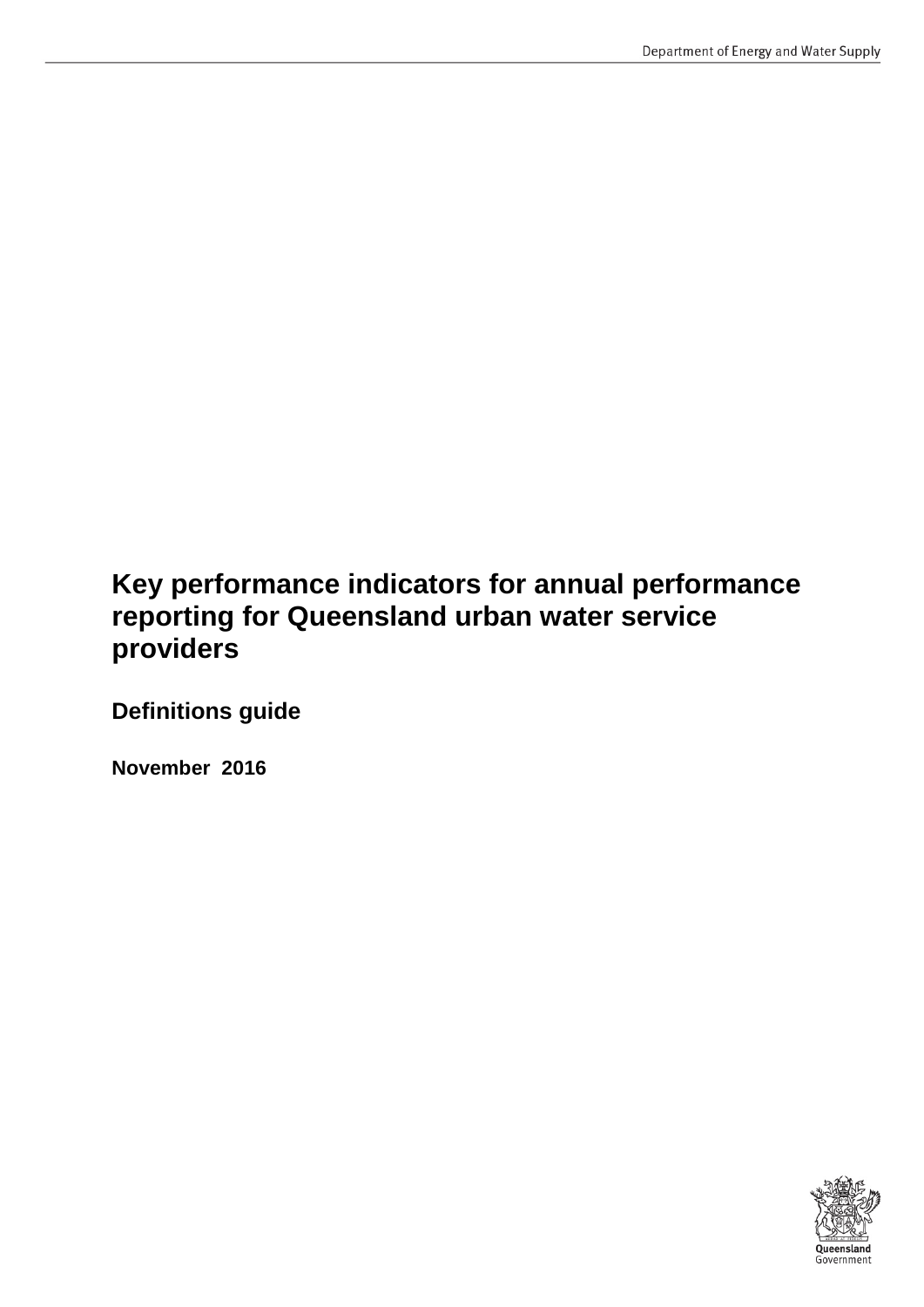This publication has been compiled by Water Supply Planning and Regulation, Department of Energy and Water Supply

© State of Queensland, 2016

The Queensland Government supports and encourages the dissemination and exchange of its information. The copyright in this publication is licensed under a Creative Commons Attribution 3.0 Australia (CC BY) licence.

Under this licence you are free, without having to seek our permission, to use this publication in accordance with the licence terms.



You must keep intact the copyright notice and attribute the State of Queensland as the source of the publication.

Note: Some content in this publication may have different licence terms as indicated.

For more information on this licence, visit http://creativecommons.org/licenses/by/3.0/au/deed.en

The information contained herein is subject to change without notice. The Queensland Government shall not be liable for technical or other errors or omissions contained herein. The reader/user accepts all risks and responsibility for losses, damages, costs and other consequences resulting directly or indirectly from using this information.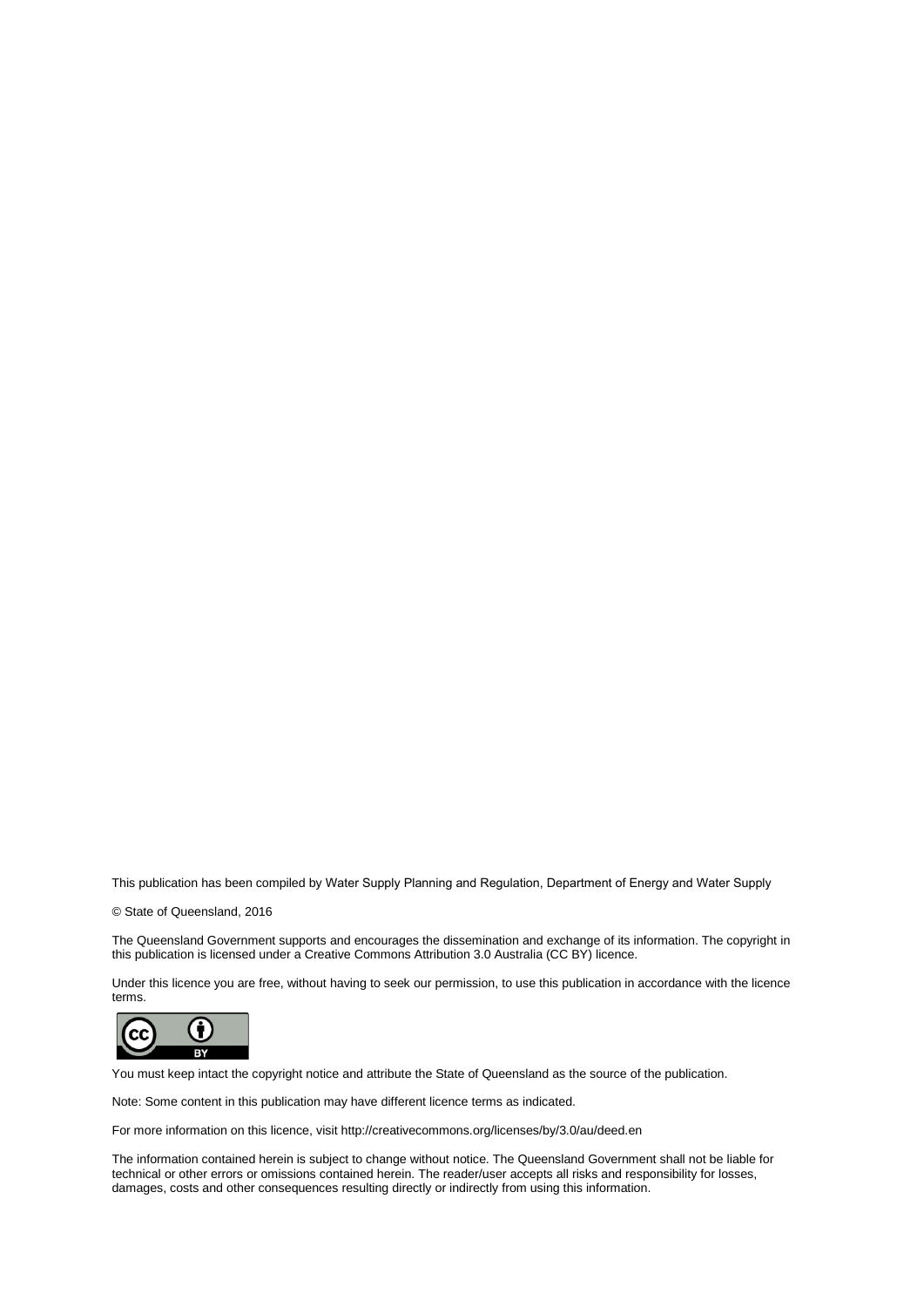# <span id="page-2-0"></span>**Key performance indicators for Queensland urban water service providers**

The following document outlines definitions and reporting information for the Queensland Government key performance indicators (QGKPIs).

Service providers with greater than 10 000 water connections will also be required to report against the Bureau of Meteorology's National Performance Reporting (NPR) indicators. Notification of applicable QG KPIs and NPR indicators is contained in the 'Performance report requirement notice' issued by Water Supply Regulation, Department of Energy and Water Supply.

# <span id="page-2-1"></span>**Guide to definitions**

Indicators are categorised into the following series: general; water security; finance; customer; and distributor-retailers.

Each indicator has a separate table outlining the KPI definition, how it is to be reported, as well as additional information to assist the service provider in collecting and reporting performance data.

Below is a sample of a definition

| Indicator code and<br>title                                                |  |                                     | $(S)$ = scheme wide (blue)<br>$(W)$ = service provider wide (green)        |  | <b>Correlating NPR/SWIM</b><br>indicator |  |
|----------------------------------------------------------------------------|--|-------------------------------------|----------------------------------------------------------------------------|--|------------------------------------------|--|
|                                                                            |  |                                     |                                                                            |  |                                          |  |
|                                                                            |  |                                     | QG 1.3: Number of sewage treatment plants (S) (NPR A4, SWIM AS4)           |  |                                          |  |
| customers.                                                                 |  |                                     | The total number of sewage treatment plants providing sewerage services to |  |                                          |  |
| Includes:                                                                  |  |                                     | $\checkmark$ all primary, secondary and tertiary level treatment plants    |  |                                          |  |
| Scheme X: # sewage treatment plants<br>Scheme Y: # sewage treatment plants |  |                                     |                                                                            |  |                                          |  |
| <b>Units</b>                                                               |  | Reported as a whole number          |                                                                            |  |                                          |  |
| <b>Note</b>                                                                |  | 1. BOOT schemes should be included. |                                                                            |  |                                          |  |
| Specific units for the<br>indicator                                        |  | Additional information              |                                                                            |  | Appearance in annual<br>report           |  |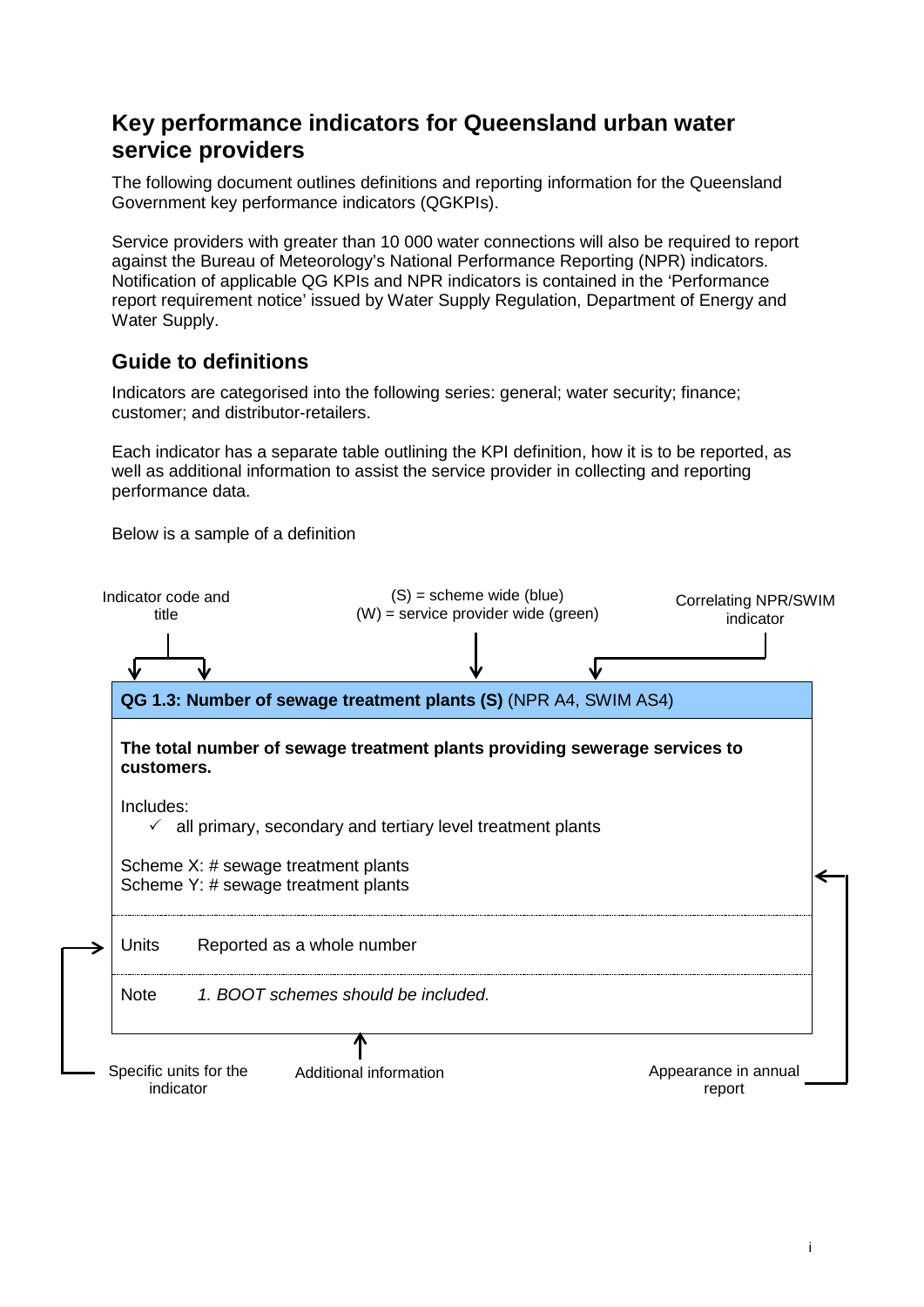# <span id="page-3-0"></span>**Commonly used terms**

**Schemes** – the determination of a scheme is left to providers. However, the sum of each scheme must equate to the full service provision area. Where a service provider is having some difficulty establishing schemes, the following advice is offered.

Where possible a single water supply service or sewerage collection and treatment service should be reported as separate schemes as management (and data) should be at this level. So for example, in regional/rural areas where individual towns are distinctly separated then each town with its own water and/or sewerage service should be classed as a scheme. In more urban areas, where areas of service can be less distinct, e.g. two water treatment plants may connect to a single interconnected distribution network then this may become the management unit and thus the scheme.

**Urban** – any reticulated water and/ or sewerage serviced areas. Includes rural, remote and regional areas and townships.

**Non-potable** – water that has been removed from the source and is not intended for use as a drinking water supply, whether it is treated or not (also called Raw-partially treated)

**Potable Water** – water that is intended for use as a drinking water supply, whether it is treated or not. Potable water should materially meet the most current version of the Australian Drinking Water Guidelines (ADWG)

**Effluent** – wastewater discharged from a sewage treatment facility whether from residential, commercial, industrial connections. Not intended for re-use.

**Recycled water** – sewage effluent that has been treated for specific re-use purposes and supplements water supply. Includes sewer mining and it may be potable or non-potable. Excludes urban stormwater

**Urban stormwater** – treated stormwater used by service providers for urban water supply and it may be potable or non-potable.

**Desalination water** – water sourced from desalination processes and is not confined to marine desalination, unless specifically stated.

**Common effluent drainage system** – a type of on-site effluent treatment process whereby effluent is piped from individual property septic tanks to a collection point, or into a reticulated sewerage system for further treatment and disposal. The portions of the system owned and operated by the service provider are included in sewerage related KPI reporting.

**Water treatment** – processes such as filtration, coagulation, pH correction and softening used to remove particulate matter and contaminants. Includes advanced treatment process such as reverse osmosis. Disinfection alone is not considered treatment.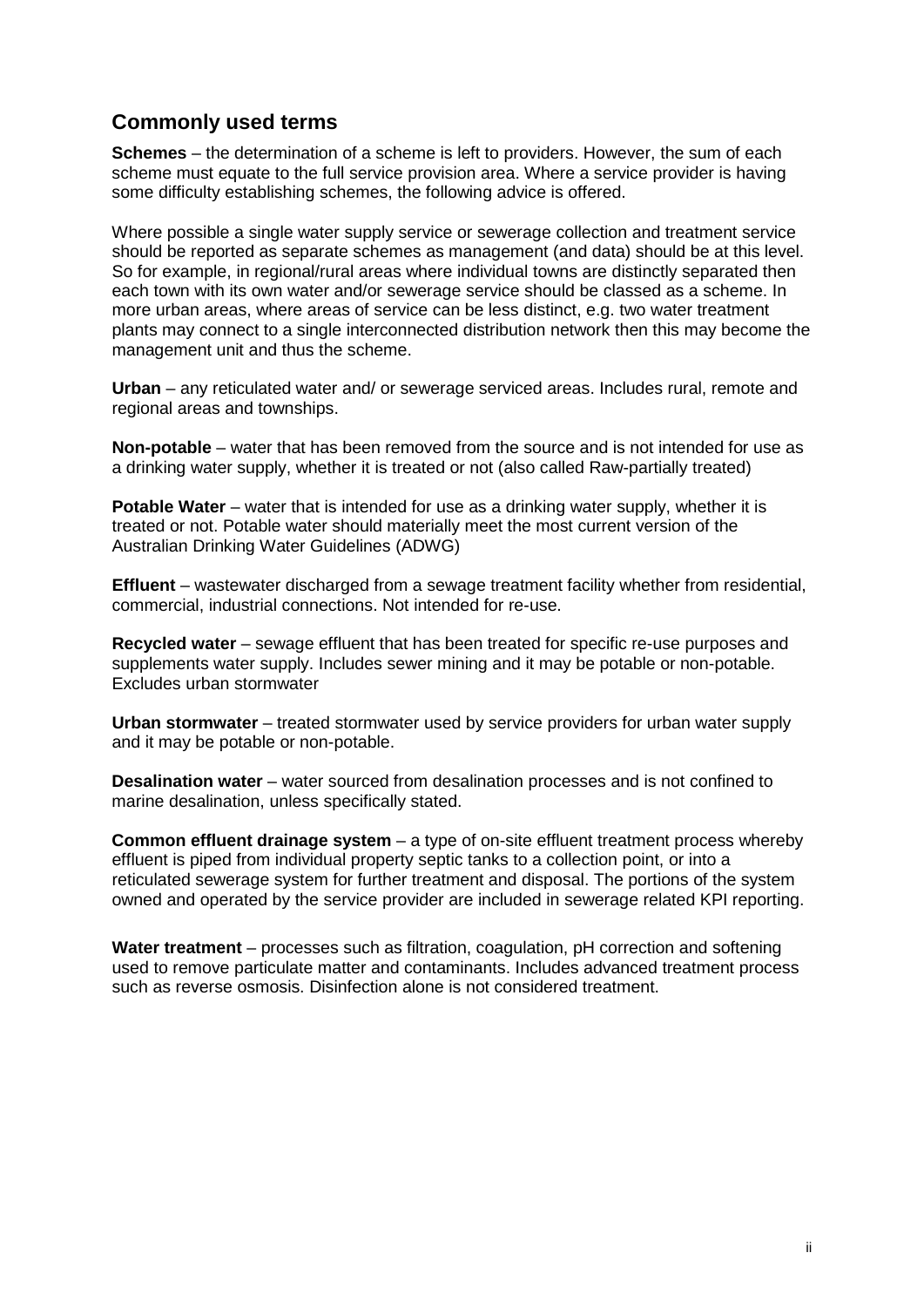# <span id="page-4-0"></span>**Reporting rules**

**Not Relevant (NR)** – The service provider has never done the activity and did not do it during this reporting year.

**Missing Data (MD)** - The service provider does the activity but does not know how much and cannot reasonably estimate the data. Previously recorded as No Data (ND)

**Zero (0)** – The service provider usually does the activity, however, for the reporting year did not do the activity eg. a recycling activity was suspended during the reporting year.

#### **Service providers must use MD for indicators where there is no data available; do not use '0'.**

Example - QG 1.10: Volume of water sourced from desalination of marine water (S) (NPR 3.1, SWIM WA61):

- A service provider does not source any water from marine desalination and never has – reported as "NR".
- A service provider does source water from marine desalination but has no meters or other way of estimating the amount sourced – reported as "MD".
- A service provider usually sources water from marine desalination during dry times but due to good rains this reporting period no marine desalination was needed/used – reported as "0".

# <span id="page-4-1"></span>**Missing/estimating data**

Service providers should not be entering "MD" (missing data) unless in exceptional circumstances. If a service provider has no data for certain indicators, the service provider must understand why this is the case and use the appropriate reporting rule above.

Service providers should, over time, minimise the number of data estimations that need to be made through the implementation of any necessary measuring devices or alterations to system data collection. It is expected that the number of entries of missing data and estimated data will decrease over time.

Where service providers currently do not have the facilities to collect the data they should put in place a realistic and reproducible way of estimating the values consistently over time. Service providers should enter information into the comments field summarising how the data was estimated and ideally, these established estimation processes should be the same each reporting year to allow across year comparisons of the provider. Where changes to the method of estimation are necessary, this should also be advised through the comments field.

The department will consider how the estimations were determined in undertaking comparisons across service providers.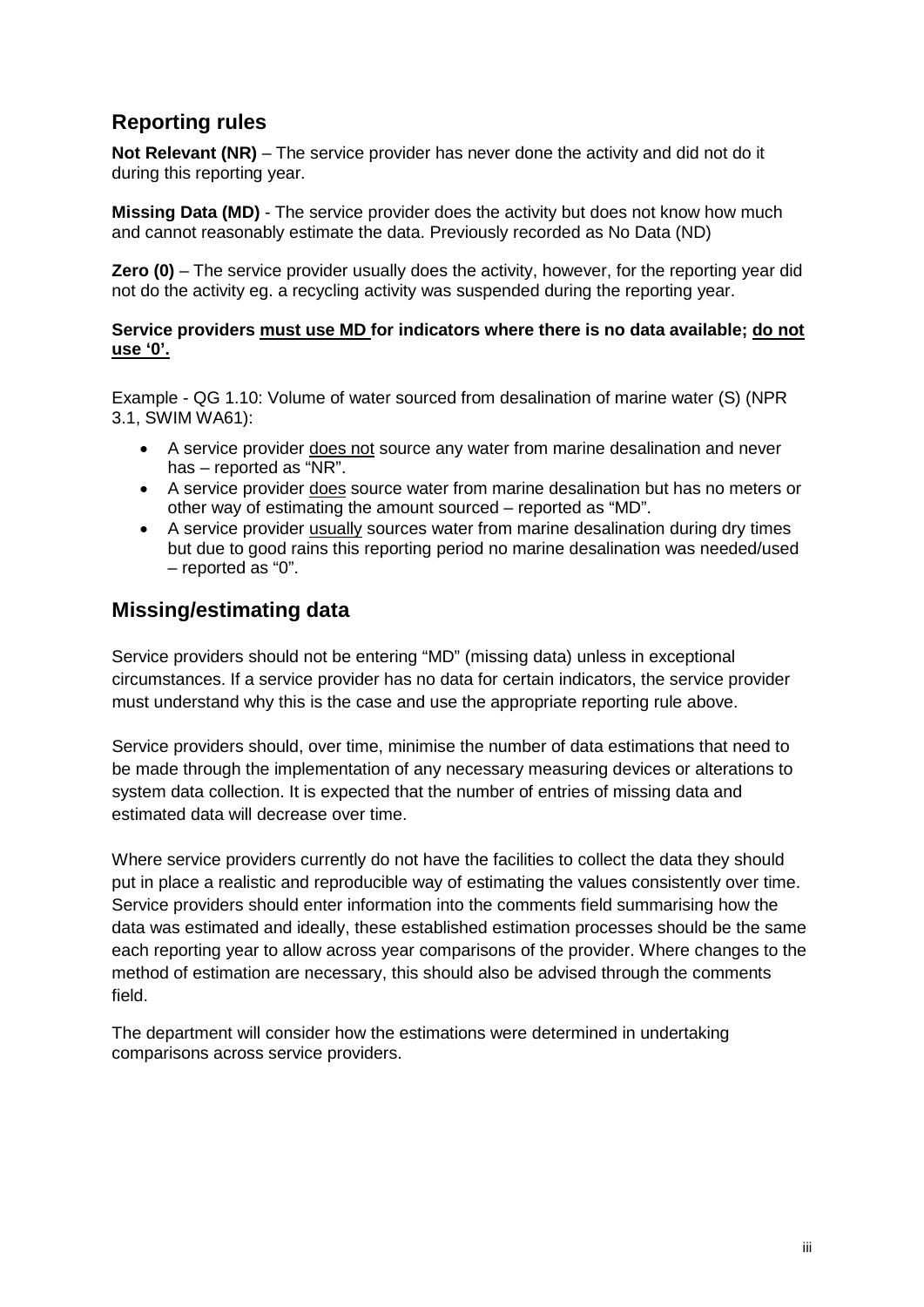# **Table of contents**

| Key performance indicators for Queensland urban water service providers i |  |
|---------------------------------------------------------------------------|--|
|                                                                           |  |
|                                                                           |  |
|                                                                           |  |
|                                                                           |  |
|                                                                           |  |
|                                                                           |  |
|                                                                           |  |
|                                                                           |  |
|                                                                           |  |
|                                                                           |  |
|                                                                           |  |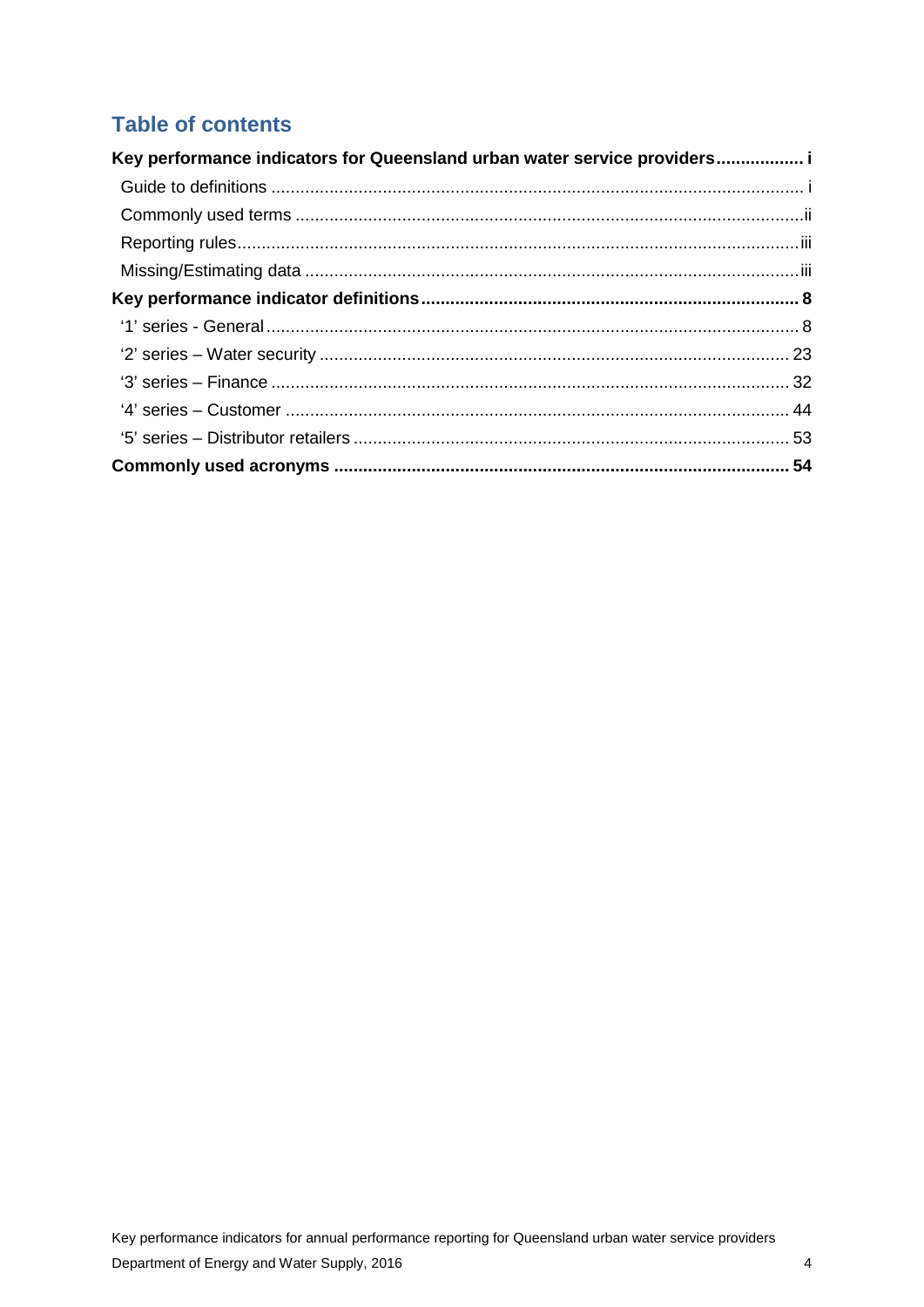# **Table of tables**

| QG 1.3: Number of sewage treatment plants (S) (NPR A4, SWIM AS4)  9                         |  |
|---------------------------------------------------------------------------------------------|--|
|                                                                                             |  |
|                                                                                             |  |
|                                                                                             |  |
| QG 1.6: Total volume of potable water produced (S) (NPR W11.3, SWIM WA7)  11                |  |
|                                                                                             |  |
| QG 1.8: Volume of water sourced from surface water (S) (NPR W1, SWIM WA1) 12                |  |
| QG 1.9a: Volume of water sourced from groundwater (S) (NPR W2, SWIM WA100) 12               |  |
| QG 1.9b: Volume of water received from bulk supplier (S) (NPR W5, SWIM WA45) 13             |  |
| QG 1.10: Volume of water sourced from desalination of marine water (S) (NPR W3.1, SWIM      |  |
| QG 1.11: Total recycled water supplied (S) (NPR W26, SWIM WA26) 14                          |  |
|                                                                                             |  |
| QG 1.13: Connected residential properties - water supply (S) (NPR C2, SWIM CS2)  15         |  |
| QG 1.14: Connected non-residential properties - water supply (S) (NPR C3, SWIM CS3). 16     |  |
| QG 1.15: Connected residential properties - sewerage (S) (NPR C6, SWIM CS6) 17              |  |
| QG 1.16: Connected non-residential properties - sewerage (S) (NPR C7, SWIM CS7) 18          |  |
| QG 1.17a: Volume of potable water supplied - residential (S) (NPR W8, SWIM WA8)  19         |  |
| QG 1.17b: Volume of non-potable water supplied - residential (S) (NPR W8, SWIM WA8) 19      |  |
| QG 1.18a: Volume of potable water supplied – commercial, municipal and industrial (S)       |  |
| QG 1.18b: Volume of non-potable water supplied – commercial, municipal and industrial (S)   |  |
| QG 1.19: Volume of potable non-revenue water (S) (based on NPR W10 and W10.1, SWIM          |  |
|                                                                                             |  |
| QG 1.20: Total Full-Time Equivalent water and sewerage services employees (W) 22            |  |
|                                                                                             |  |
| QG 2.1: Months of supply remaining at end of reporting period (30 June) (S)  23             |  |
| QG 2.2: Anticipated water supply availability to meet demand for next reporting year (at QG |  |
|                                                                                             |  |
|                                                                                             |  |
|                                                                                             |  |
| QG 2.5: Total anticipated annual water demand in five years' time (S)  27                   |  |
| QG 2.6: Anticipated capacity to meet demand in five years' time (at QG 2.5) (S) 28          |  |
|                                                                                             |  |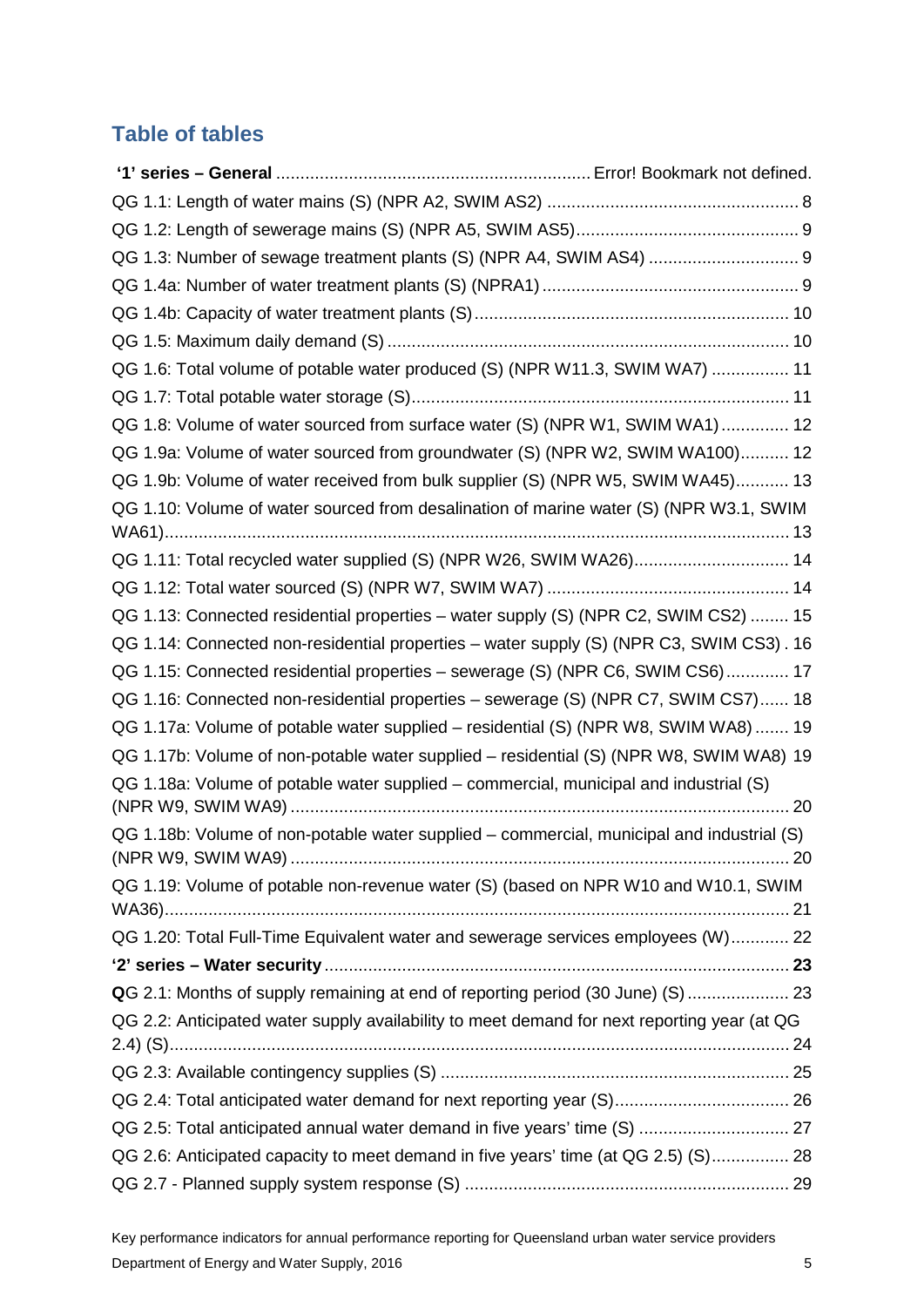| QG 3.1: Total water supply capital expenditure (W) (NPR F14, SWIM FN14)  32              |  |
|------------------------------------------------------------------------------------------|--|
| QG 3.2: Total sewerage capital expenditure (W) (NPR F15, SWIM FN15) 32                   |  |
|                                                                                          |  |
| QG 3.4: Capital works grants - sewerage (W) (NPR F27, SWIM FN27)  33                     |  |
| QG 3.5: Nominal written-down replacement cost of fixed water supply assets (W) (based on |  |
| QG 3.6: Nominal written-down replacement costs of fixed sewerage assets (W) (based on    |  |
| QG 3.7: Current replacement costs of fixed water supply assets (W) 34                    |  |
|                                                                                          |  |
|                                                                                          |  |
|                                                                                          |  |
| QG 3.11: Operating cost - water (W) (NPR F11; F11.1 (bulk providers), SWIM FN11) 37      |  |
|                                                                                          |  |
| QG 3.13: Annual maintenance costs - water (W) (Component of NPR F11/SWIM FN11)  39       |  |
| QG 3.14: Annual maintenance costs - sewerage (W) (Component of NPR F12/SWIM              |  |
|                                                                                          |  |
|                                                                                          |  |
| QG 3.17: Previous 5 year average annual renewals expenditure - water (W) 40              |  |
| QG 3.18: Previous 5 year average annual renewals expenditure - sewerage (W)  41          |  |
| QG 3.19: Forecast 5 year average annual renewals expenditure - water (W) 42              |  |
| QG 3.20: Forecast 5 year average annual renewals expenditure - sewerage (W)  43          |  |
|                                                                                          |  |
|                                                                                          |  |
|                                                                                          |  |
| QG 4.3: Annual bill based on 200 kL/annum (W) (NPR P7, SWIM PR47) 45                     |  |
|                                                                                          |  |
| QG 4.5: Total water main breaks (S) (based on NPR A8, SWIM AS8) 47                       |  |
| QG 4.6: Total sewerage main breaks and chokes (S) (based on NPR A14, SWIM AS39)  48      |  |
| QG 4.7: Incidence of unplanned interruptions - water (S) (based on NPR C17, SWIM         |  |
| QG 4.8: Average response time for water incidents (bursts and leaks) (S) (SWIM CS37) 50  |  |
| QG 4.9 Average response time for sewerage incidents (including mains breaks and chokes)  |  |
|                                                                                          |  |
|                                                                                          |  |
| QG 4.11: Total water and sewerage complaints (S) (NPR C13, SWIM CS13)  52                |  |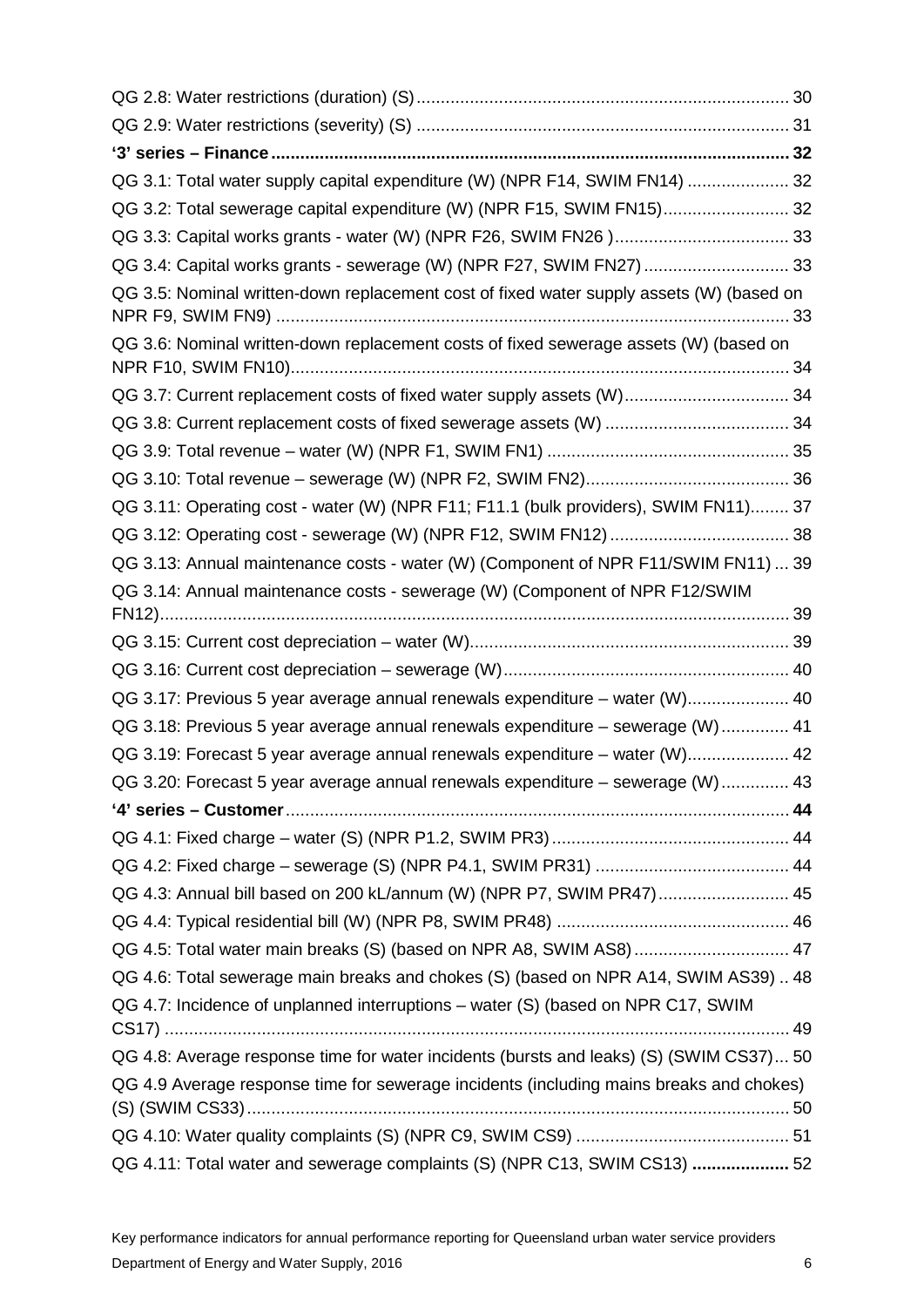| QG 5.1: Operating ratio (W) (NPR F5; F6; F11; F12, SWIM FN5; FN6; FN11; FN12)  53 |  |
|-----------------------------------------------------------------------------------|--|
|                                                                                   |  |
|                                                                                   |  |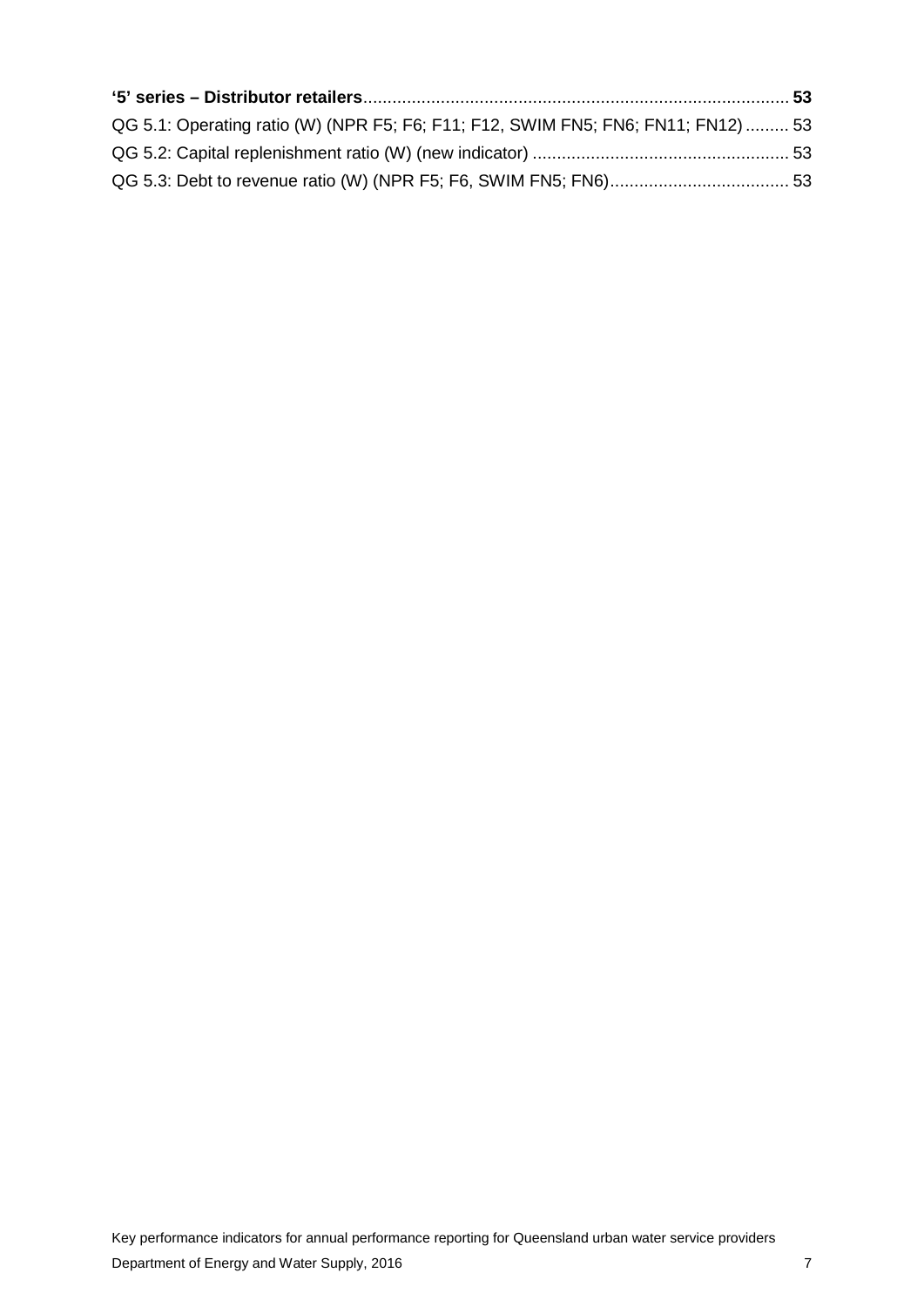### **Services provided**

Please indicate which services you provide. Refer to commonly used terms to assist.

Potable Non-potable Recycled Sewerage

# <span id="page-9-0"></span>**Key performance indicator definitions**

## <span id="page-9-1"></span>**'1' series - General**

#### <span id="page-9-2"></span>**QG 1.1: Length of water mains (S) (NPR A2, SWIM AS2)**

#### **The total length of water mains delivering potable and non-potable water for urban areas.**

Includes:

- $\checkmark$  transfer, distribution and reticulation mains
- $\checkmark$  recycled water distribution and reticulation mains

Excludes:

- × mains associated with property water service (mains to meter) connections
- × mains delivering recycled water for non-urban uses, e.g. agriculture reuse
- × disused pipe lengths should not be counted, even if they are maintained by the water utility for possible future use
- × privately owned mains
- × mains associated with source works, e.g. bore field mains
- × mains and channels associated with sources that transfer raw water
- × recycled water mains not supplying water direct to customers
- × mains associated with facilities, e.g. mains within pump stations, storage facilities or treatment plants

Scheme X: # km of water mains Scheme Y: # km of water mains

#### Units Kilometres (km): one decimal place

**Note** 

Ferrule is part of the service connection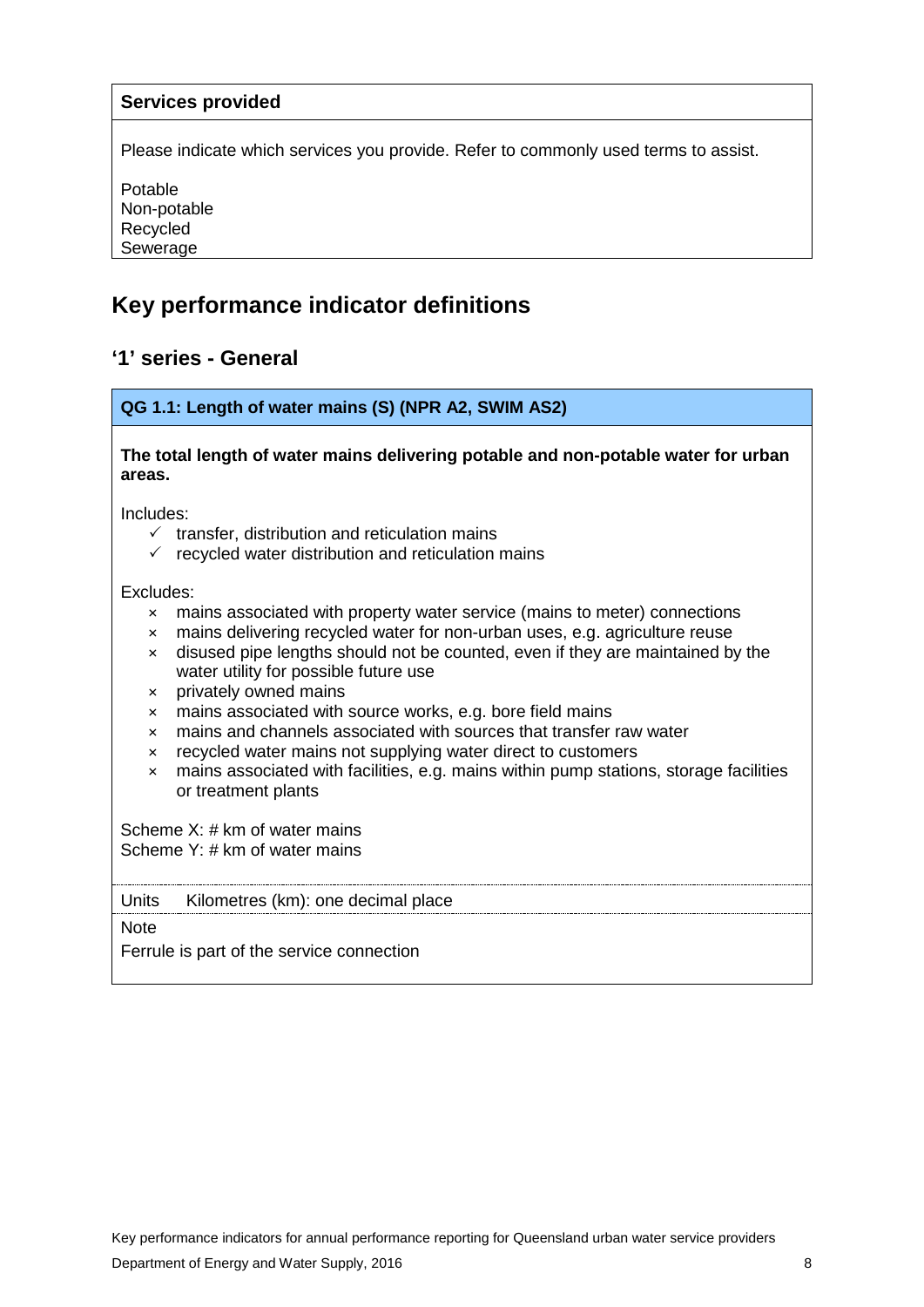# <span id="page-10-0"></span>**1.2: Length of sewerage mains (S) (NPR A5, SWIM AS5)**

### **The total length of mains, including all trunk, pressure and reticulation mains.**

Includes:

 $\checkmark$  combined sewerage and stormwater mains

Excludes:

- $\checkmark$  lengths associated with property connection sewers or conduits carrying treated effluent
- $\checkmark$  conduits and pipelines (e.g. feeding paddocks for grass and land filtration)

Scheme X: #km of sewerage mains Scheme Y: # km of sewerage mains

# **1.3: Number of sewage treatment plants (S) (NPR A4, SWIM AS4)**

#### **The total number of sewage treatment plants providing sewerage services to customers.**

Includes:

 $\checkmark$  all primary, secondary and tertiary level treatment plants

Scheme X: # sewage treatment plants Scheme Y: # sewage treatment plants

**Unit** Reported as a whole number

**Note** 

BOOT schemes should be included

# **1.4a: Number of water treatment plants (S) (NPRA1)**

### **Number of water treatment plants providing full water treatment.**

**Excludes** 

- × disinfection only schemes
- × secondary disinfection even when there is pH correction

Scheme X: # water treatment plants Scheme Y: # water treatment plants

#### Units Reported as a whole number

**Note** 

If response is zero (0) water treatment plants, then 1.4b should not be answered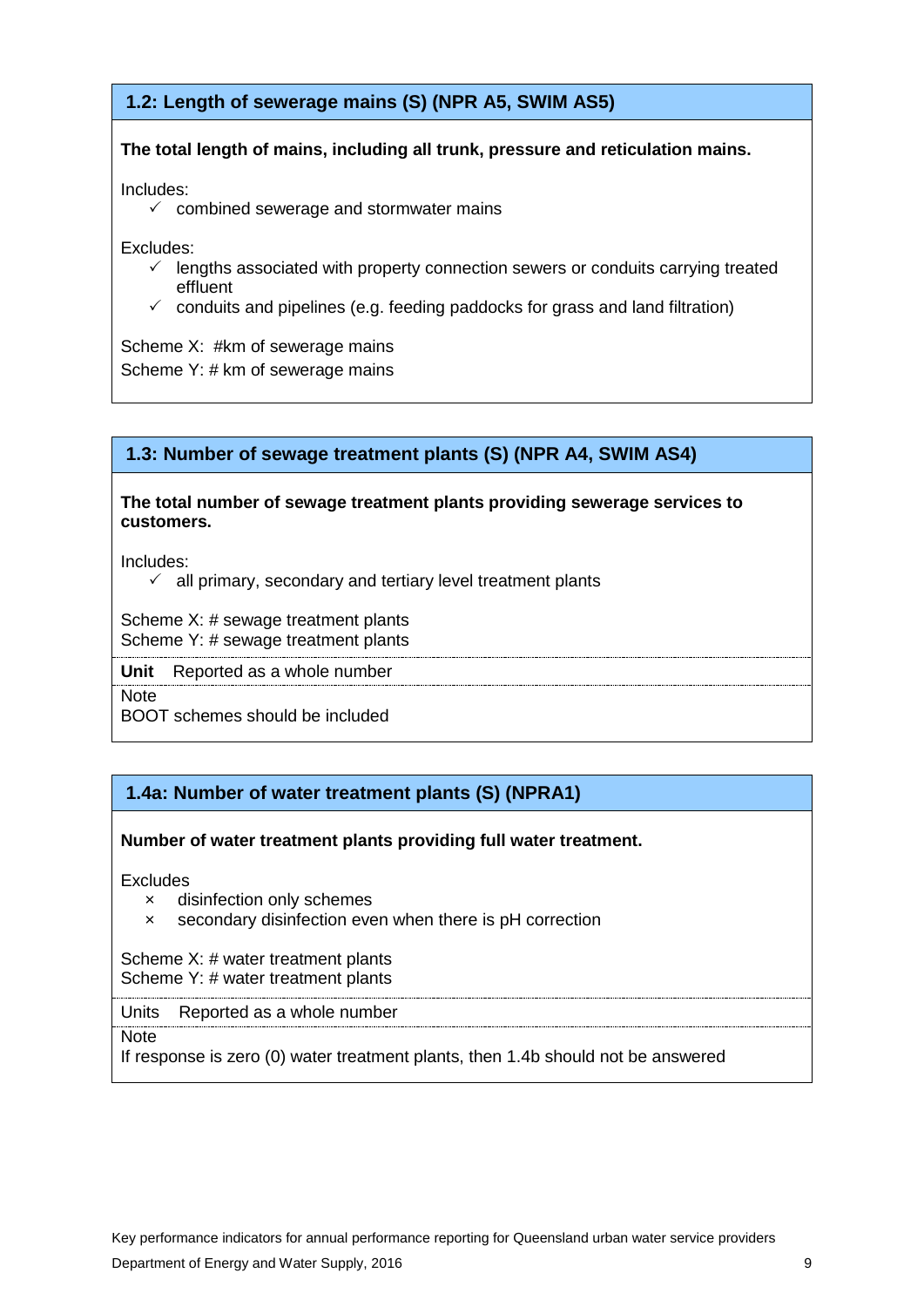**QG 1.4b: Capacity of water treatment plants (S)**

**Daily reliable production capacity of water treatment plants providing full water treatment and producing potable water.**

**Excludes** 

- × disinfection only schemes
- × secondary disinfection even when there is pH correction

Scheme X: Total treatment capacity of # ML per day Scheme Y: Total treatment capacity of # ML per day

Units Megalitres per day (ML/day): two decimal places

**Notes** 

- 1. Where applicable capacity is to be expressed based on designed capacity and a 20-hour operational timeframe
- *2.* For schemes operating 24/7 or less than 20 hours per day, capacity should be the best estimate of the reliable daily production capacity

## **QG 1.5: Maximum daily demand (S)**

#### **The greatest daily demand for potable and non-potable water recorded in the reporting year.**

Scheme X: Maximum daily demand # ML per day Scheme Y: Maximum daily demand # ML per day

Units Megalitres per day (ML/day): as a whole number

- 1. Maximum daily demand is to represent the maximum volume provided to the network
- 2. Small service providers should consider excluding days on which main bursts, firefighting or flushing occurred. Service providers may consider using the 90th percentile maximum daily demand
- 3. May be estimated by using a single average daily demand multiplied by the peaking factor as determined by the service provider or using mean day maximum month values, noting that this is likely to be less than the peaking factor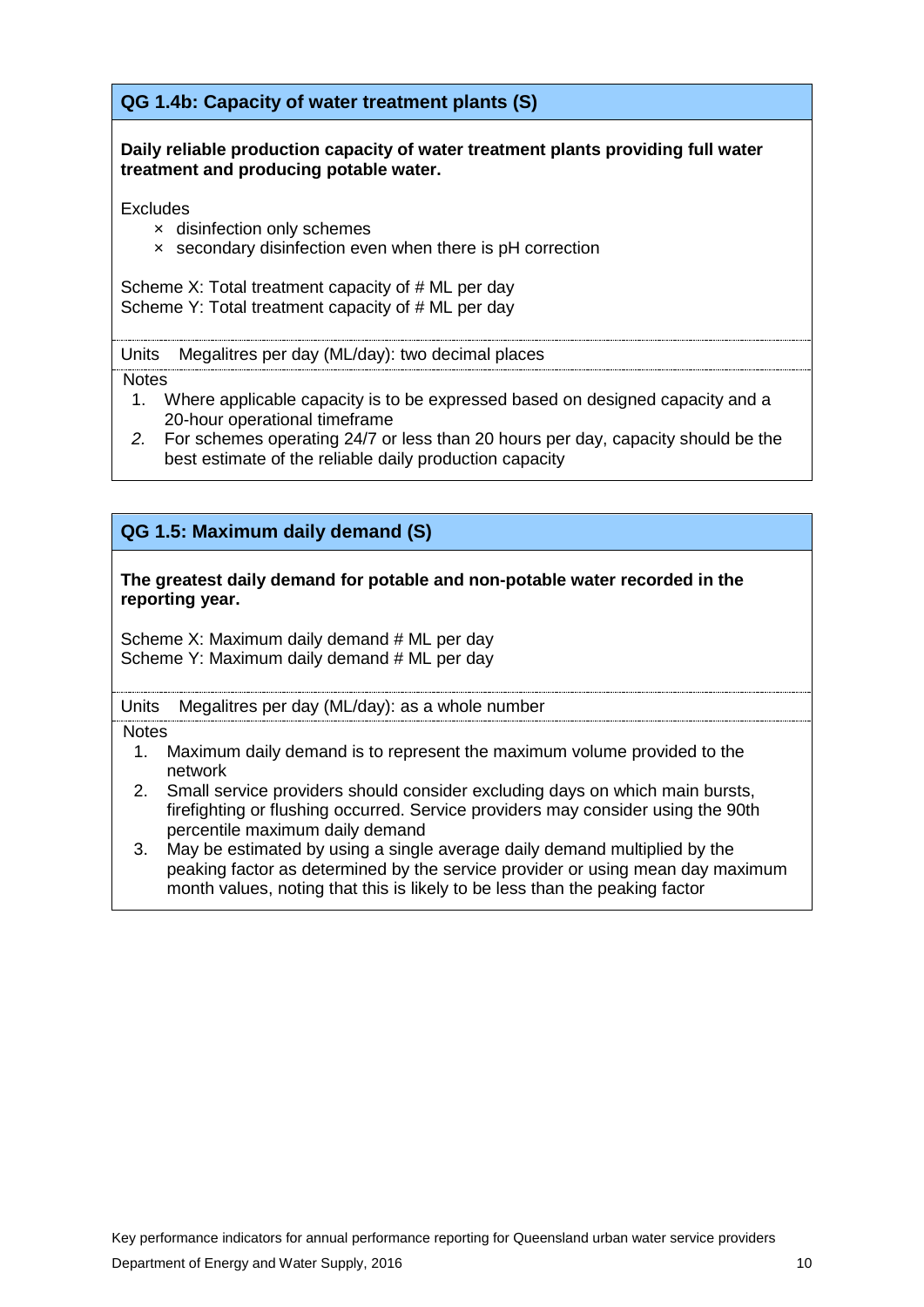# <span id="page-12-0"></span>**QG 1.6: Total volume of potable water produced (S) (NPR W11.3, SWIM WA7)**

**The annual total volume of potable water produced by all water treatment plants in the scheme and /or for schemes where there are no water treatment plants, the annual total volume of water extracted for supply as potable water.**

Excludes:

- × recycled water
- × urban stormwater

Scheme X: # ML total volume of potable water produced Scheme Y: # ML total volume of potable water produced

#### Units Megalitres (ML): as a whole number

**Notes** 

- *1.* This indicator measures the volume of water produced at the treatment plant or extracted from the source NOT the volume of water supplied, meter errors or other consumption. Refer to Estimating Data for further information on estimating volumes
- *2.* This indicator is used to determine non-revenue water QG1.19

# **QG 1.7: Total potable water storage (S)**

#### **Total available storage capacity for potable water (assuming no further production).**

Scheme X: Total treated / drinking water storage of # ML Scheme Y: Total treated / drinking water storage of # ML

#### Units Megalitres: one decimal place

- 1. If potable water production stopped for any reason, what storage capacity is available to supply to customers (use full capacity of storage infrastructure, not current storage volumes)
- 2. If there is no treated/drinking water storage refer to Reporting Rules to determine whether NR or 0 is appropriate
- 3. Does not include pipe capacity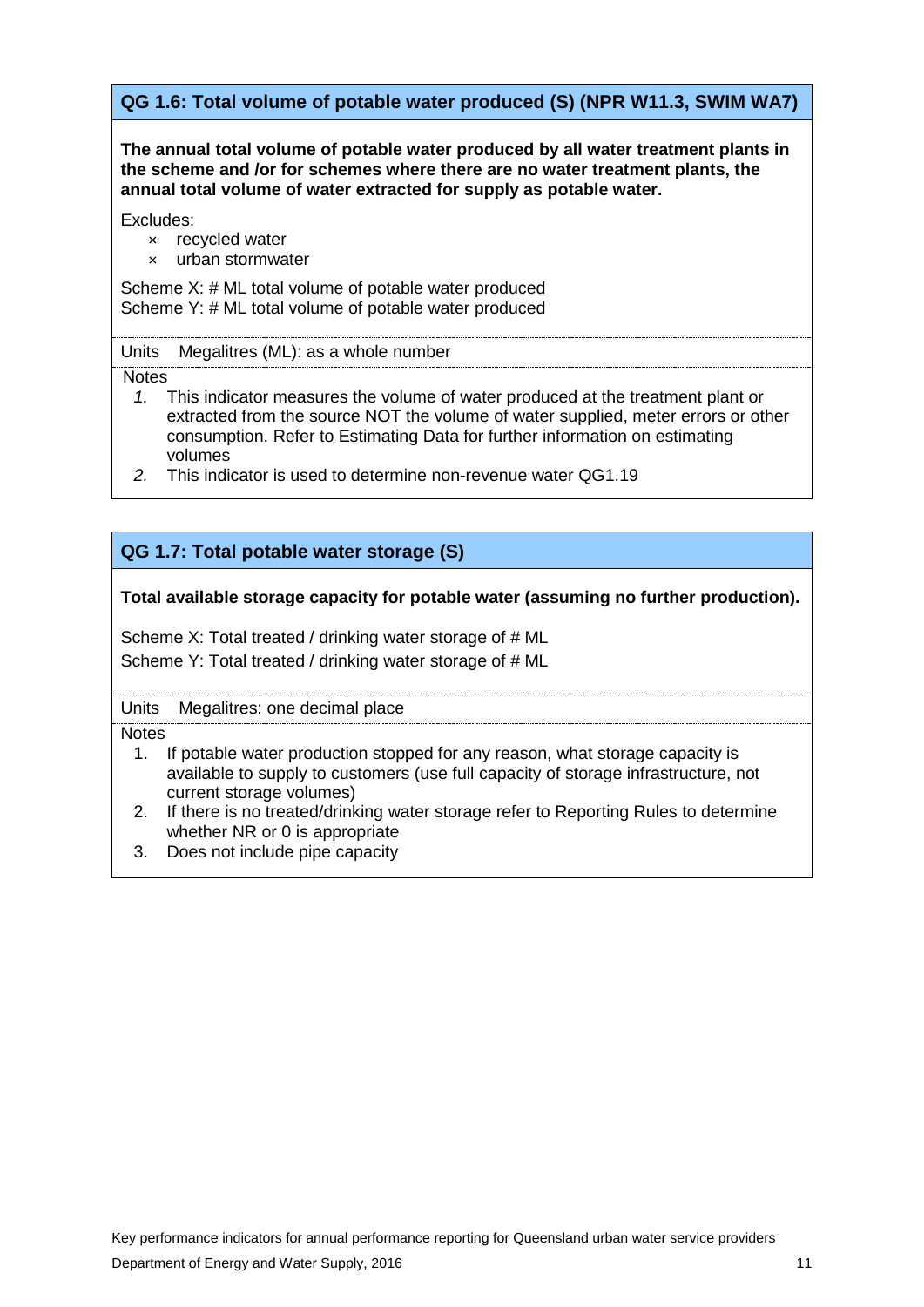# <span id="page-13-0"></span>**QG 1.8: Volume of water sourced from surface water (S) (NPR W1, SWIM WA1)**

**The annual total volume of water (potable and non-potable) abstracted by the service provider from surface water sources for a scheme.**

Includes:

- $\checkmark$  dams
- $\checkmark$  rivers or irrigation channels
- $\checkmark$  surface water desalination

Scheme X: #ML surface water Scheme Y: #ML surface water

Units Megalitres (ML): as a whole number

Note

There may be a requirement in some cases for water service providers to aggregate volumes from various surface water sources

### <span id="page-13-1"></span>**QG 1.9a: Volume of water sourced from groundwater (S) (NPR W2, SWIM WA100)**

**The annual total volume of water (potable and non-potable) extracted from groundwater.** 

Includes:

 $\checkmark$  groundwater desalination

Scheme X: #ML groundwater Scheme Y: #ML groundwater

Units Megalitres (ML): as a whole number

**Note** 

There may be a requirement in some cases for water service providers to aggregate volumes from various groundwater sources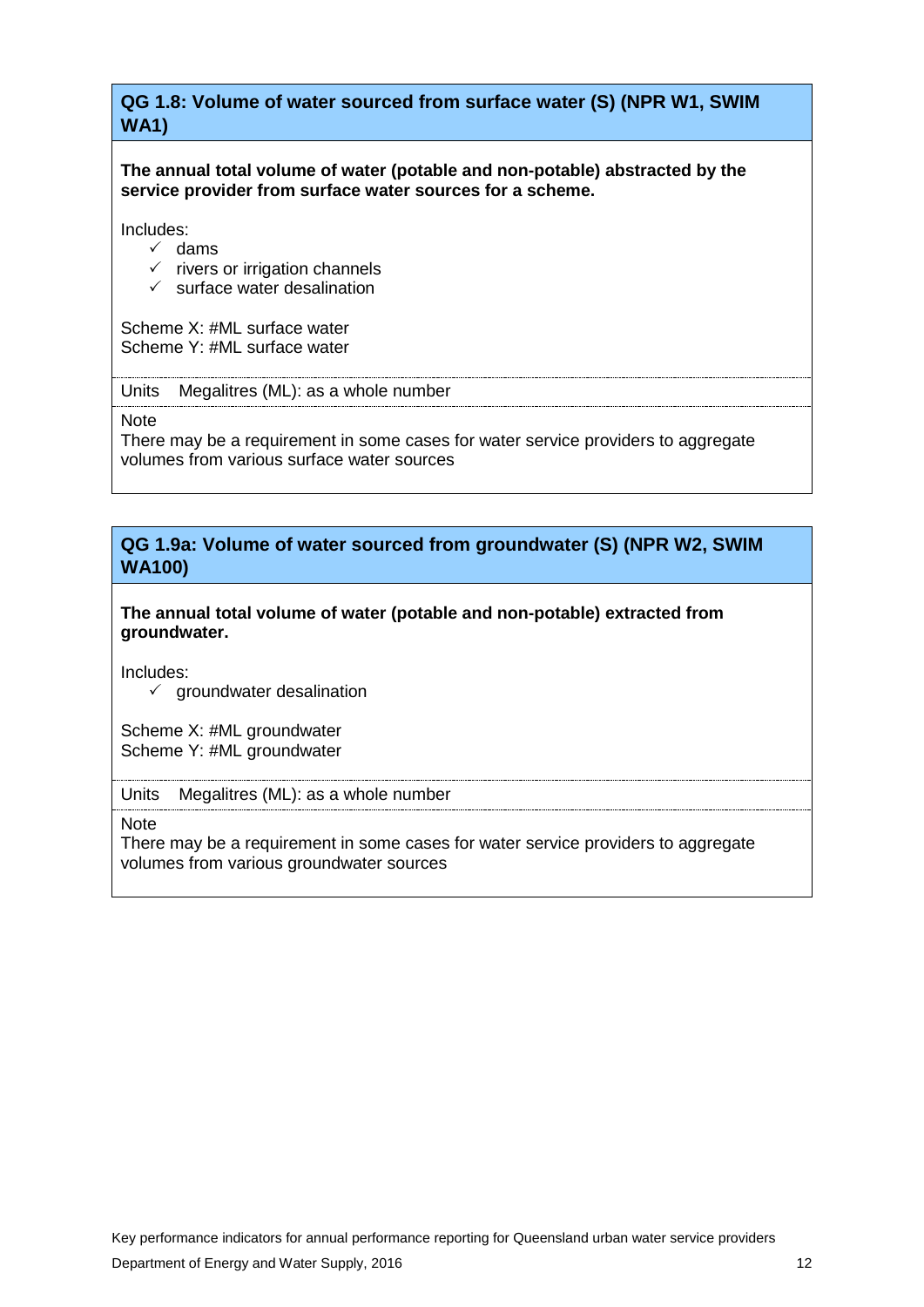# <span id="page-14-0"></span>**QG 1.9b: Volume of water received from bulk supplier (S) (NPR W5, SWIM WA45)**

#### **The annual total volume of water (potable and non-potable) received from another service provider or entity outside of the providers' area of responsibility.**

Includes:

- $\checkmark$  water from recycled sewage
- $\checkmark$  urban stormwater received
- $\checkmark$  water that is subsequently exported to another service provider

Scheme X: #ML bulk water Scheme Y: #ML bulk water

Units Megalitres (ML): as a whole number

**Note** 

There may be a requirement in some cases for water service providers to aggregate volumes from various bulk suppliers

# <span id="page-14-1"></span>**QG 1.10: Volume of water sourced from desalination of marine water (S) (NPR W3.1, SWIM WA61)**

**The annual total volume of water (potable and non-potable) sourced from desalination plants for a scheme.**

Includes:

 $\checkmark$  marine water sources

Excludes:

- × groundwater sources
- × surface water sources

Scheme X: #ML water from desalination Scheme Y: #ML water from desalination

#### Units Megalitres (ML): as a whole number

**Note** 

There may be a requirement in some cases for water service providers to aggregate volumes from various sources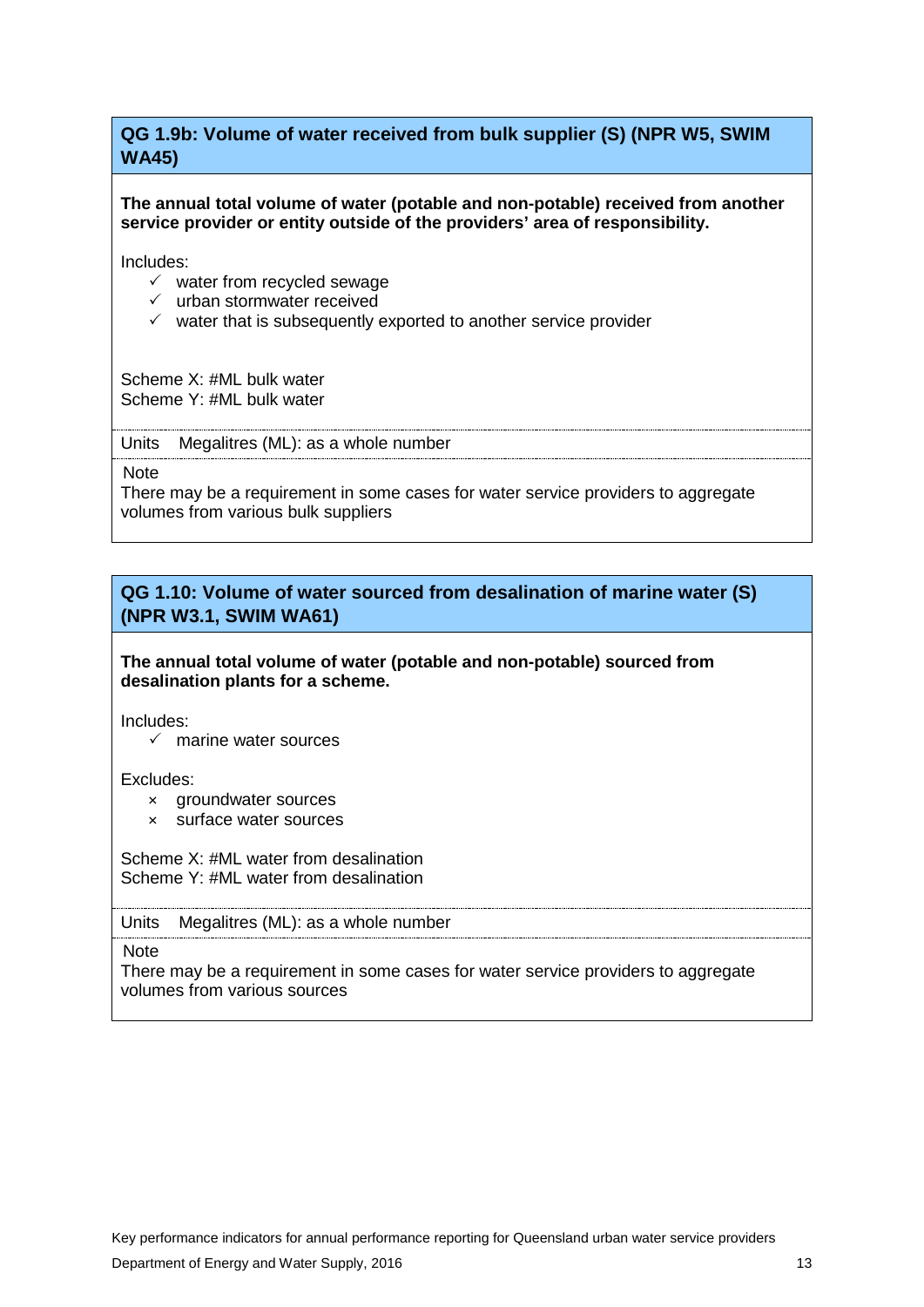# <span id="page-15-0"></span>**QG 1.11: Total recycled water supplied (S) (NPR W26, SWIM WA26)**

#### **The sum of all treated effluent that is used by either the service provider itself, a business supplied by the service provider, or supplied through a third-pipe system for urban reuse.**

Includes:

- $\checkmark$  recycled water provided for on-site reuse, agriculture, irrigation, industry, potable or other use external to the treatment process
- $\checkmark$  potable and non-potable water
- $\checkmark$  volumes taken by sewer mining

#### Excludes:

- × evaporation
- × urban stormwater

Scheme X: #ML recycled water Scheme Y: #ML recycled water

Units Megalitres (ML): as a whole number

**Note** 

There may be a requirement in some cases for water service providers to aggregate volumes from various sources

### **QG 1.12: Total water sourced (S) (NPR W7, SWIM WA7)**

#### **The sum of the annual total volume of water sourced.**

Includes water sourced from:

- $\checkmark$  surface water [\(QG 1.8\)](#page-13-0)
- √ groundwater [\(QG 1.9a\)](#page-13-1)
- bulk supplier [\(QG1.9b\)](#page-14-0)
- $\checkmark$  marine desalination [\(QG 1.10\)](#page-14-1)
- $\checkmark$  recycling [\(QG 1.11\)](#page-15-0)
- $\times$  urban stormwater used
- $\checkmark$  any other sources

Scheme X: #ML total water sourced Scheme Y: #ML total water sourced

#### Units Megalitres (ML): as a whole number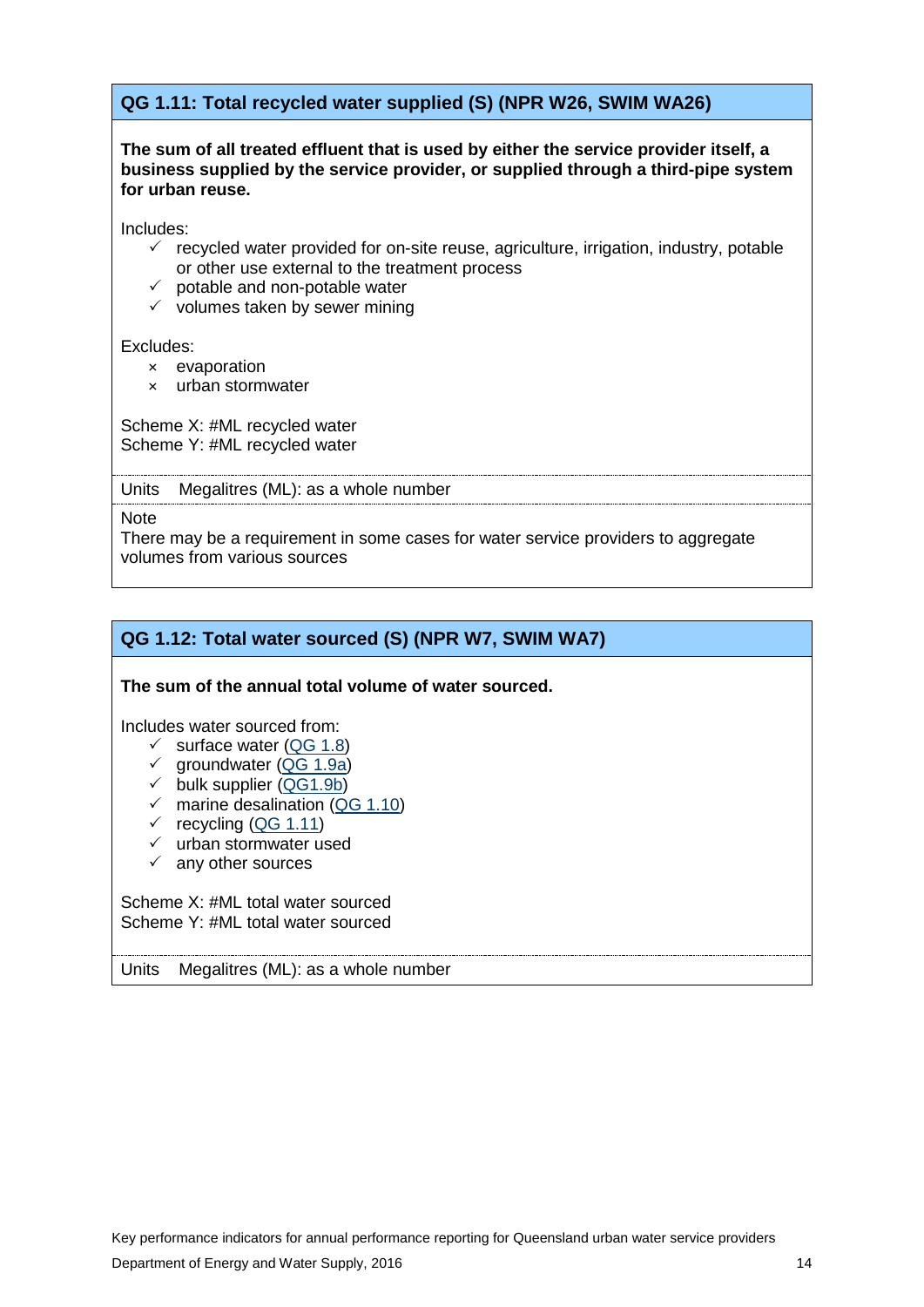# <span id="page-16-0"></span>**QG 1.13: Connected residential properties – water supply (S) (NPR C2, SWIM CS2)**

**Number of residential water properties that are:**

- **connected to the service provider's water system**
- **the subject of billing for water supply - fixed and /or consumption based**
- **any property which, at the end of the reporting period, is connected to the water system and is separately billed for the water services - fixed and/or consumption based**

Includes:

- $\checkmark$  a connected, rateable residential property
- $\checkmark$  a connected, non-rateable residential property
- $\checkmark$  a connected but non-metered residential property

Excludes:

- × a rated but unconnected property (e.g. vacant lot)
- × body corporate
- × a non-real property or strata garages (e.g. a master meter for a block of separately metered strata title flats)

Scheme X: # of thousands of connected residential properties (water supply) Scheme Y: # of thousands of connected residential properties (water supply)

Units Thousands (000s) to 3 decimal places (e.g. 3 675 is reported as 3.675)

- 1. Properties are classified according to their main purpose
- 2. The owner and tenant of a rented property are **not** counted as separate properties
- 3. Properties with dual reticulation are counted as 1 property
- 4. Where a service provider has 10% or fewer of its properties as strata title flats, it is acceptable to report each such block of flats as 1 property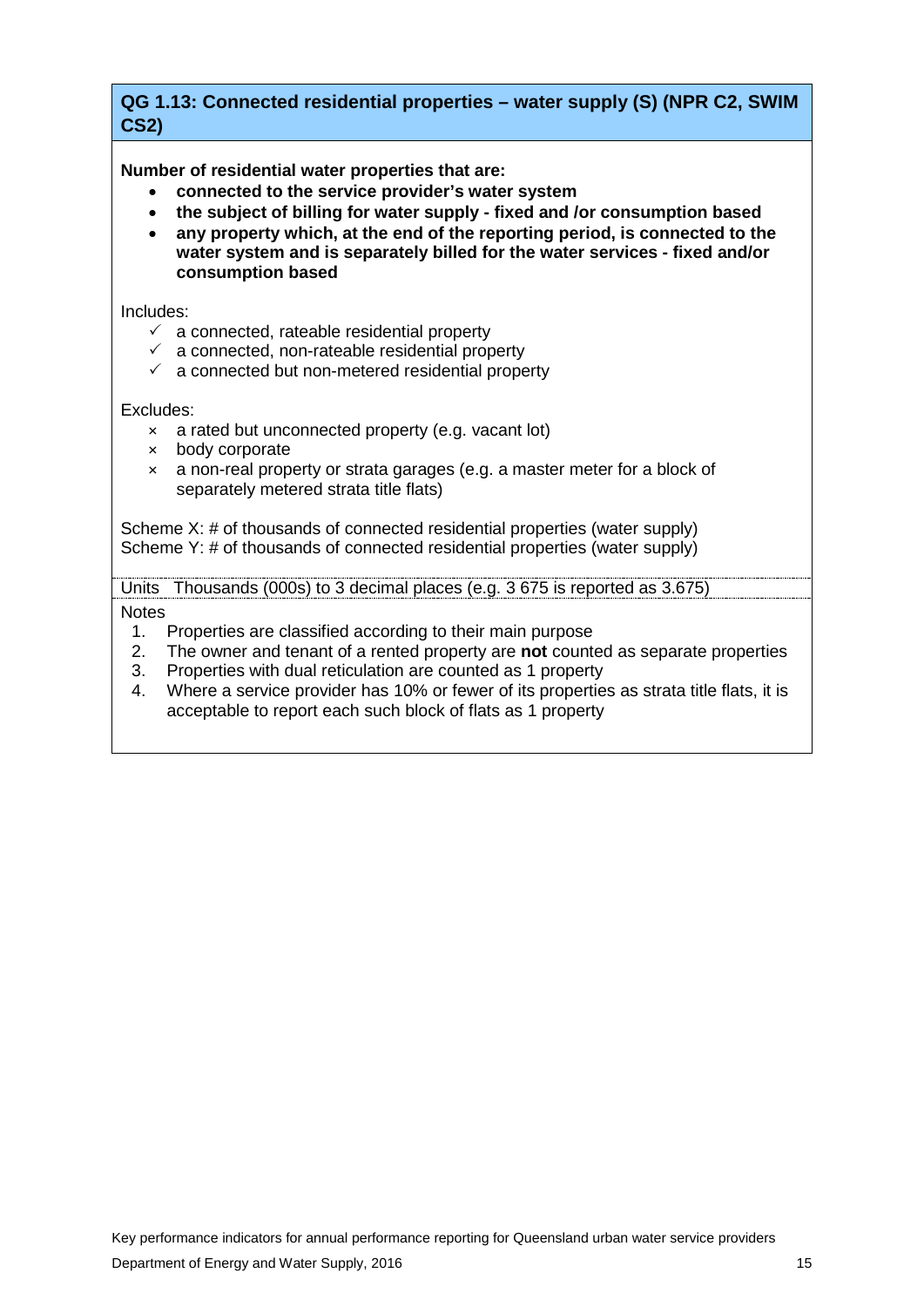# <span id="page-17-0"></span>**QG 1.14: Connected non-residential properties – water supply (S) (NPR C3, SWIM CS3)**

**Number of non-residential properties that are:**

- **connected to the service provider's water system**
- **the subject of billing for water supply - fixed and /or consumption based**
- **any property which, at the end of the reporting period, is connected to the water system and is separately billed for the water services - fixed and/or consumption based**

Includes:

- $\checkmark$  a connected, rateable non-residential property
- $\checkmark$  a connected, non-rateable non-residential property
- $\checkmark$  a connected but non-metered non-residential property
- $\checkmark$  standpipes
- $\checkmark$  public facilities

#### Excludes:

- × a rated but unconnected non-residential property (e.g. vacant lot)
- × body corporate
- × a non-real property or strata garages (e.g. a master meter for a block of separately metered strata title flats)

Scheme X: # of thousands of connected non-residential properties (water supply) Scheme Y: # of thousands of connected non-residential properties (water supply)

Units Thousands (000s) to 3 decimal places (e.g. 3 675 is reported as 3.675)

- 1. Properties are classified according to their main purpose<br>2. The owner and tenant of a rented property are **not** counter
- 2. The owner and tenant of a rented property are **not** counted as separate properties
- 3. Properties with dual reticulation are counted as 1 property
- 4. Where a service provider has 10% or fewer of its properties as strata title flats, it is acceptable to report each such block of flats as 1 property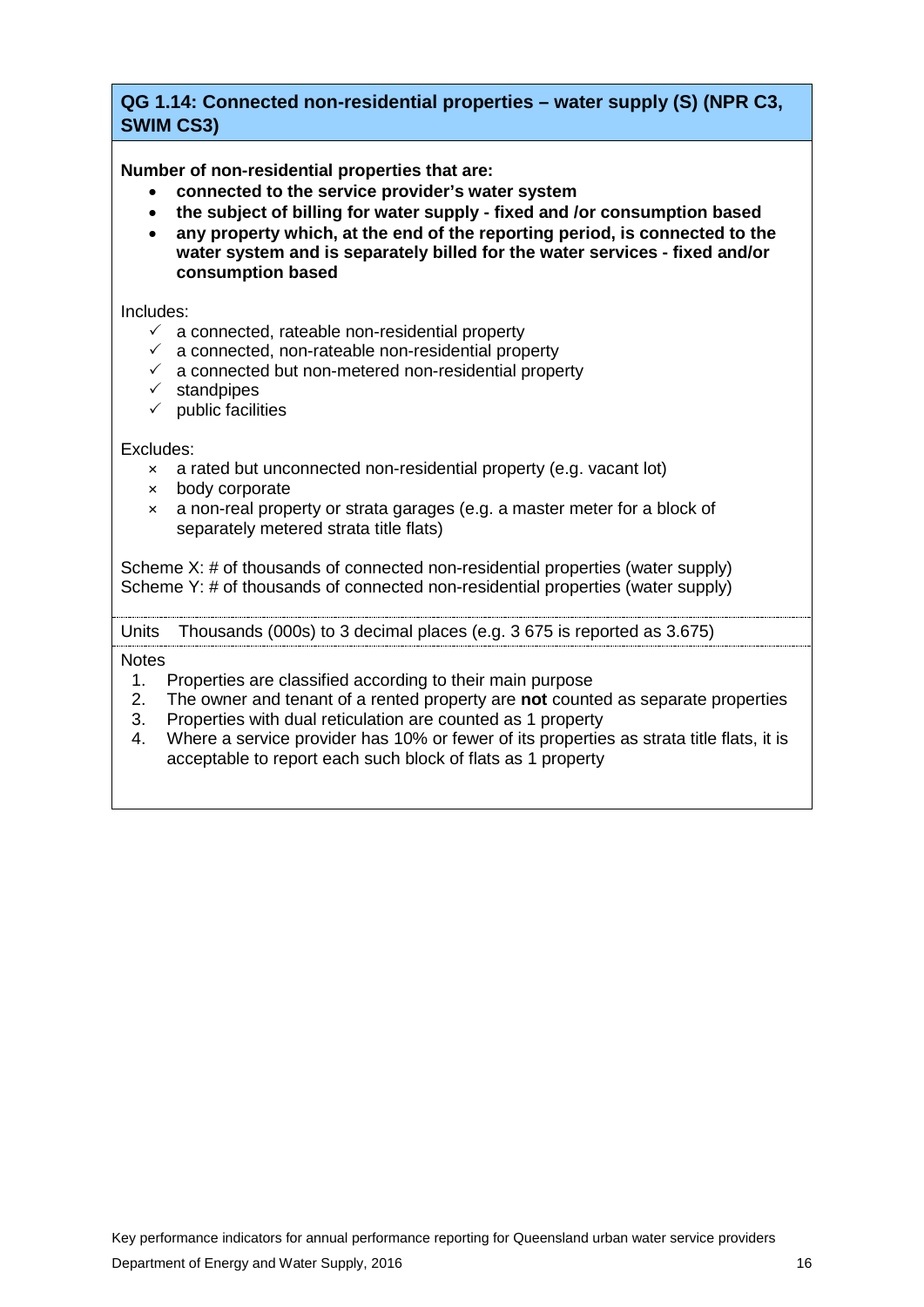# <span id="page-18-0"></span>**QG 1.15: Connected residential properties – sewerage (S) (NPR C6, SWIM CS6)**

**Number of residential water properties that are:**

- **connected to the service provider's sewerage system**
- **the subject of billing for sewerage services - fixed and /or usage based**
- **any property which, at the end of the reporting period, is connected to the sewerage system and is separately billed for the sewerage services - fixed and/or usage based**

Includes:

- $\checkmark$  a connected, rateable residential property
- $\checkmark$  a connected, non-rateable residential property
- $\checkmark$  a connected but non-metered residential property

Excludes:

- × a rated but unconnected property (e.g. vacant lot)
- × body corporate
- × a non-real property or strata garages (e.g. a master meter for a block of separately metered strata title flats)

Scheme X: # of thousands of connected residential properties (sewerage) Scheme Y: # of thousands of connected residential properties (sewerage)

Units Thousands (000s) to 3 decimal places (e.g. 3 675 is reported as 3.675)

- 1. Properties are classified according to their main purpose
- 2. The owner and tenant of a rented property are **not** counted as separate properties
- 3. Where a service provider has 10% or fewer of its properties as strata title flats, it is acceptable to report each such block of flats as 1 property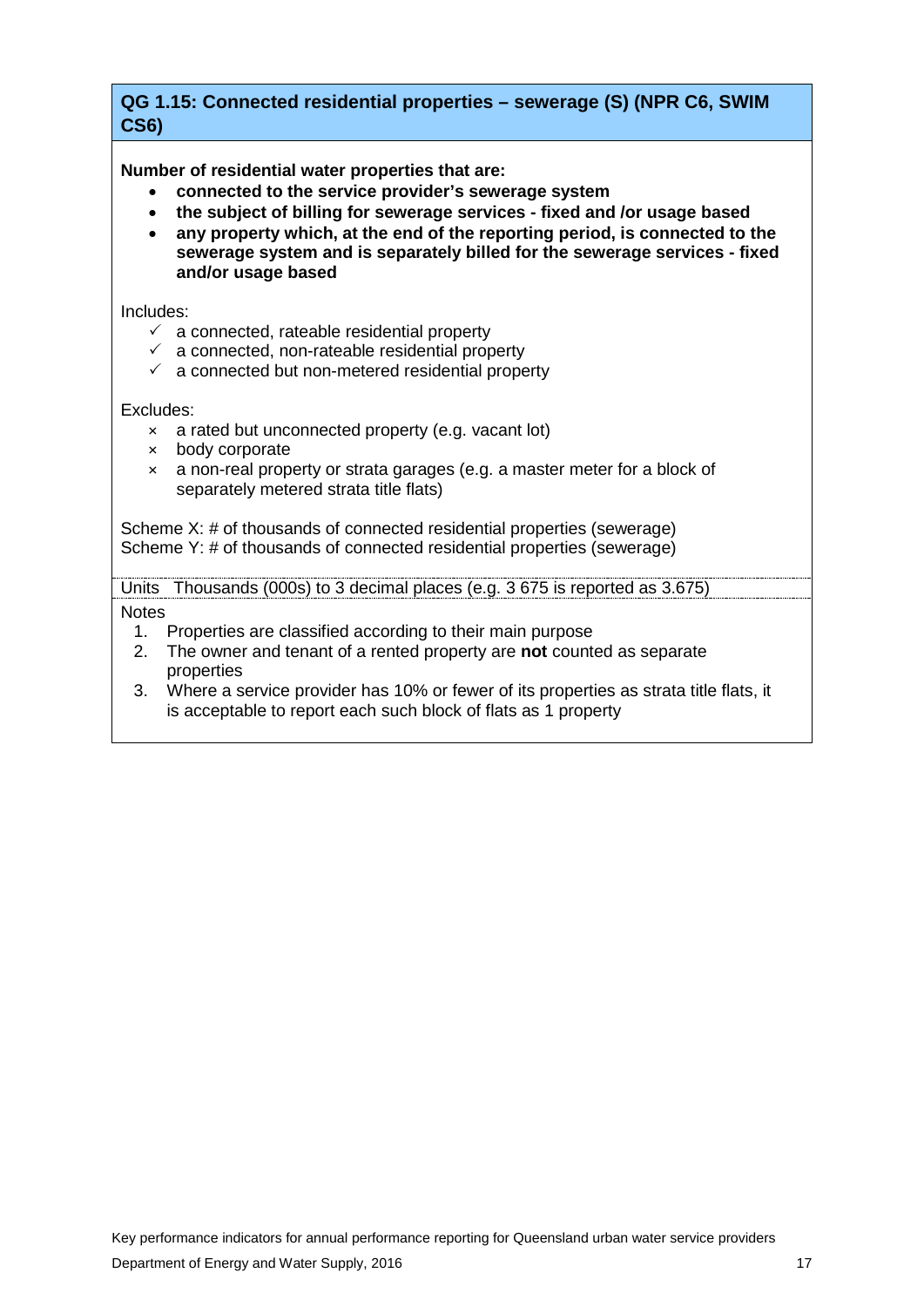# <span id="page-19-0"></span>**QG 1.16: Connected non-residential properties – sewerage (S) (NPR C7, SWIM CS7)**

**Number of non-residential properties that are:**

- **connected to the service provider's sewerage system**
- **the subject of billing for sewerage services - fixed and /or usage based**
- **any property which, at the end of the reporting period, is connected to the sewerage system and is separately billed for the sewerage services - fixed and/or usage based**

Includes:

- $\checkmark$  a connected, rateable non-residential property
- $\checkmark$  a connected, non-rateable non-residential property
- $\checkmark$  a connected but non-metered non-residential property
- $\checkmark$  public facilities

Excludes:

- × a body corporate
- $\times$  a rated but unconnected non-residential property (e.g. vacant lot)
- × a non-real property or strata garages (e.g. a master meter for a block of separately metered strata title flats)

Scheme X: # of thousands of connected non-residential properties (sewerage) Scheme Y: # of thousands of connected non-residential properties (sewerage)

Units Thousands (000s) to 3 decimal places (e.g. 3 675 is reported as 3.675)

- 1. Properties are classified according to their main purpose
- 2. The owner and tenant of a rented property are **not** counted as separate properties
- 3. A sewerage property which is also a trade sewerage property counts as one nonresidential connected property
- 4. Where a service provider has 10% or fewer of its properties as strata title flats, it is acceptable to report each such block of flats as 1 property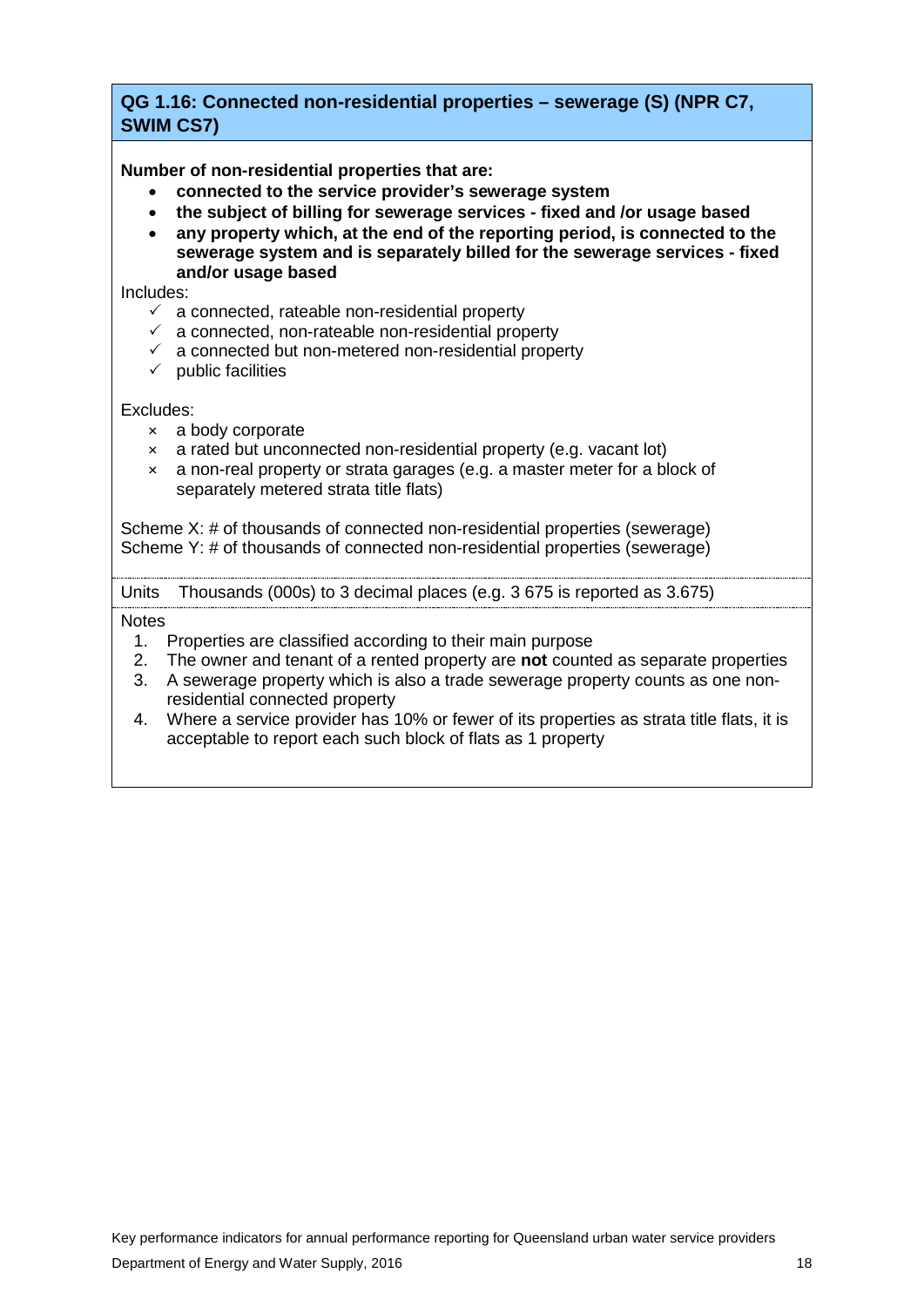<span id="page-20-0"></span>**QG 1.17a: Volume of potable water supplied – residential (S) (NPR W8, SWIM WA8)**

**Total metered and estimated non-metered potable water supplied to residential properties from the water supply scheme for the reporting period.** 

Includes:

- $\checkmark$  potable water supplied to residential connections whether it is treated or not
- $\checkmark$  recycled water and stormwater for potable use

Scheme X: #ML of potable water supplied to residential properties Scheme Y: #ML of potable water supplied to residential properties

Units Megalitres (ML): as a whole number

**Note** 

This indicator is used to determine non-revenue water [\(QG1.19\)](#page-22-0)

**QG 1.17b: Volume of non-potable water supplied – residential (S) (NPR W8, SWIM WA8)**

**Total metered and estimated non-metered non-potable water supplied to residential properties from the water supply scheme for the reporting period.** 

Includes:

- $\checkmark$  non-potable water supplied to residential connections whether it is treated or not
- $\checkmark$  recycled water and stormwater for non-potable use

Scheme X: #ML of non-potable water supplied to residential properties Scheme Y: #ML of non-potable water supplied to residential properties

Units Megalitres (ML): as a whole number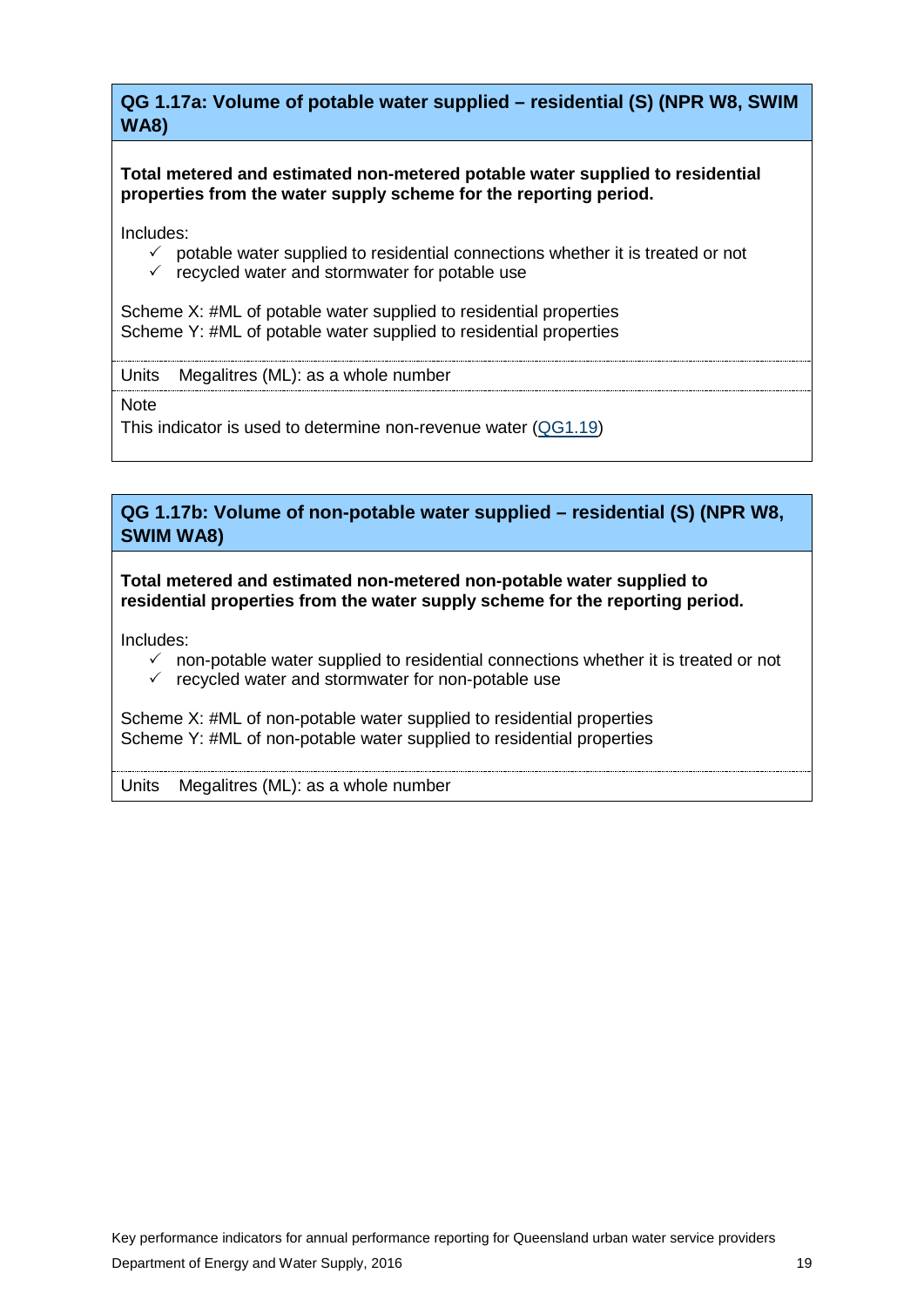<span id="page-21-0"></span>**QG 1.18a: Volume of potable water supplied – commercial, municipal and industrial (S) (NPR W9, SWIM WA9)**

**Total metered and estimated non-metered potable water supplied to commercial, municipal and industrial properties for the reporting period.** 

Includes:

- $\checkmark$  potable water supplied to a commercial, municipal and industrial connections whether it is treated or not
- $\checkmark$  recycled water and stormwater for potable use

Scheme X: #ML of water supplied to commercial, municipal and industrial properties Scheme Y: #ML of water supplied to commercial, municipal and industrial properties

Units Megalitres (ML): as a whole number

**Note** 

This indicator is used to determine non-revenue water [\(QG1.19\)](#page-22-0)

**QG 1.18b: Volume of non-potable water supplied – commercial, municipal and industrial (S) (NPR W9, SWIM WA9)**

**Total metered and estimated non-metered non-potable water supplied to commercial, municipal and industrial properties for the reporting period.** 

Includes:

- $\checkmark$  non-potable water supplied to a commercial, municipal and industrial connections whether it is treated or not
- $\checkmark$  recycled water and stormwater for non-potable use

Scheme X: #ML of water supplied to commercial, municipal and industrial properties Scheme Y: #ML of water supplied to commercial, municipal and industrial properties

Units Megalitres (ML): as a whole number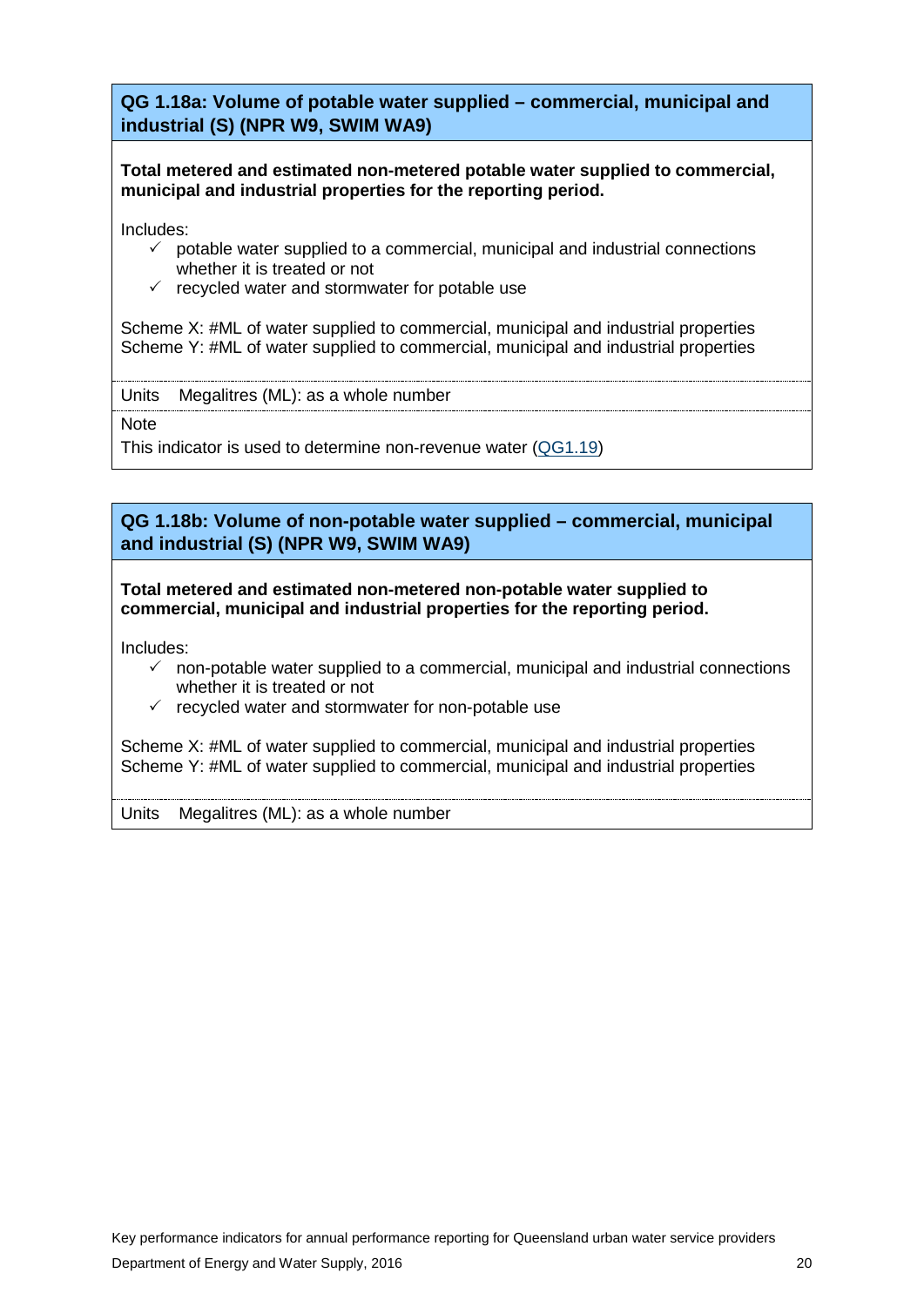# <span id="page-22-0"></span>**QG 1.19: Volume of potable non-revenue water (S) (based on NPR W10 and W10.1, SWIM WA36)**

#### **The volume of potable water consumed that does not generate revenue for the service provider.**

Calculated using the volume of potable water produced [\(QG 1.6\)](#page-12-0) less the volume of potable water supplied to residential  $(QG\ 1.17a)$  and the volume of potable water supplied to commercial, municipal and industrial [\(QG 1.18a\)](#page-21-0).

Includes:

- $\checkmark$  unbilled authorised potable water consumption (e.g. fire-fighting, water treatment process water, flushing)
- $\checkmark$  unauthorised potable water consumption (e.g. illegal theft)
- $\checkmark$  customer metering errors
- $\checkmark$  leakage and overflow of potable water from, service reservoirs, bursts from mains and service connections up to customer meters

Excludes:

- × volume of residential potable water supplied
- × volume of commercial, municipal and industrial potable water supplied
- × volume of recycled water potable water supplied
- × volume of stormwater potable water supplied

Scheme X: # ML volume of non-revenue water Scheme Y: # ML volume of non-revenue water

Units Megalitres (ML): as a whole number

Example

The total volume of potable water produced indicated at  $(QG 1.6)$  is 12,000 ML. The sum of the residential potable water supplied and the commercial, municipal and industrial potable water supplied (QG 1.17a and [QG 1.18a\)](#page-21-0) is 10,200 ML. The volume of nonrevenue water would be  $(12,000 - 10,200) = 1,800$  ML.

The service provider reports 1,800 ML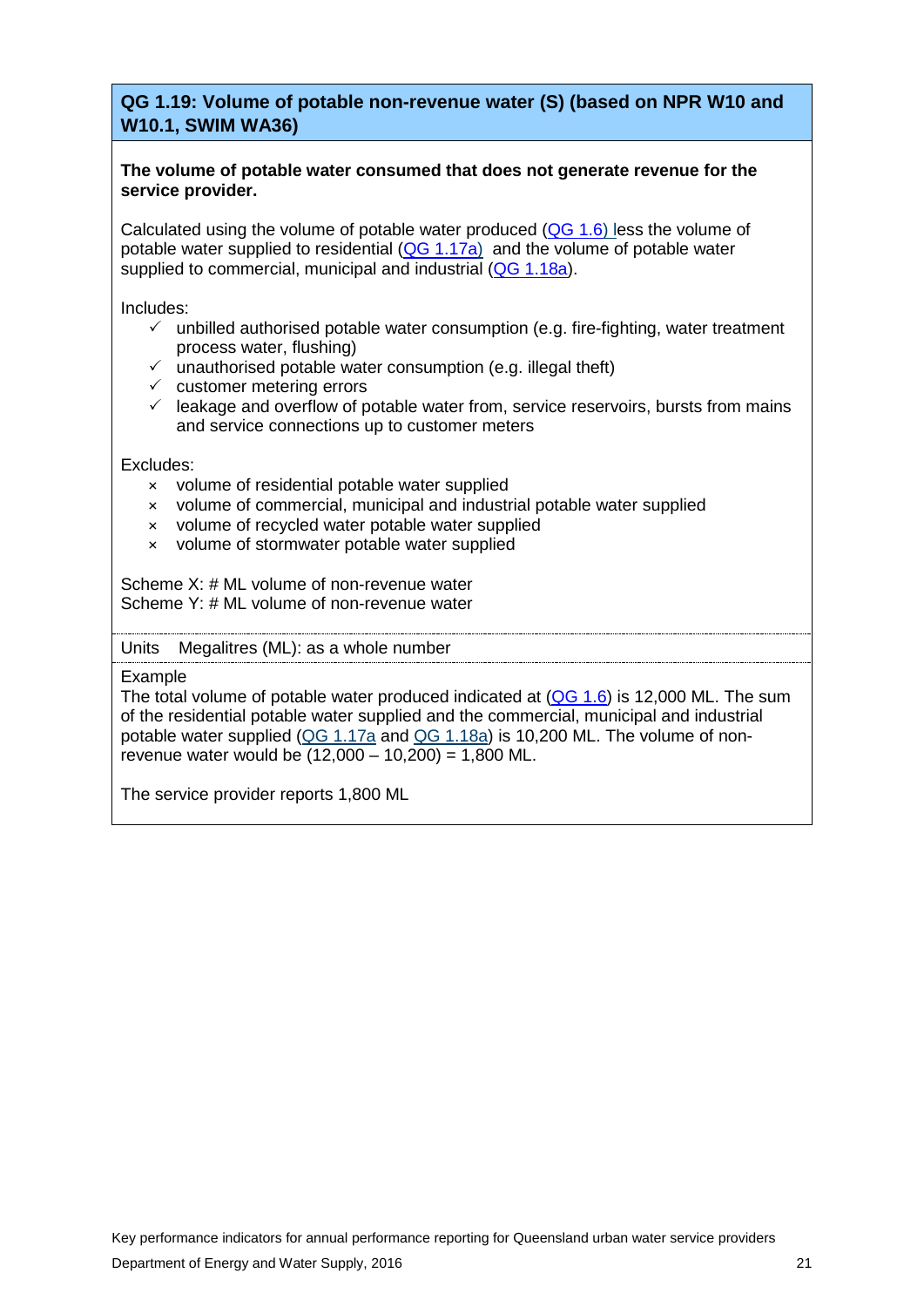# <span id="page-23-0"></span>**QG 1.20: Total full-time equivalent water and sewerage services employees (W)**

**The total number of personnel involved in delivering water and sewerage services at the end of the reporting period including administrative and maintenance services, whether direct employees or indirect employees e.g. contractor staff.** 

Includes:

- $\checkmark$  operational employees
- $\checkmark$  administrative employees
- $\checkmark$  maintenance employees
- $\checkmark$  laboratory employees
- $\checkmark$  contractors employed in these areas

Excludes:

× contractors employed in constructing or upgrading a plant or network as a one off

# full-time equivalent water and sewerage services employees

#### Units Full-time equivalent: one decimal place

Example

A small service provider has 4 FTEs employed in operations and maintenance for its water and sewerage systems and 2 administrative FTEs employed across the local government who spend about a quarter of their time dealing with water and sewerage business.

Total number of FTE water and sewerage services employees is  $4 + (0.25 \times 2) = 4.5$ 

The service provider reports 4.5 FTEs.

If a provider has a discrete business unit which provides commercial water services to other providers and customers. Then proportion of staff undertaking work for the provider should be included, but not those working for other customers. This would be calculated on the proportion of external and internal effort.

**Note** 

Local government finance and other staff who partially support water service activities should also be included based on an estimate of the proportion of their time spent supporting the water business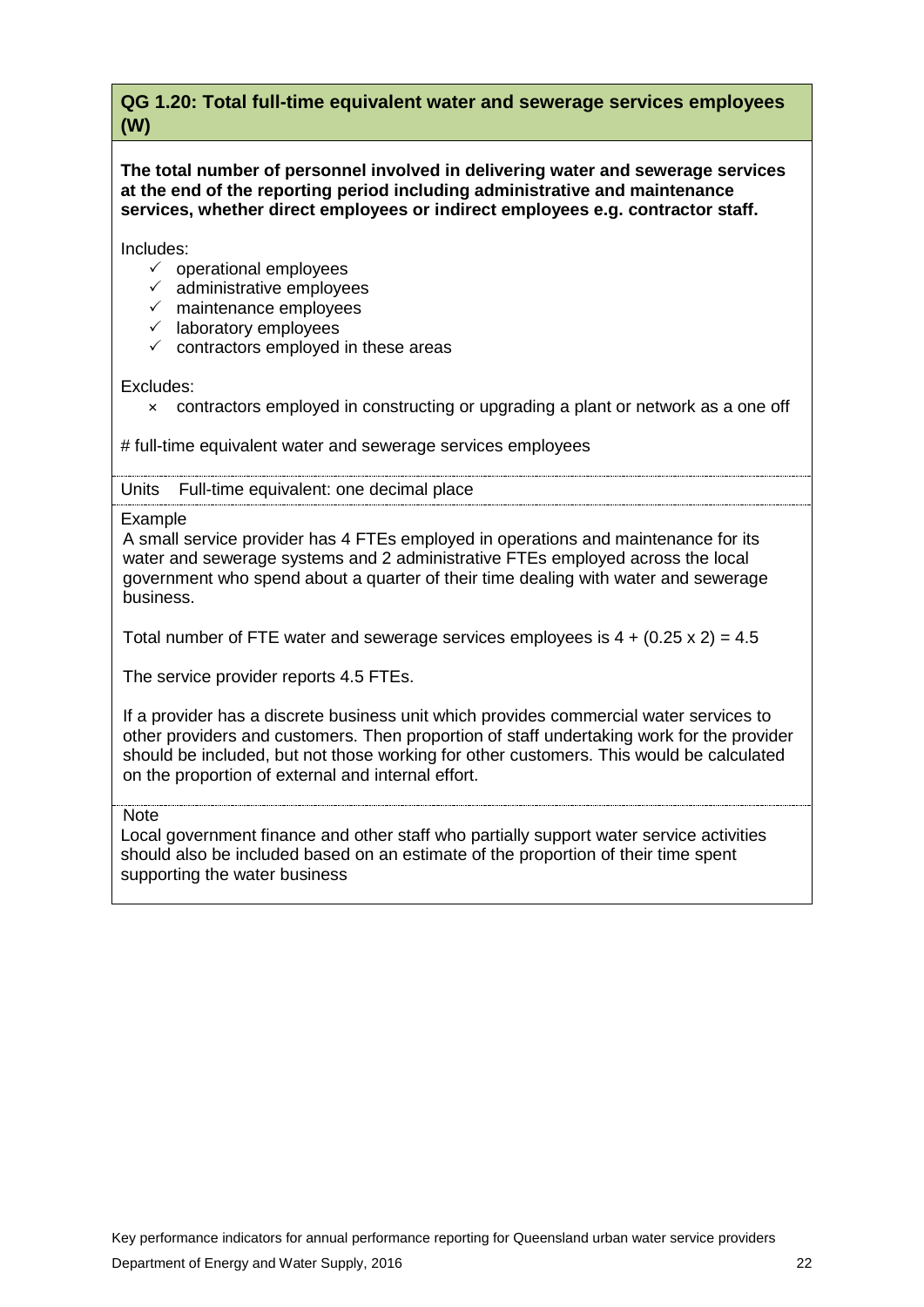# <span id="page-24-0"></span>**'2' series – Water security**

Series 2 (Water Security) KPIs collectively are aimed at enabling a service provider to outline the water supply security situation of the water supply system over the coming reporting period and out to 5 years.

The examples shown for each KPI are provided for service providers'

information/consideration only. They are often simplified and are not meant to be exhaustive/prescriptive. The methodology and approach used by each service provider should be determined by the service provider based on a range of issues including the characteristics of the supply systems, the available information and available tools. Generally, the service provider could consider that "normal/average" conditions apply when developing a response (e.g. rainfall, evaporation, streamflow and groundwater recharge and so on).

Service providers are encouraged to provide information regarding details of the supply system, assumptions and methodology in the comments field to assist understanding. Where a text response is mandated for a KPI (e.g. If NOT OK, insert a text response), the absence of an accompanying text explanation will be considered to be a non-compliant response.

# <span id="page-24-1"></span>**QG 2.1: Months of supply remaining at end of reporting period (30 June) (S)**

**The number of months of (potable and non-potable) supply remaining based on total anticipated water demand (**[QG](#page-27-0) 2.4**) and excluding contingency supplies (**QG 2.3**).**

Scheme X: # months of supply remaining Scheme Y: # months of supply remaining

Units Months

#### Example

WSP A holds a water allocation of 5,000 ML/annum of 'High Priority' (HP) water in a dam, and services a current demand of around 4,000 ML/annum. Based on the current announced allocation, the current level in the dam, the historical performance of the dam, average assumed inflows, assumption regarding water use by other users and understanding the projected town water demand, WSP A undertakes an indicative water balance and considers that 30 to 32 months of supply remain.

• WSP A reports '30'.

WSP B relies on bores that have met town water supply requirements under most conditions. However, some periods of falling bore levels due to poor recharge events have led to the need to augment supply and/or apply restrictions. When graphed and examined, the historical information on bore level and demand exhibit a trend in the rate of declining bore levels across the various events. Through extrapolation and historical experience in previous events, this declining trend can be used to estimate the time to supply shortfall. In accordance with their trend extrapolation and without any further significant recharge events, WSP B estimates 10 months to supply shortfall.

WSP B reports '10' and a response to [QG 2.2](#page-25-0) is triggered.

WSP C has access to 8,600 kL of water stored in an in-stream storage/pumping pool. The river has in the past had periods of low flow and there have been negligible inflows to the pumping pool over the past six months. Anticipated demand is 1,750 kL per month. At forecast rates of demand and storage loss, and without access to new run of river flows, the WSP expects that around 18 weeks' supply remain.

• WSP C reports '4', submits quarterly information reports to the regulator, and responses to [QG2.2](#page-25-0) and [QG2.3](#page-26-0) are triggered.

Key performance indicators for annual performance reporting for Queensland urban water service providers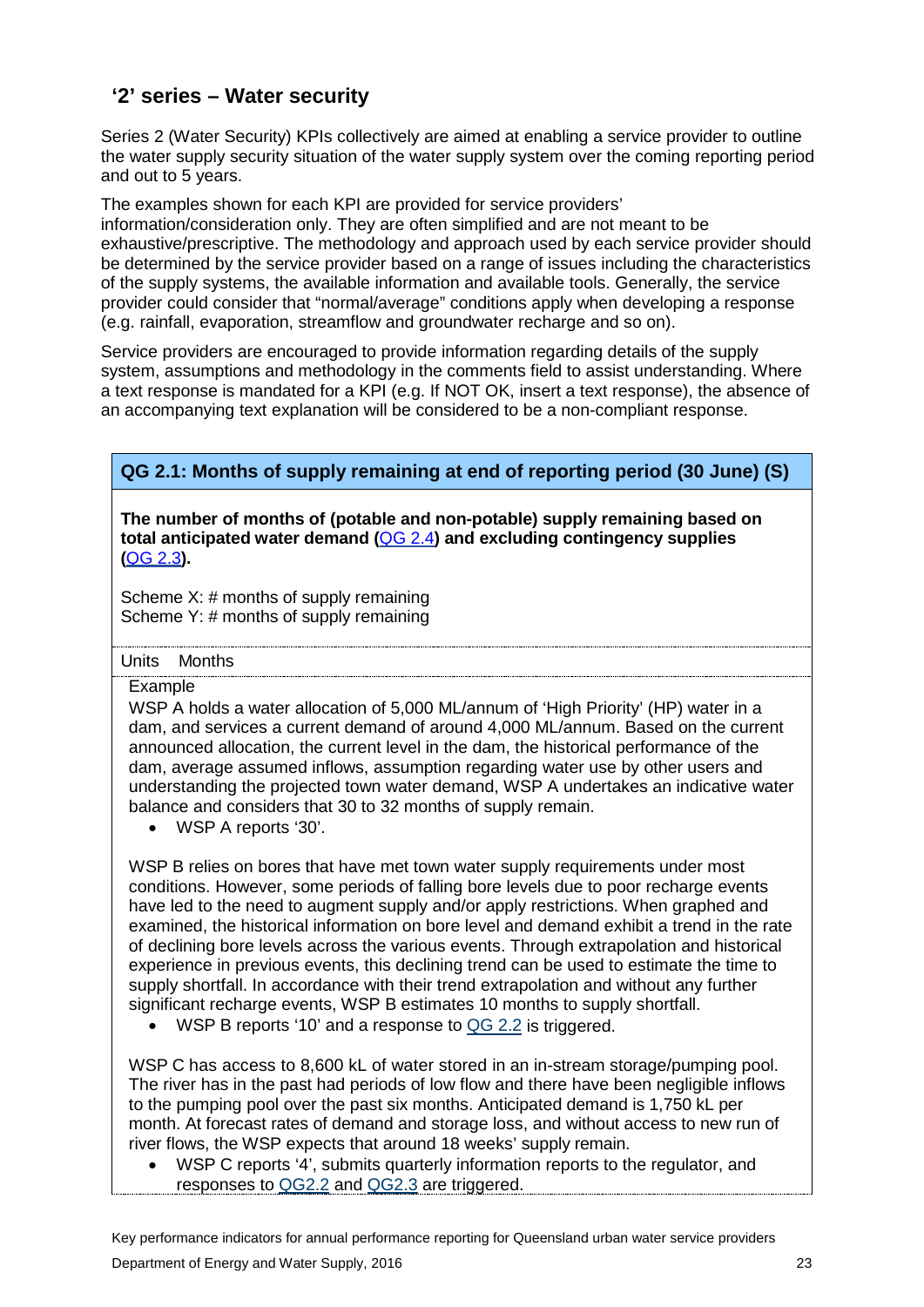#### Notes

- *1.* If response <12 months, then triggers (*[QG](#page-25-0) 2.2*).
- *2.* If response <6 months, then responses to both (*QG [2.2\)](#page-25-0) and [\(QG 2.3](#page-26-0)*) are triggered. Service providers may also be requested to submit information on supply to meet demand by the Queensland Water Supply Regulator on quarterly basis
- *3.* Providers using run-of-river or groundwater based supply systems including on the Great Artesian Basin should report based on best estimates considering recent performance of these systems

<span id="page-25-0"></span>**QG 2.2: Anticipated water supply availability to meet demand for next reporting year (at QG 2.4) (S)**

**The service provider's statement on water supply availability to meet demand for next reporting year** 

Reported as ok/not ok. If not ok the service provider to provide a text response outlining the anticipated threat.

Scheme X: ok/not ok. If not ok, please add a text response. Scheme Y: ok/not ok. If not ok, please add a text response.

#### Units ok/not ok

Example

WSP B reported 10 months' available supply at [\(QG](#page-24-1) 2.1), triggering a response to QG2.2. The WSP relies on bores that have met town water supply requirements under most conditions. However, some periods of falling bore levels due to poor recharge events have led to the need to augment supply and/or apply restrictions. With the historical information on bore level and demand graphed and examined, the WSP estimated the time to supply shortfall without any further significant recharge events.

• WSP B reports 'NOT OK' and inserts a text response explaining the situation. No response to QG2.3 is required.

WSP C reported 4 months' available supply at (QG 2.1), triggering a response to [QG2.2.](#page-25-0) WSP C can access 8,600 kL of water stored in an in-stream storage/pumping pool. There have been negligible inflows to the pumping pool over the past six months. Anticipated monthly demand is 1,750 kL. At forecast levels of demand and storage loss, and without access to new run of river flows, WSP C expects that around 18 weeks' supply remain.

• WSP C reports 'NOT OK', inserts a text response explaining the situation, and a response to QG2.3 is required based on answer to QG 2.1.

WSP D relies on run-of-river flows and, due to very limited in-stream storage, reported 2 months' available supply at (QG 2.1). Because of its supply arrangements, WSP D usually has only a few months' stored supply. However, the river is continually replenished by run of river flows. WSP D determines (based on best estimates and past experience) that continuity of supply is unlikely to be threatened in most years.

• WSP D reports 'OK' and inserts a comment explaining the reasons that the supply is considered secure and a response to QG2.3 is required based on answer to QG 2.1.

- *1.* Only required if response to (*QG [2.1\)](#page-24-1)* < 12 Months
- *2.* A comment (inserted in the separate comment field) may be appropriate if the Service Provider is using experience/judgement as with the WSP D example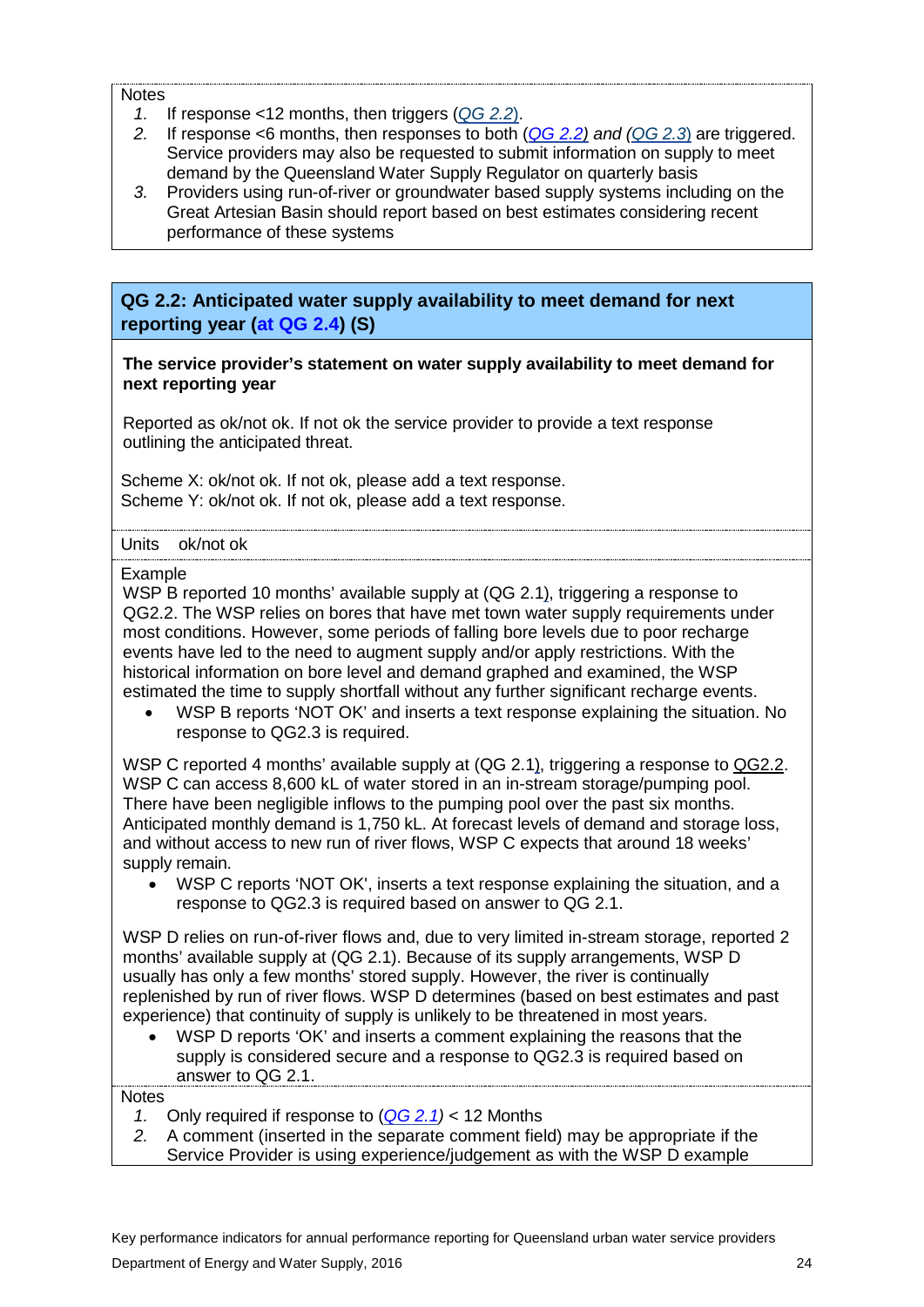# <span id="page-26-0"></span>**QG 2.3: Available contingency supplies (S)**

#### **The service provider's statement describing the available contingency supplies.**

Includes:

- $\checkmark$  the nature of the contingency supply source/s
- $\checkmark$  the absolute capacity (ML/a) of the contingency supply source/s
- $\checkmark$  the expected time taken to implement the contingency supply
- $\checkmark$  any other information

Scheme X: yes/no. Please add a text response. Scheme Y: yes/no. Please add a text response.

#### Units yes/no

#### Example

WSP C reported 4 months' supply remaining at (QG 2.1), triggering a response at (QG 2.3). The service provider's supply occasionally drops below 6 months' prior to the wet season and this has already prompted the Council to commence construction of an emergency supply pipeline to a nearby town with a more secure supply source.

• WSP C reports 'YES' and adds a text response explaining the pipeline project will be completed before local supplies are exhausted and that the pipeline is able to provide sufficient contingency supply on a seasonal basis.

WSP E reported less than 6 months' supply remaining at (QG 2.1), triggering a response at (QG 2.3). There are no viable identified local alternative supply sources, so WSP E has an arrangement to cart water from a neighbouring provider in the event of a water supply threat. Short term and long term supply solutions should be included where appropriate.

• WSP E reports 'YES' and adds the text response: 'Carting from neighbouring provider to provide for drinking water requirements. This should provide sufficient volume for a restricted contingency supply and, by agreement, is able to commence at 7 days' notice. A total outdoor water usage ban will apply on commencement of carting.'

WSP F reported less than 6 months' supply remaining at (QG 2.1). However, it does not have a current drought management strategy and has not identified suitable emergency supplies.

• WSP F reports 'NO' and adds a text response explaining the current situation and the actions that the WSP intends to remedy the situation.

- 1. Only required if response to [\(QG](#page-24-1) 2.1 )< 6 Months
- 2. A supporting text response is required for both **YES** and **NO** responses
- 3. The examples provided at  $(QG2.7)$  may also be helpful to developing a response here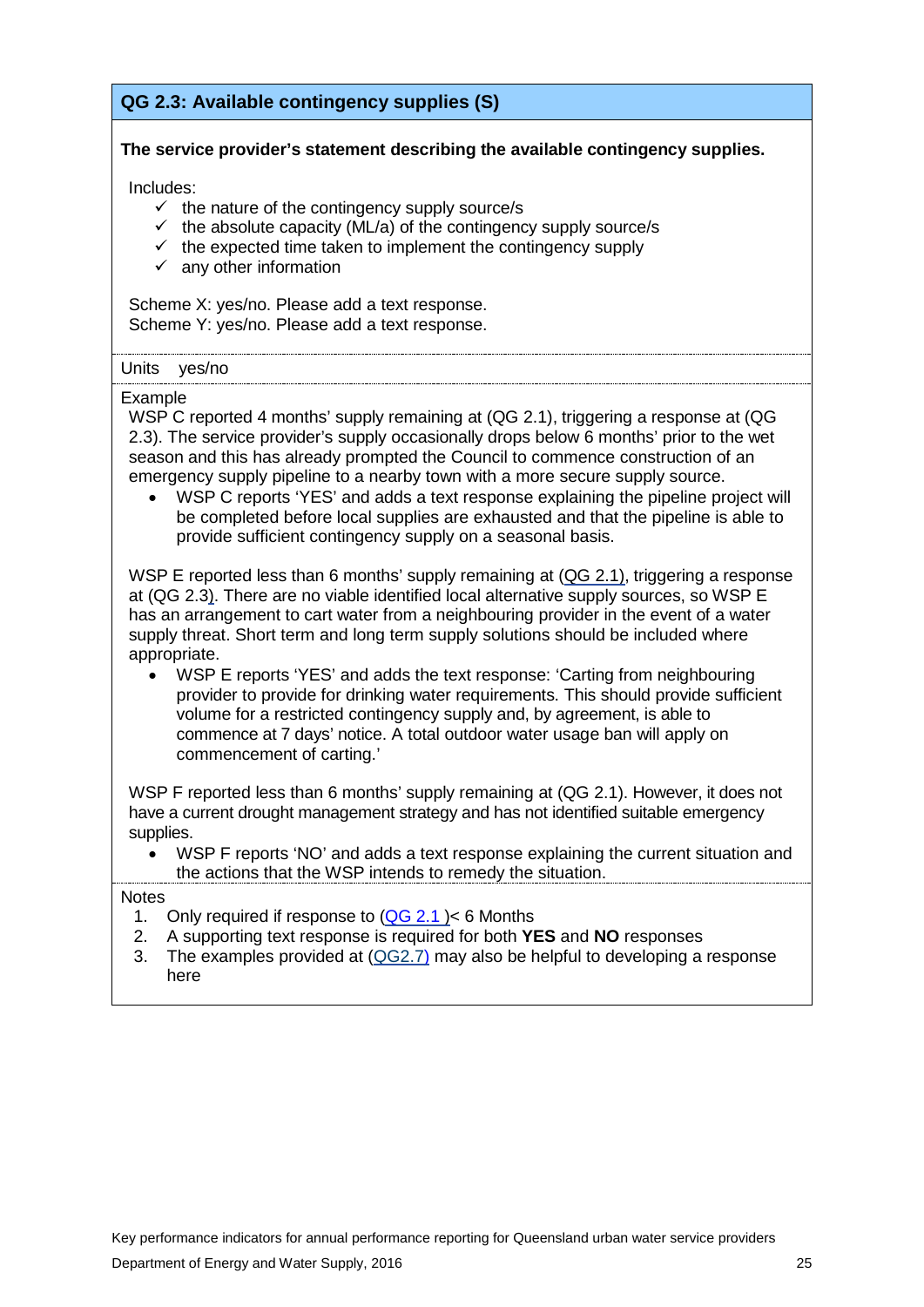# <span id="page-27-0"></span>**QG 2.4: Total anticipated water demand for next reporting year (S)**

#### **The total anticipated (potable and non-potable) water demand for the next reporting year.**

Scheme X: #ML anticipated water demand (for the next reporting year) Scheme Y: #ML anticipated water demand (for the next reporting year)

#### Units Megalitres (ML): as a whole number

#### Example

Based on the total volume of raw water that WSP G sourced in the previous water year of 15,250 ML, plus a small anticipated increase in the serviced population over the coming year that was identified in Council's population forecasts, trends in development applications received by Council and new connections and confirmed by the Queensland Government Statistician's Office (QGSO) population forecasts.

• WSP G reports '16,800 ML'.

WSP H sourced an average of 130,000 ML of raw water in the past few water years and has recently introduced tariff reform that it believes will reduce overall demand. Additionally, it anticipates a decrease in water demand due to the closure of significant industry or mines over the coming year which is confirmed by various sources.

- *1.* Anticipated annual water demand to be guided by available information including:
	- water demand trends (including effects of water restrictions and tariff changes)
		- development approvals and applications
		- town planning documents
		- local and regional growth reports and documents
		- growth projections
		- inclusion of treatment losses, distribution losses and other non-revenue water in the demand assessment (i.e. WSP response represents the total volume of raw water sourced for the scheme)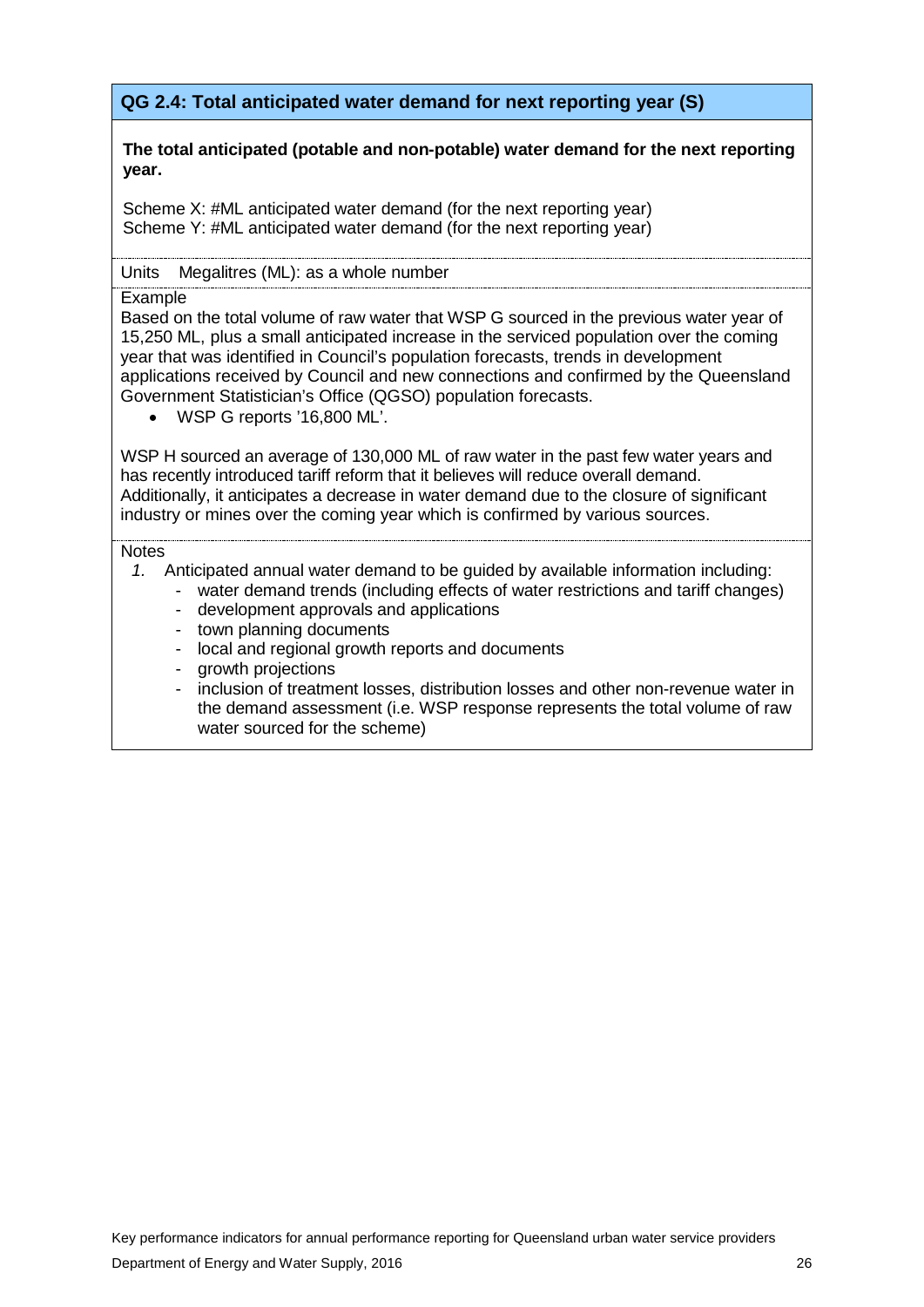# <span id="page-28-0"></span>**QG 2.5: Total anticipated annual water demand in five years' time (S)**

#### **The total anticipated annual water demand for the year five years after the reporting year.**

Scheme X: # ML total anticipated annual water demand (for the year 5 years ahead) Scheme Y: # ML total anticipated annual water demand (for the year 5 years ahead

#### Units Megalitres (ML): as a whole number

#### Example

The Queensland Government Statistician's Office (QGSO) in Queensland Treasury projects a town's population to increase by 15% over the next five years. WSP I examines its historical growth in connections and considers that this estimated rate of future growth is consistent with historical growth in new connections. WSP I forecasts changes to residential demand by calculating this proportional increase when projecting the annual demand in 5 years' time. From the current annual demand of 20,000 ML, WSP I assumes that per capita demand remains constant, anticipated annual demand in five years is calculated as 20,000 ML  $\times$  115% = 23,000 ML.

• WSP I reports '23,000 ML'. The WSP uses the comment field to outline the methodology.

The QGSO projects a town's population to increase by 15% over the next five years due to the opening of a new processing facility in the area. WSP J also considers the planned water efficiency program could cut 10% from the anticipated future demand increase and 5% from existing demand. WSP J forecasts changes to residential demand by considering these proportional changes from water demand in the current year. Anticipated annual demand in five years is calculated as (20,000 ML x 95%) +  $(20,000 \text{ ML x } 15\% \times 90\%) = 21,700 \text{ ML/a}.$ 

• WSP J reports '22,600 ML'. The WSP uses the comment field to outline the methodology.

WSP K has a detailed lot-based demand forecasting model that is linked to Council's population forecasting and identifies upcoming growth in various sectors in the serviced area. Taking into account the significant growth forecast in the residential and industrial sectors associated with recent increase in mining activity in the region the WSP uses the model to estimate the anticipated demand for the next reporting year.

• WSP K reports '14,500 ML'. The WSP uses the comment field to outline the methodology.

#### **Note**

Anticipated annual water demand to be guided by available information including:

- water demand trends (including effects of water restrictions and tariff changes)
- development approvals and applications
- town planning documents
- local and regional growth reports and documents
- growth projections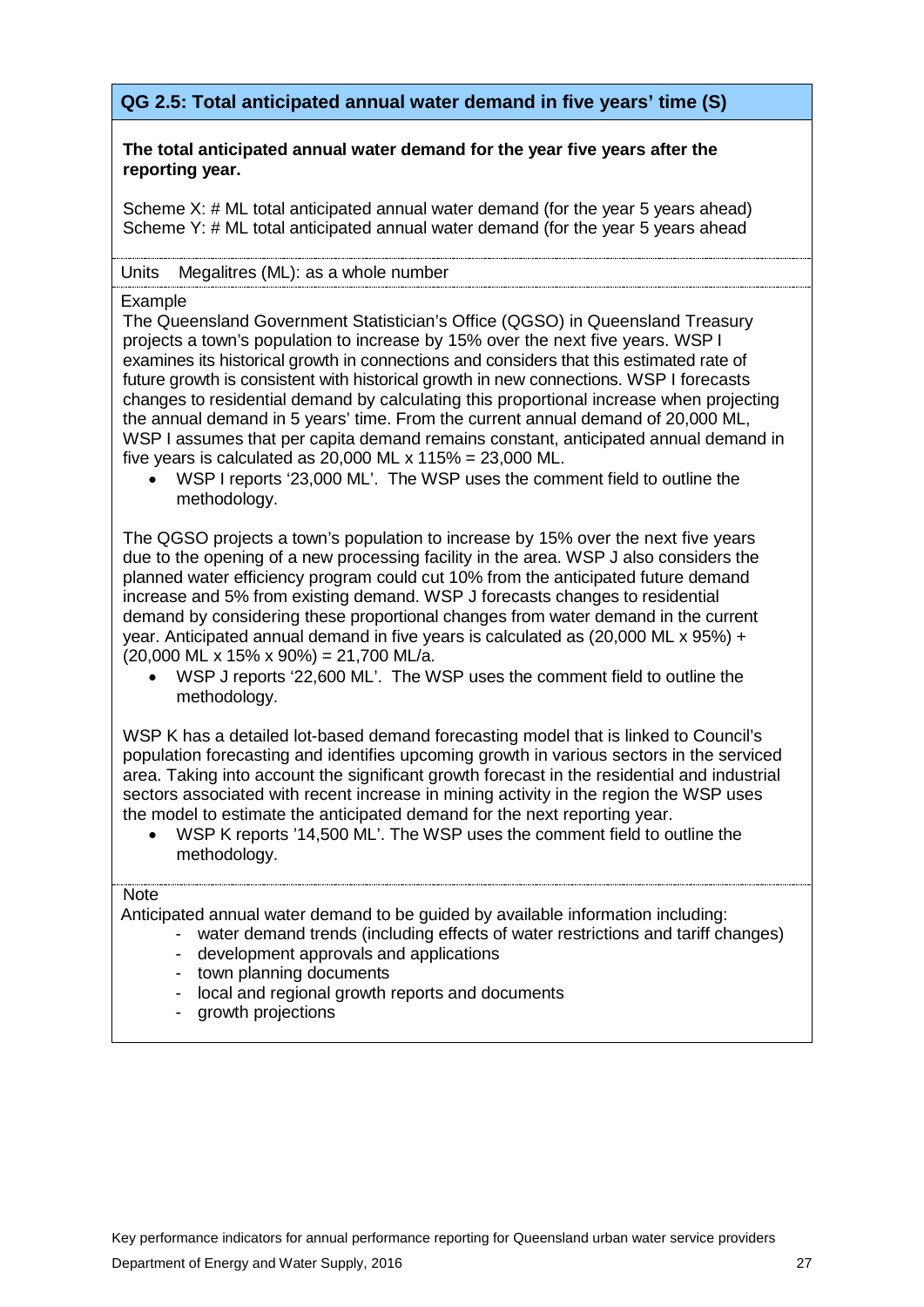<span id="page-29-0"></span>**QG 2.6: Anticipated capacity to meet demand in five years' time (at QG 2.5) (S)**

**The service provider's statement on capacity to meet annual demand in the year five years after the reporting year** [\(QG](#page-28-0) 2.5).

Reported as ok/not ok. If not ok the service provider to provide a text response describes the anticipated threat

Scheme X: ok/not ok. If not ok, insert text response Scheme Y: ok/not ok. If not ok, insert text response

Units ok/not ok

Examples

WSP L is anticipating a significant increase in demand for a particular scheme. The service provider's forecasting suggests that while current town water demand can be met from existing sources, a recent hydrological assessment of the existing supply sources suggests there may be insufficient yield from existing supply sources to meet water demand in 5 years' time. The WSP is currently investigating alternative supply sources.

• WSP L reports 'not ok' and provides a summary of the anticipated supply shortfall, including forecasting when a shortfall may arise. A response to QG 2.7 is triggered.

WSP M anticipates growth in a major population centre to occur in line with the QGSO population forecast. While current water demand can be met from existing sources, it is nearing the capacity of the WSP's existing water allocations. High and medium priority allocations are available for sale in existing supply sources. The WSP is assessing options for securing additional water allocations.

• WSP M reports 'NOT OK' and provides a summary of the anticipated supply shortfall, including forecasting when a shortfall may arise, and outline that the WSP is investigating the purchase of additional allocations to remedy this situation. A response to QG 2.7 is triggered.

**Note** 

Response 'not ok' requires a text response and triggers [\(QG](#page-30-0) 2.7)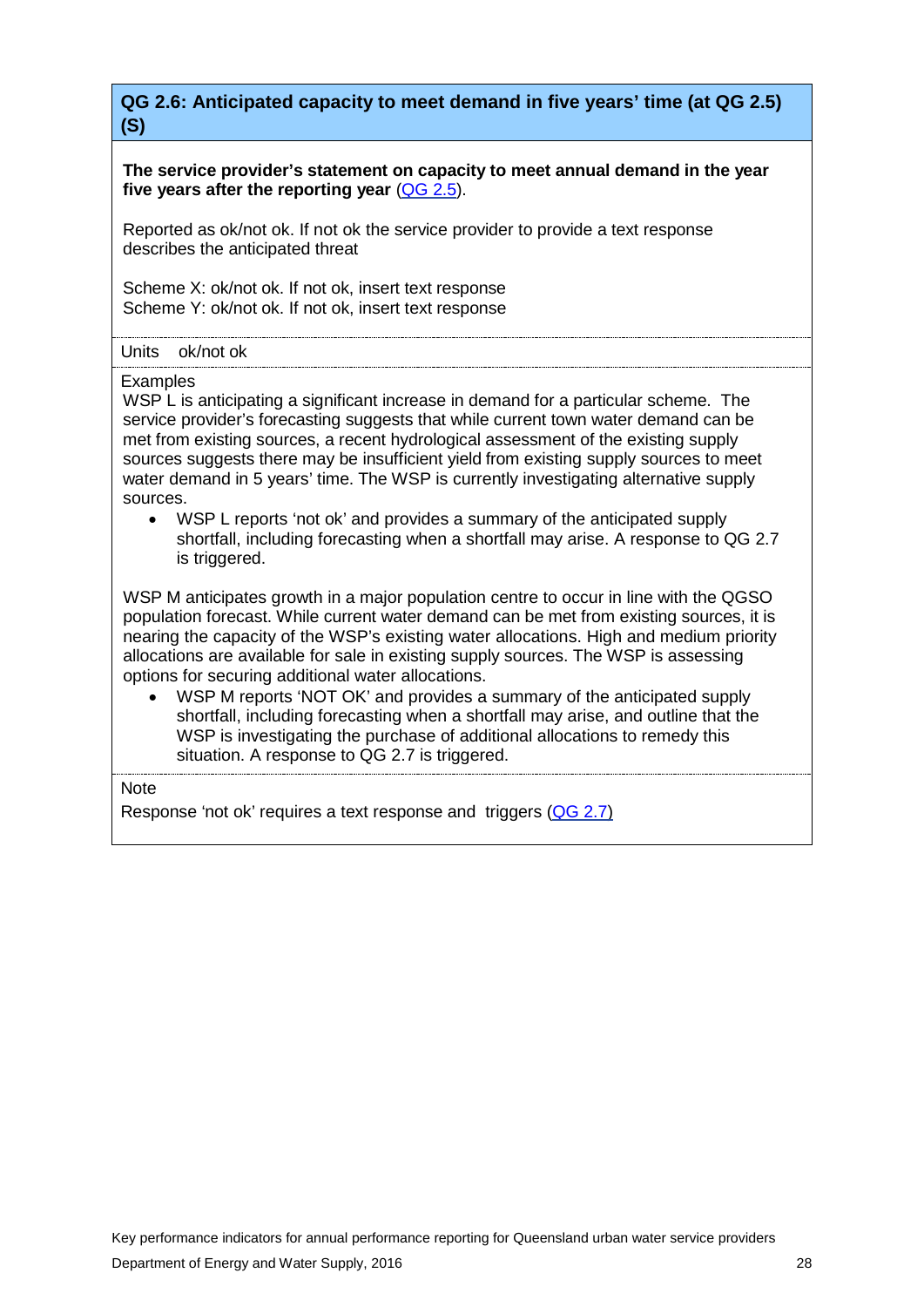# <span id="page-30-0"></span>**QG 2.7 - Planned supply system response (S)**

#### **A text response describing the planned system supply response actions.**

Includes, but not limited to:

- $\checkmark$  demand management
- $\checkmark$  leakage management
- $\checkmark$  source substitution
- 
- $\checkmark$  efficiency programs<br> $\checkmark$  supply system augn
- $\checkmark$  supply system augmentation<br> $\checkmark$  savings / contribution of the a savings / contribution of the actions in absolute volume (ML/a)
- $\checkmark$  changes to tariff structure
- $\checkmark$  and any other information

Scheme X: yes/no. Please add a text response Scheme Y: yes/no. Please add a text response

Units yes/no

#### **Examples**

WSP N reported 'not ok' at (QG 2.6), which triggered the requirement for a response at (QG 2.7). WSP N is anticipating a significant increase in demand for a particular scheme. The WSP's forecasting suggests there may be insufficient water allocation to meet water demand in 5 years' time. The WSP is currently investigating alternative supply sources and has developed an interim supply system response to the shortfall.

• WSP N reports 'YES' and in the required text response, provides details of its shortterm response including the capacity of its demand management, leakage management and efficiency programs to reduce demand. WSP N also provides its long-term response to the anticipated shortfall, including details of a planned pipeline to an existing storage, timing for construction and the potential timing of when the impoundment could reach minimum operating level.

WSP O reported 'not ok' at (QG 2.6), which triggered the requirement for a response at (QG 2.7). The WSP services a town that has experienced higher than expected growth in the past few years and the WSP is currently meeting the increased demand with water sourced under a contract with a bulk supplier. The contract is due to expire in 2 years. WSP O considers the new population to have stabilised and has decided to seek a permanent water allocation. The WSP is currently investigating options to secure a permanent water allocation to meet their needs.

• WSP O reports 'YES' and in the required text response, provides details of its plan to proceed with the permanent water trade, effect a permitted change of use under the ROP and register Council as the owner of the new allocation.

WSP P reported 'not ok' at (QG 2.6), which triggered the requirement for a response at (QG 2.7). The WSP has identified several areas with unusually high leakage/losses. Before commencing an expensive investigation into new supply sources, the WSP proposes a local infrastructure renewal program to minimise existing losses because preliminary assessment indicates that the possible savings have the potential to meaningfully address the potential shortfall identified under QG 2.6.

• WSP P reports 'yes' and in the required text response, provides details of its local infrastructure renewal program to minimise existing losses.

**Note** 

Only required if response to [\(QG](#page-29-0) 2.6) is reported as not ok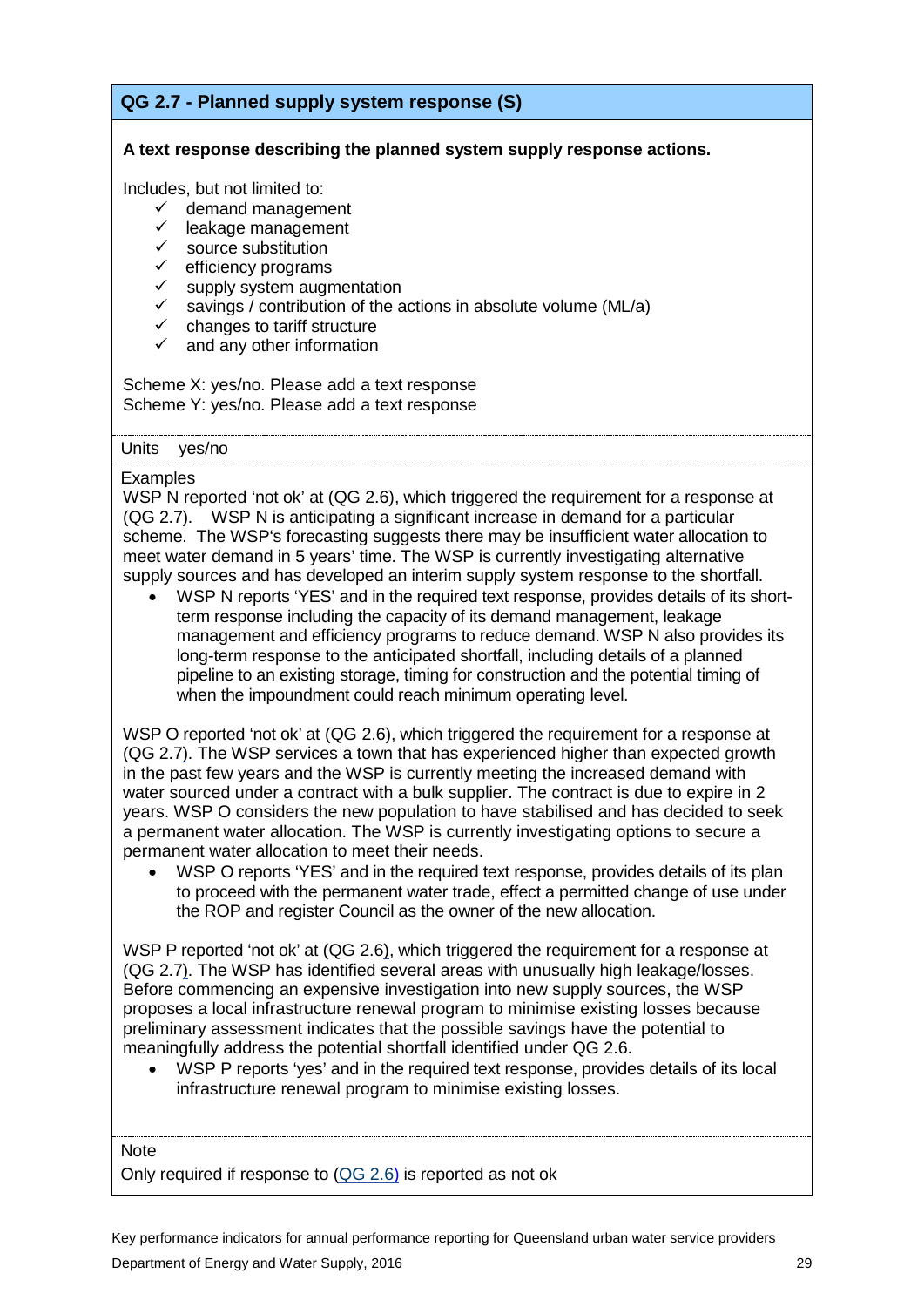## **QG 2.8: Water restrictions (duration) (S)**

#### **The number of days in the reporting year where water restrictions (of any level) were applied.**

Scheme X: # days of water restrictions in place Scheme Y: # days of water restrictions in place

#### Units Days: as a whole number

#### Example

WSP R implements water restrictions for about 13 weeks in the reporting year, and can check the start and end dates by reference to Council notices. WSP R has a Permanent Water Conservation Measures which are in place year-round and these are not considered nor reported as water restrictions.

• WSP R reports '94' and a response to QG 2.9 is triggered.

WSP S has not implemented water restrictions. WSP S has a Permanent Water Conservation Measures which are in place year-round and these are not considered nor reported as water restrictions.

• WSP S reports '0'.

- *1.* For the purpose of this calculation permanent water conservation measures are not to be considered as water restrictions
- *2.* A response > 0 triggers [\(QG](#page-32-0) 2.9)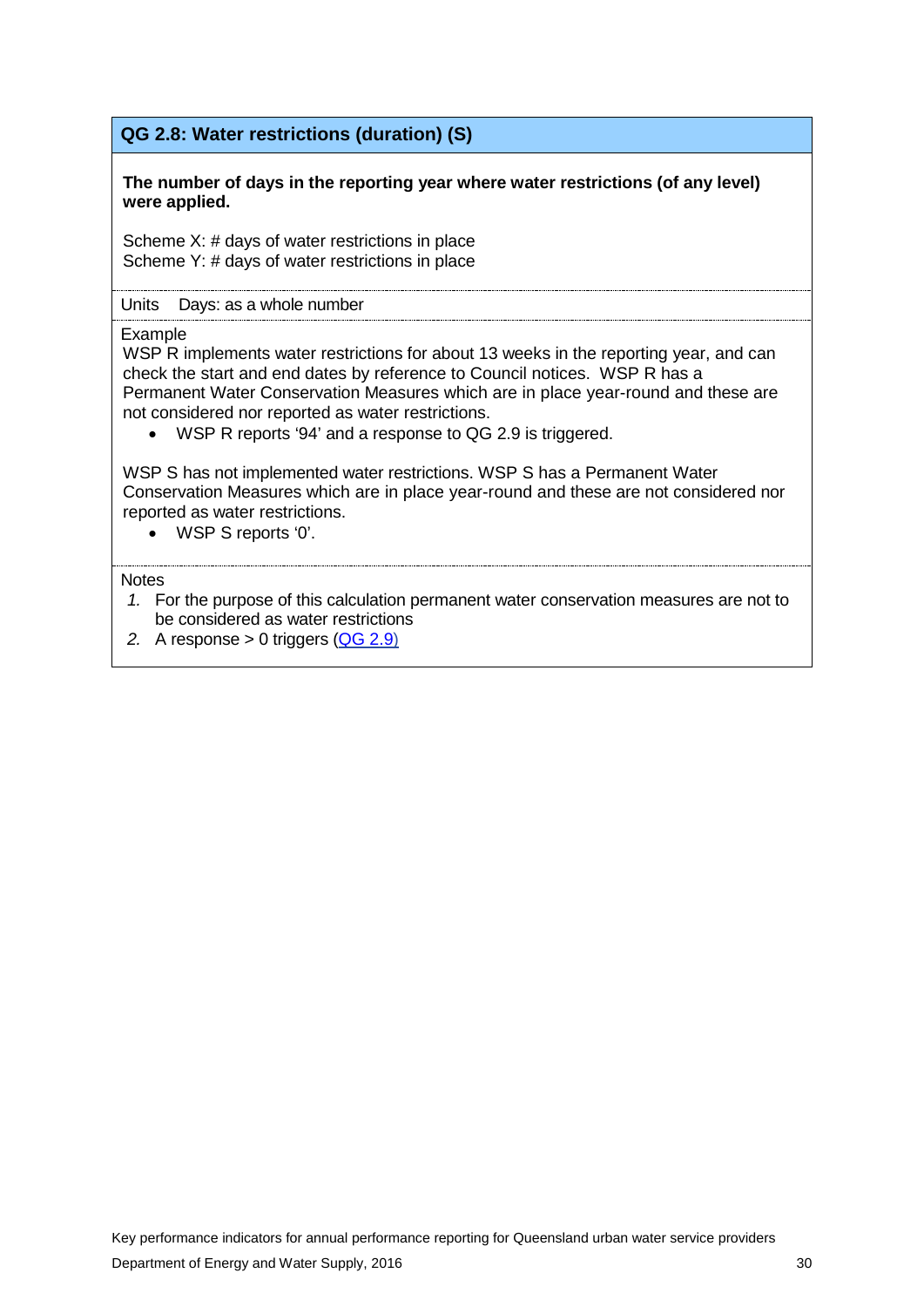# <span id="page-32-0"></span>**QG 2.9: Water restrictions (severity) (S)**

#### **Demand reductions achieved for the most severe restriction implemented in the current reporting year.**

#### INCLUDES:

 $\checkmark$  restrictions for planned maintenance purposes

#### EXCLUDES:

× restrictions on recycled water

Scheme X: % demand reductions under the most severe restriction Scheme Y: % demand reductions under the most severe restriction

Units Percentage: as a whole number

Formula

Calculated as (1-(R/U))\*100 where:

 $R$  = average monthly volume of water supplied during the most severely restricted period.

 $U =$  average monthly volume of water supplied during the most recent comparable unrestricted period.

#### Example

In (QG 2.8) WSP R reported 94 days of water restrictions, triggering a required response for (QG 2.9). WSP R applied two levels of water restrictions over the 94 days, with Level 2 (the more restrictive) running all November. With restrictions in place, November's demand was 1,360 ML. Demand in November in the previous year was also restricted (so it isn't a comparable period of unrestricted use), but October and November usually record about the same demand. Therefore, WSP J decided "the most recent comparable period of unrestricted use" was October in the previous year (October's demand was 1,570 ML). To calculate the demand reduction attributable to Level 2 water restrictions, use the formula: (1-(R/U))\*100.

#### $R = 1360$  ML  $U = 1570$  ML Demand reduction =  $((1 - ((1570/1360) \times 100$  $= 15.44%$

• WSP R reports '15%'.

WSP T reported 310 days of water restrictions. WSP T applied four levels of water restrictions, with Level 4 (the most restrictive) running from June to November. With the Level 4 water restriction in place, total demand from June to November was 6,000 ML. With restrictions used so frequently in recent years, WSP T decided "the most recent comparable period of unrestricted use" was the June to November period back in 2009 (7,500 ML). To adjust for population growth since 2009, WSP S considers its own 'Number of connections' data and historical population data available from the Queensland Government Statistician's Office. WSP T decides to apply a 15% coefficient to 2009 demand data to reflect population growth since "the most recent comparable period of unrestricted use". To calculate the demand reduction attributable to Level 4 water restrictions, use the formula: (1-(R/U))\*100.

> $R = 6,000$  ML  $U = 7,500$  ML x 115% Demand reduction =  $((1 - ((6,000/8,625) \times 100$  $= 27.27\%$

• WSP T reports '27%'.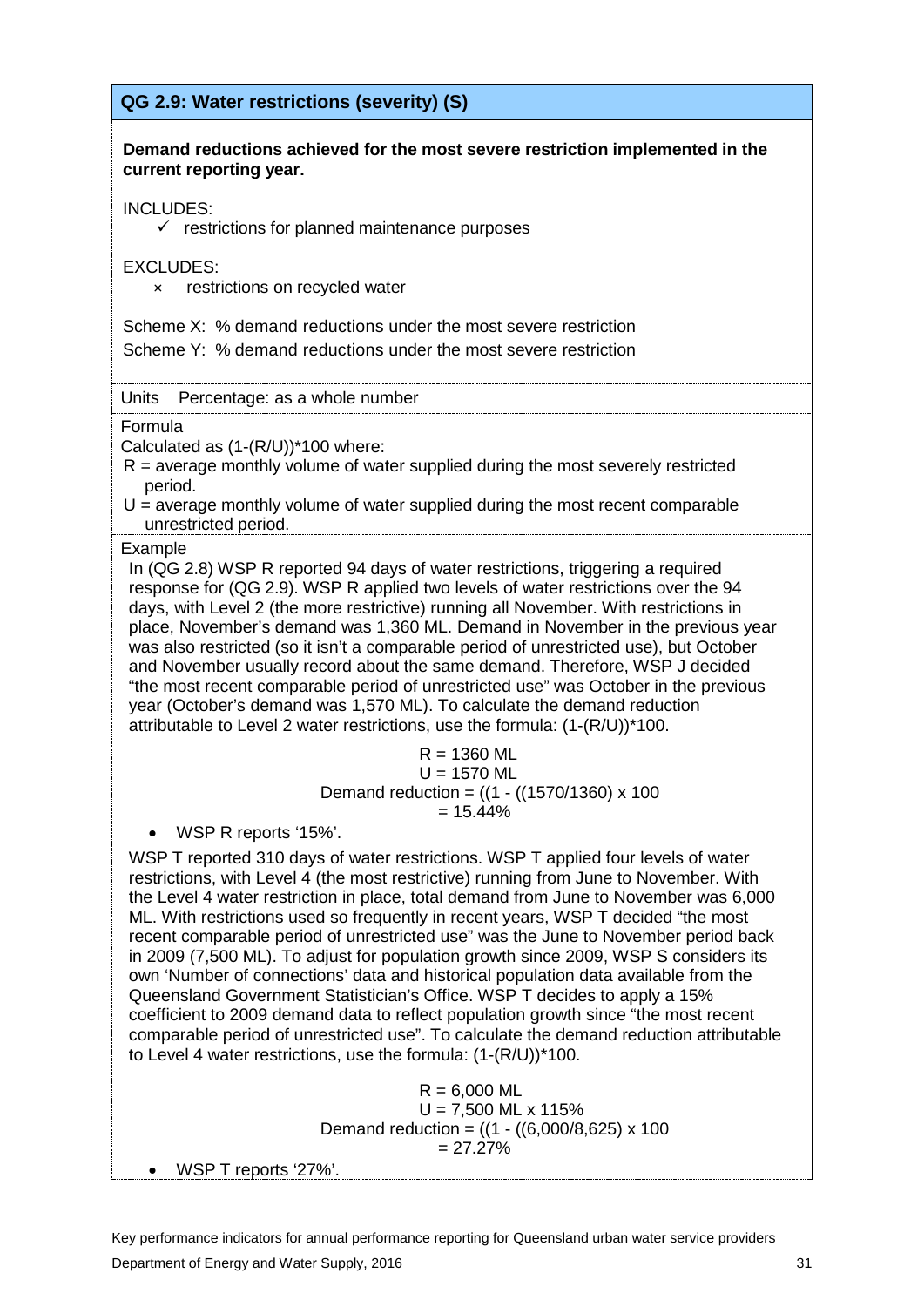#### **Notes**

- *1.* Only required if response to QG 2.8 > 0
- *2.* Water supplied is to represent the volume of water provided into the distribution network for use
- *3.* For the purpose of this calculation permanent water conservation measures are not to be considered as water restrictions. See example.

# <span id="page-33-0"></span>'3' series – Finance

### <span id="page-33-1"></span>**QG 3.1: Total water supply capital expenditure (W) (NPR F14, SWIM FN14)**

**The actual capital expenditure on water supply for the reporting year**.

Includes:

- $\checkmark$  new works
- $\checkmark$  renewals or replacements
- $\checkmark$  other expenditure that would otherwise be referred to as capital
- $\checkmark$  recycling water assets (see definition of recycled water)
- $\checkmark$  plant and equipment

# water supply capital expenditure (\$'000s)

Units Thousands of dollars (\$'000s): to nearest \$'000

#### Example

Service provider spent \$32,420 on water supply capital expenditure

The service provider reports 32

# <span id="page-33-2"></span>**QG 3.2: Total sewerage capital expenditure (W) (NPR F15, SWIM FN15)**

#### **The actual capital expenditure on sewerage services for the reporting year.**

Includes:

- $\checkmark$  new works
- $\checkmark$  renewals or replacements
- $\checkmark$  other expenditure that would otherwise be referred to as capital
- $\checkmark$  plant and equipment

Excludes:

× recycling water assets (see definition of recycled water)

# sewerage capital expenditure (\$'000s)

Units Thousands of dollars (\$'000s): to nearest \$'000

#### Example

Service provider spent \$32,420 on sewerage capital expenditure

The service provider reports 32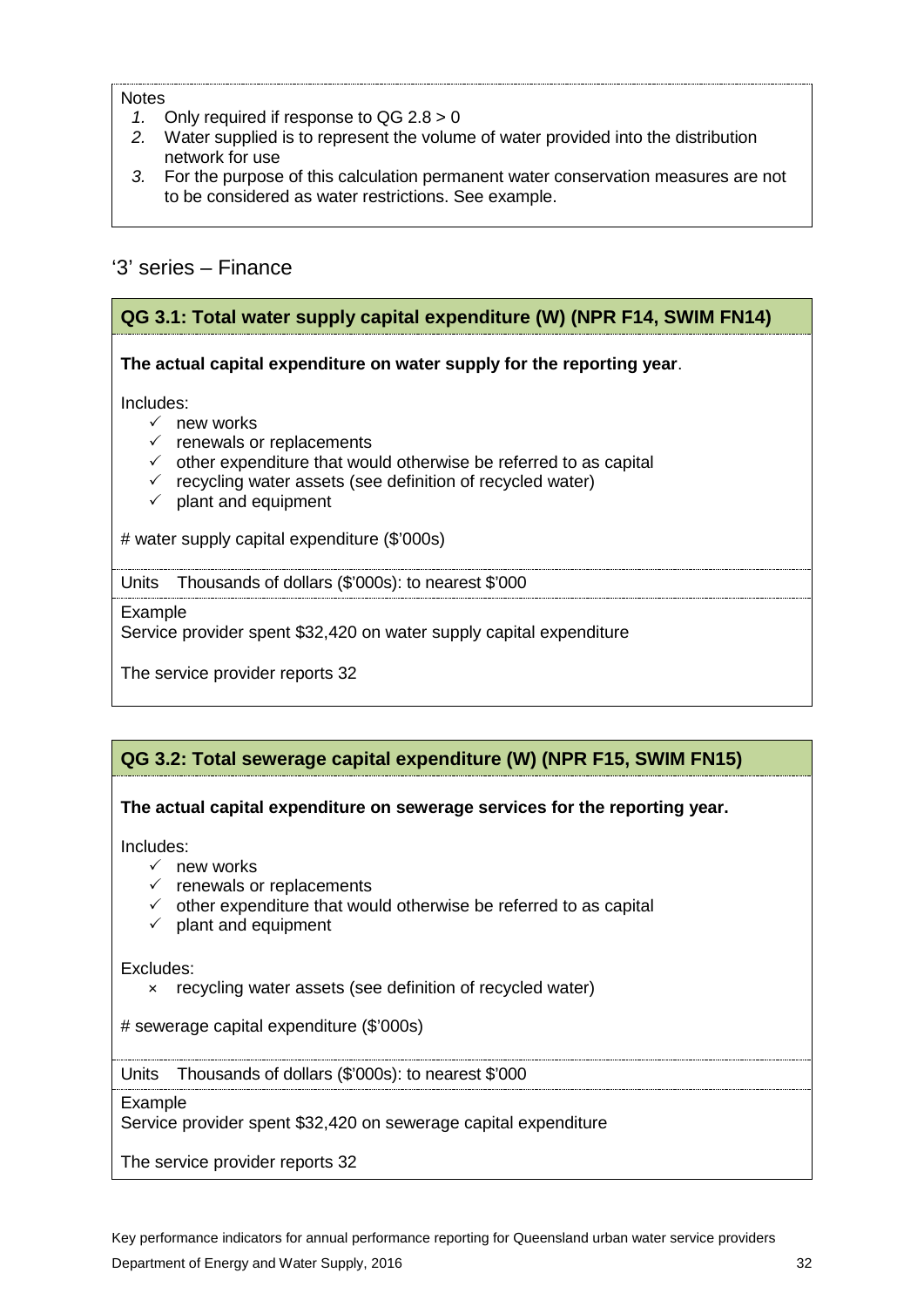# **QG 3.3: Capital works grants - water (W) (NPR F26, SWIM FN26 )**

#### **Total capital works grants funds received within the reported financial year from governments for water specific capital works.**

Includes:

 $\checkmark$  grants for water recycling

# capital works grants – water (\$'000s)

Units Thousands of dollars (\$'000s): to nearest \$'000

Example

A service provider receives a grant of \$1 million for a water treatment plant upgrade.

The service provider reports 1,000.

## **QG 3.4: Capital works grants - sewerage (W) (NPR F27, SWIM FN27)**

**Total capital works grants funds received within the reported financial year from governments for sewerage specific capital works.**

Excludes:

× grants for water recycling (included in QG 3.3)

# capital works grants – sewerage (\$'000s)

Units Thousands of dollars (\$'000s): to nearest \$'000

# **QG 3.5: Nominal written-down replacement cost of fixed water supply assets (W) (based on NPR F9, SWIM FN9)**

**The current cost of replacing fixed water supply assets with modern equivalent assets that would deliver the same service potential (capacity), written down by the accumulated depreciation since the asset was installed plus any residual value.** 

Includes:

 $\checkmark$  fixed recycled water assets

# nominal written-down replacement cost of fixed water supply assets (\$'000s)

Units Thousands of dollars (\$'000s): to nearest \$'000

- 1. Nominal written-down replacement costs of fixed water supply assets should be estimated for 30 June i.e. the last day of the year for the annual financial reporting period
- 2. Local council service providers should use the figure reported in their Annual Financial Report, whether or not it is audited data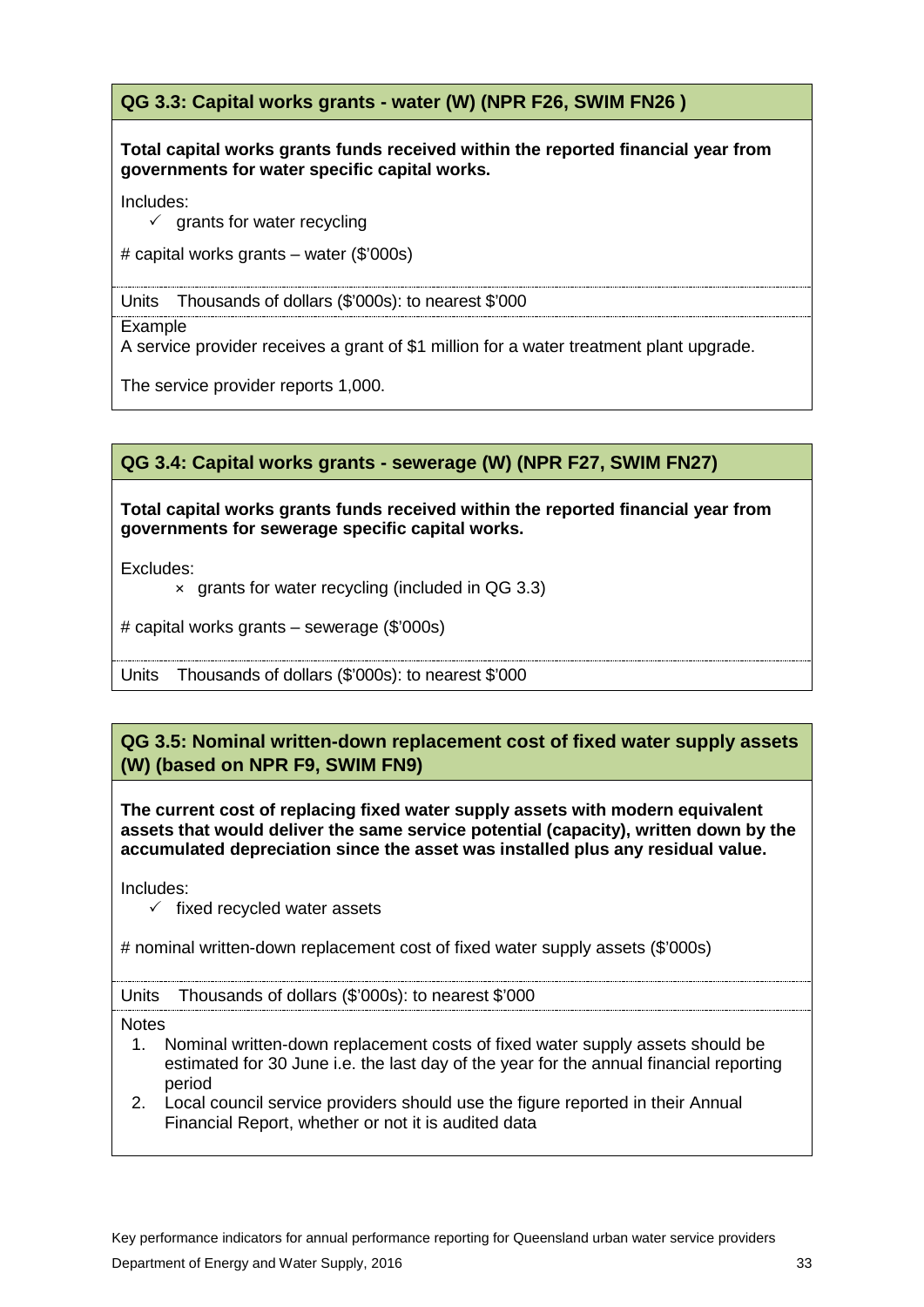## **QG 3.6: Nominal written-down replacement costs of fixed sewerage assets (W) (based on NPR F10, SWIM FN10)**

**The current cost of replacing of fixed sewerage assets with the modern equivalent assets that would deliver the same service potential (capacity), written down by the accumulated depreciation since the asset was installed plus any residual value.**

Excludes:

× fixed recycled water assets

# nominal written-down replacement cost of fixed sewerage assets (\$'000s)

Units Thousands of dollars (\$'000s): to nearest \$'000

**Note** 

Nominal written-down replacement costs of fixed sewerage assets should be estimated for 30 June i.e. the last day of the year for the annual financial reporting period

### **QG 3.7: Current replacement costs of fixed water supply assets (W)**

#### **The lowest it would cost to replace the existing water assets with new (i.e. not second hand), modern equivalent assets.**

Includes:

 $\checkmark$  replacement of water recycling assets

# current replacement costs of fixed water supply assets (\$'000s)

Units Thousands of dollars (\$'000s): to nearest \$'000

**Note** 

Current replacement costs of fixed water supply assets should be estimated for 30 June i.e. the last day of the year for the annual report

#### **QG 3.8: Current replacement costs of fixed sewerage assets (W)**

**The lowest it would cost to replace the existing sewerage assets with new (i.e. not second hand), modern equivalent assets**.

Excludes:

× replacement of water recycling assets

# current replacement costs of fixed sewerage assets (\$'000s)

Units Thousands of dollars (\$'000s): to nearest \$'000

**Note** 

Current replacement costs of fixed sewerage assets should be estimated for 30 June i.e. the last day of the year for the annual report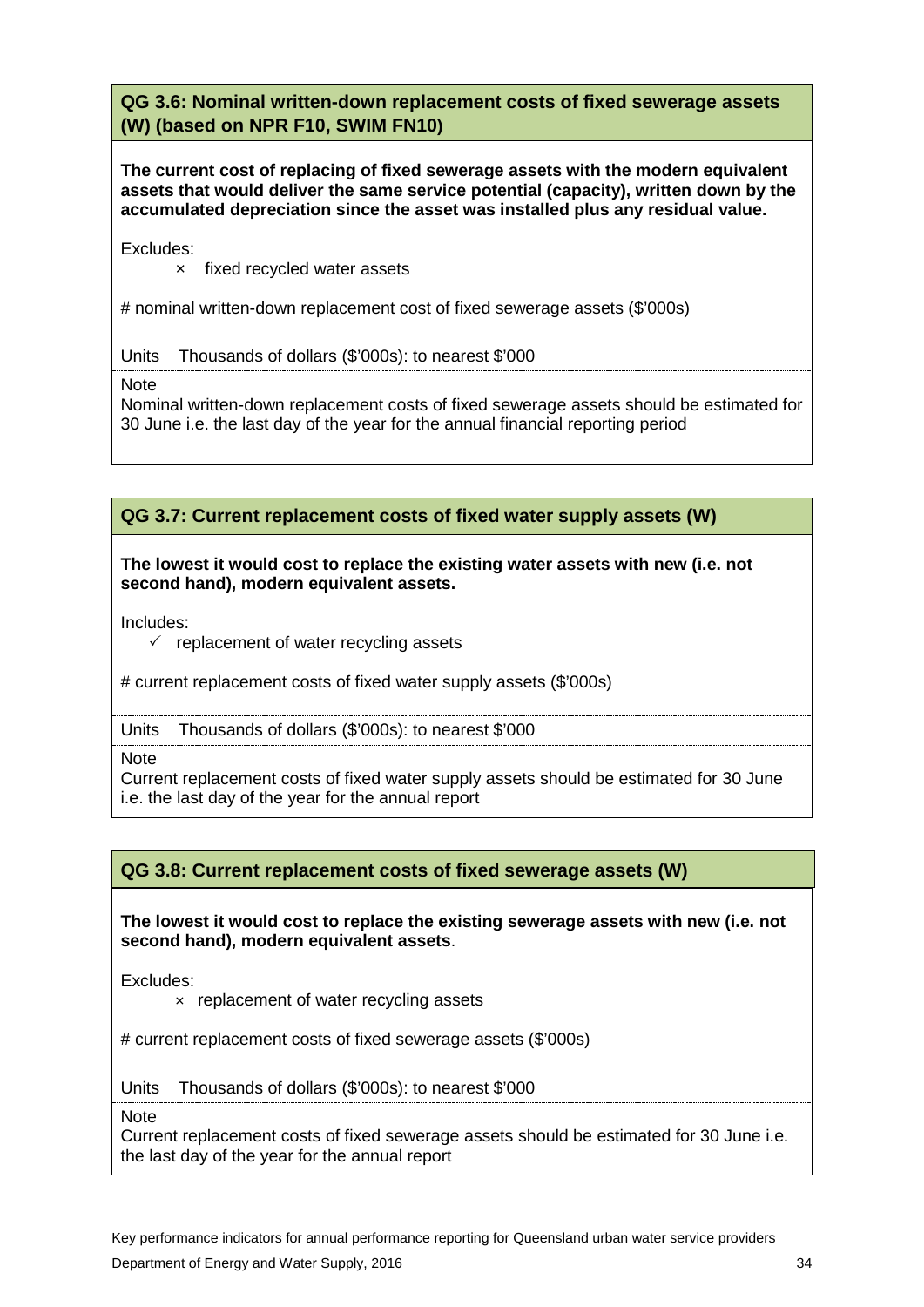# **QG 3.9: Total revenue – water (W) (NPR F1, SWIM FN1)**

#### **Total revenue from water services**.

Includes (but not limited to):

- $\checkmark$  revenue from pay-for-use and base-rate charges for provision of water (including recycled water) to residential and non-residential customers
- $\checkmark$  special levies
- $\checkmark$  all contributed cash and assets (otherwise known as gifted assets, developer charges or headworks contributions)
- $\checkmark$  receipts from governments for specific agreed services (e.g. community service obligations)
- $\checkmark$  other revenue from operations which would otherwise be included
- $\checkmark$  revenue from bulk water sales (for those businesses that supply bulk water)

Excludes:

- × funds received for specific capital works from governments or other parties
- × equity contributions from governments
- × investment activities
- × non-core service provider activities (e.g. consulting, agriculture, property leases)
- × income from net asset sales

# total revenue – water (\$'000s)

Units Thousands of dollars (\$'000s): to nearest \$'000

**Note** 

Exclusions include possible and material revenues. In assessing materiality, refer to AASB1031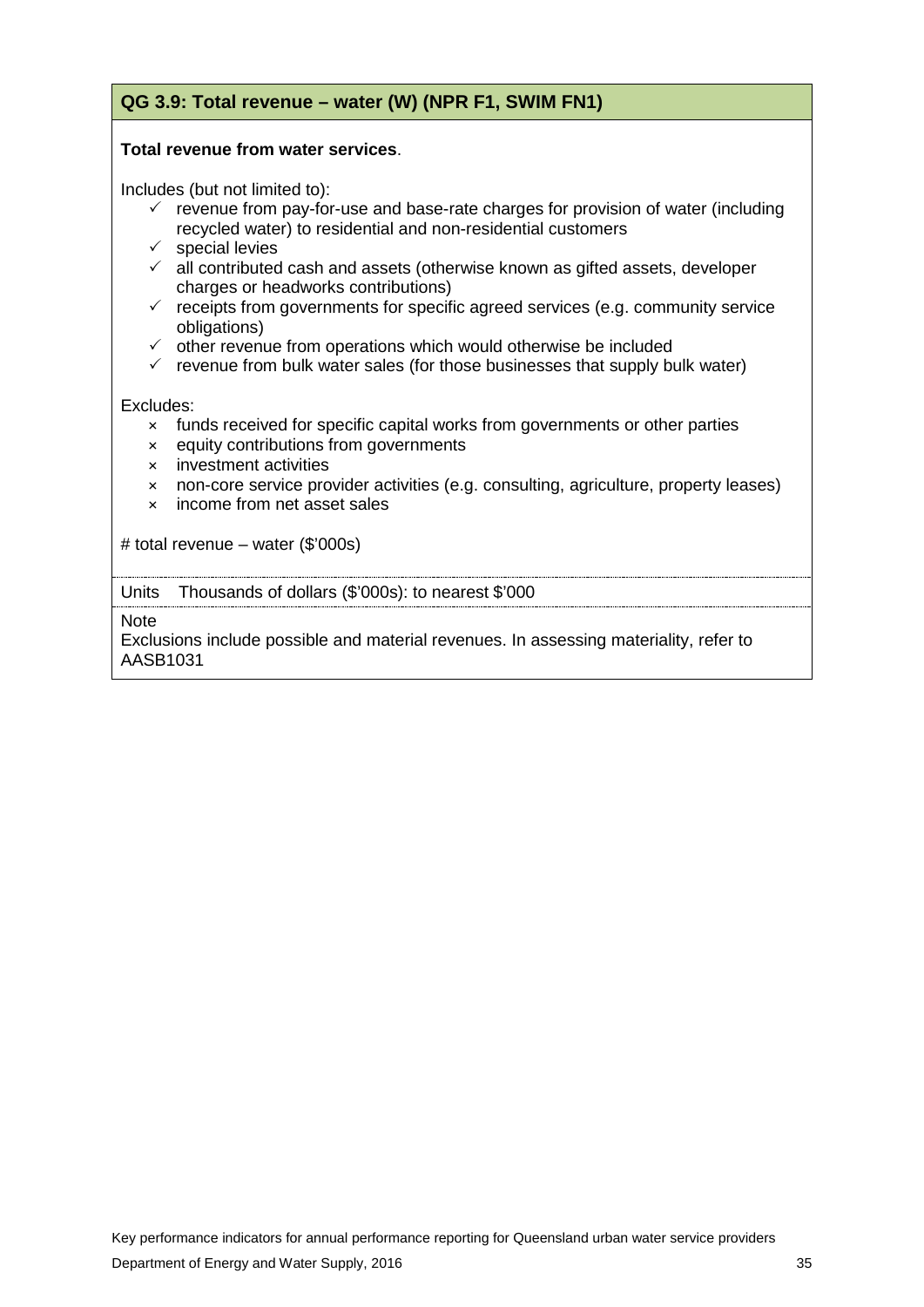# **QG 3.10: Total revenue – sewerage (W) (NPR F2, SWIM FN2)**

#### **Total revenue from sewerage services.**

Includes (but not limited to):

- $\checkmark$  revenue from pay-for-use and base-rate charges for provision of sewerage services to residential and non-residential customers
- $\checkmark$  special levies
- $\checkmark$  all contributed cash and assets (otherwise known as gifted assets, developer charges or headworks contributions)
- $\checkmark$  receipts from governments for specific agreed services (e.g. community service obligations)
- $\checkmark$  other revenue from operations which would otherwise be included

#### Excludes:

- × funds received for specific capital works from governments or other parties
- × equity contributions from governments
- × investment activities
- × non-core service provider activities (e.g. consulting, agriculture, property leases)
- × income from net asset sales

# total revenue – sewerage (\$'000s)

Units Thousands of dollars (\$'000s): to nearest \$'000

**Note** 

Exclusions include possible and material revenues. In assessing materiality, refer to AASB1031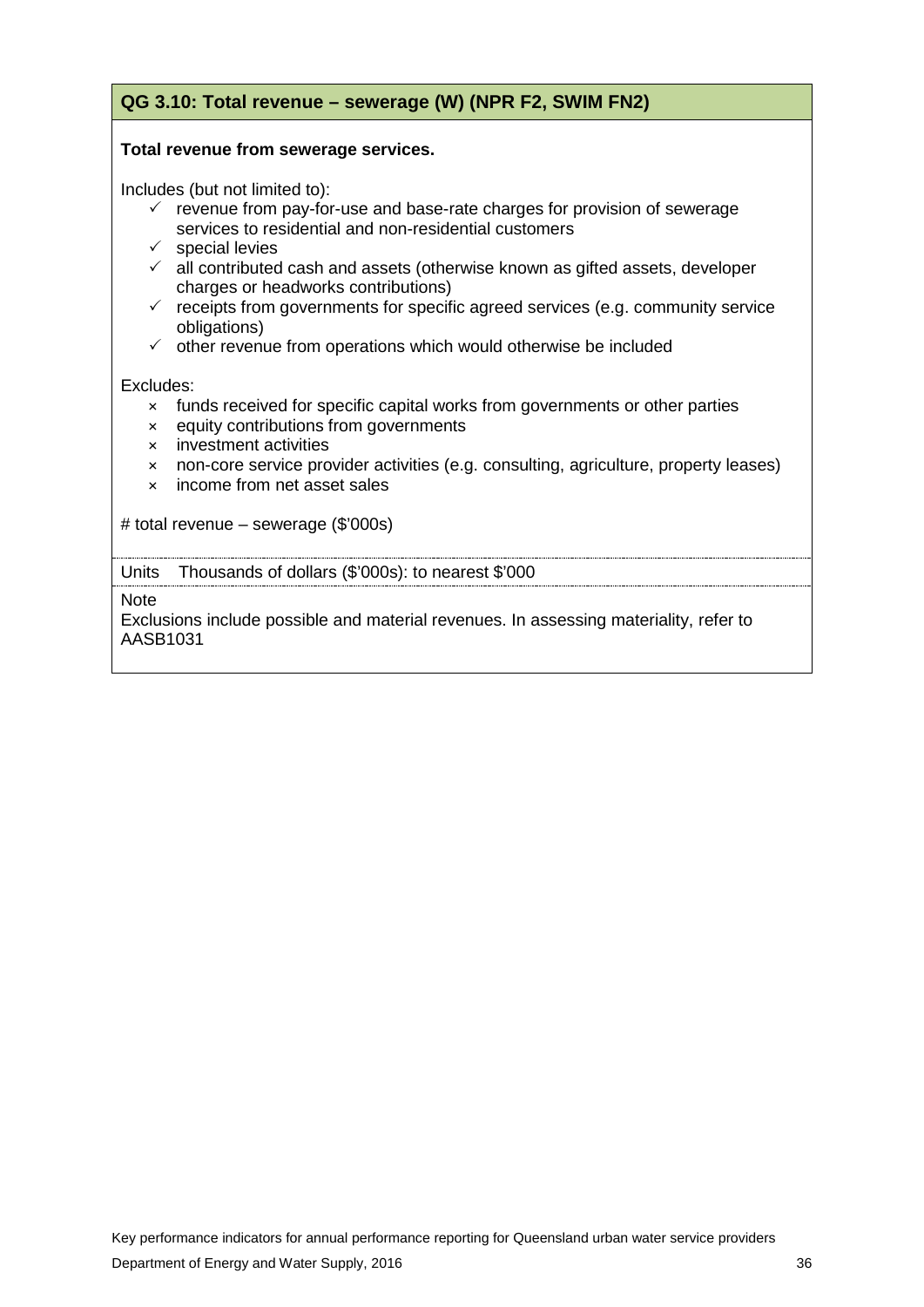# <span id="page-38-0"></span>**QG 3.11: Operating cost - water (W) (NPR F11; F11.1 (bulk providers), SWIM FN11)**

### **The operating costs (operation, maintenance, administration) of a service provider.**

Includes:

- $\checkmark$  water resource access charge or resource rent tax
- $\checkmark$  purchases of raw, treated or recycled water
- $\checkmark$  salaries and wages including proportion of salaries and wages for FTEs shared across local governments as detailed in [QG 1.20.](#page-23-0)
- $\checkmark$  overheads on salaries and wages including proportion of overheads on salaries and wages for FTEs shared across local governments as detailed in [QG 1.20](#page-23-0)
- $\times$  materials, chemicals and energy used
- $\checkmark$  contracts
- $\times$  accommodation
- $\checkmark$  all other operating costs that would normally be reported
- $\checkmark$  items expensed from work in progress (capitalised expense items) and pensioner remission expenses (CSOs) (CSOs are likely to have an equivalent inclusion in revenue)
- $\checkmark$  competitive neutrality adjustments, which include but are not limited to land tax, debits tax, stamp duties and council rates
- $\checkmark$  indirect costs should be apportioned to water and sewerage services

### EXCLUDES:

- × depreciation
- × any write-downs of assets to recoverable amounts
- × write-offs, retired or scrapped assets
- × the written-down value of assets sold
- × interest

# operating cost – water (\$ / property)

# operating cost – water (\$ / ML) \* bulk providers only

Units Cost per property (\$ / property – see  $QG$  1.13 and  $QG$  1.14): as a whole number

Cost per ML (\$ / ML): as a whole number \* bulk providers only

- 1. Possible or material operating costs are to be included. Materiality as per accounting standards
- 2. The write-offs could be equated to accelerated depreciation and therefore should be included within current cost depreciation
- 3. Costs associated with BOOT schemes should be reported according to accounting standards. All infrastructure should be treated as if owned and operated by the service provider. For more information on BOOT schemes, please refer to the NPR handbook, indicator F11 and F11.1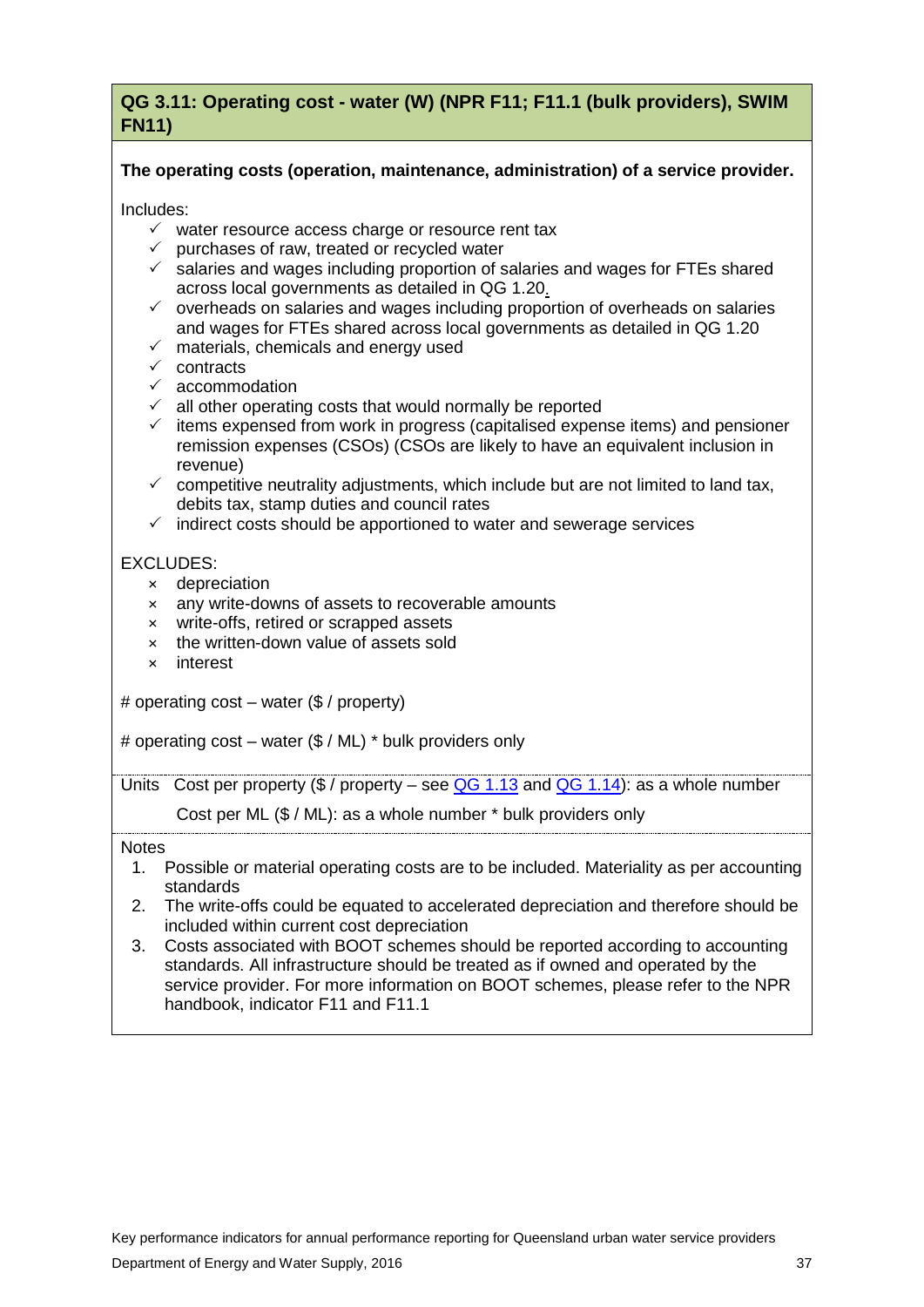# <span id="page-39-0"></span>**QG 3.12: Operating cost - sewerage (W) (NPR F12, SWIM FN12)**

### **The operating costs (operation, maintenance, administration) of a service provider.**

Includes:

- $\checkmark$  charges for bulk treatment/transfer of sewage
- $\checkmark$  salaries and wages including proportion of salaries and wages for FTEs shared across local governments as detailed in [QG 1.20](#page-23-0)
- $\checkmark$  overheads on salaries and wages including proportion of overheads on salaries and wages for FTEs shared across local governments as detailed in [QG 1.20](#page-23-0)
- $\checkmark$  materials, chemicals and energy used
- $\checkmark$  contracts
- $\checkmark$  accommodation
- $\checkmark$  all other operating costs that would normally be reported
- $\checkmark$  items expensed from work in progress (capitalised expense items) and pensioner remission expenses (CSOs) (CSOs are likely to have an equivalent inclusion in revenue.)
- $\checkmark$  competitive neutrality adjustments, which include but are not limited to land tax, debits tax, stamp duties and council rates
- $\checkmark$  indirect costs should be apportioned to water and sewerage services

Excludes:

- × depreciation
- × any write-downs of assets to recoverable amounts
- × write-offs, retired or scrapped assets
- × the written-down value of assets sold
- × interest

# operating cost – sewerage (\$ / property)

Units Cost per property  $(\frac{6}{9}$  / property – see [QG 1.15](#page-18-0) and [QG 1.16\)](#page-19-0): as a whole number

- 1. Possible or material operating costs are to be included. Materiality as per accounting standards
- 2. The write-offs could be equated to accelerated depreciation and therefore should be included within current cost depreciation
- 3. Costs associated with BOOT schemes should be reported according to accounting standards. All infrastructure should be treated as if owned and operated by the service provider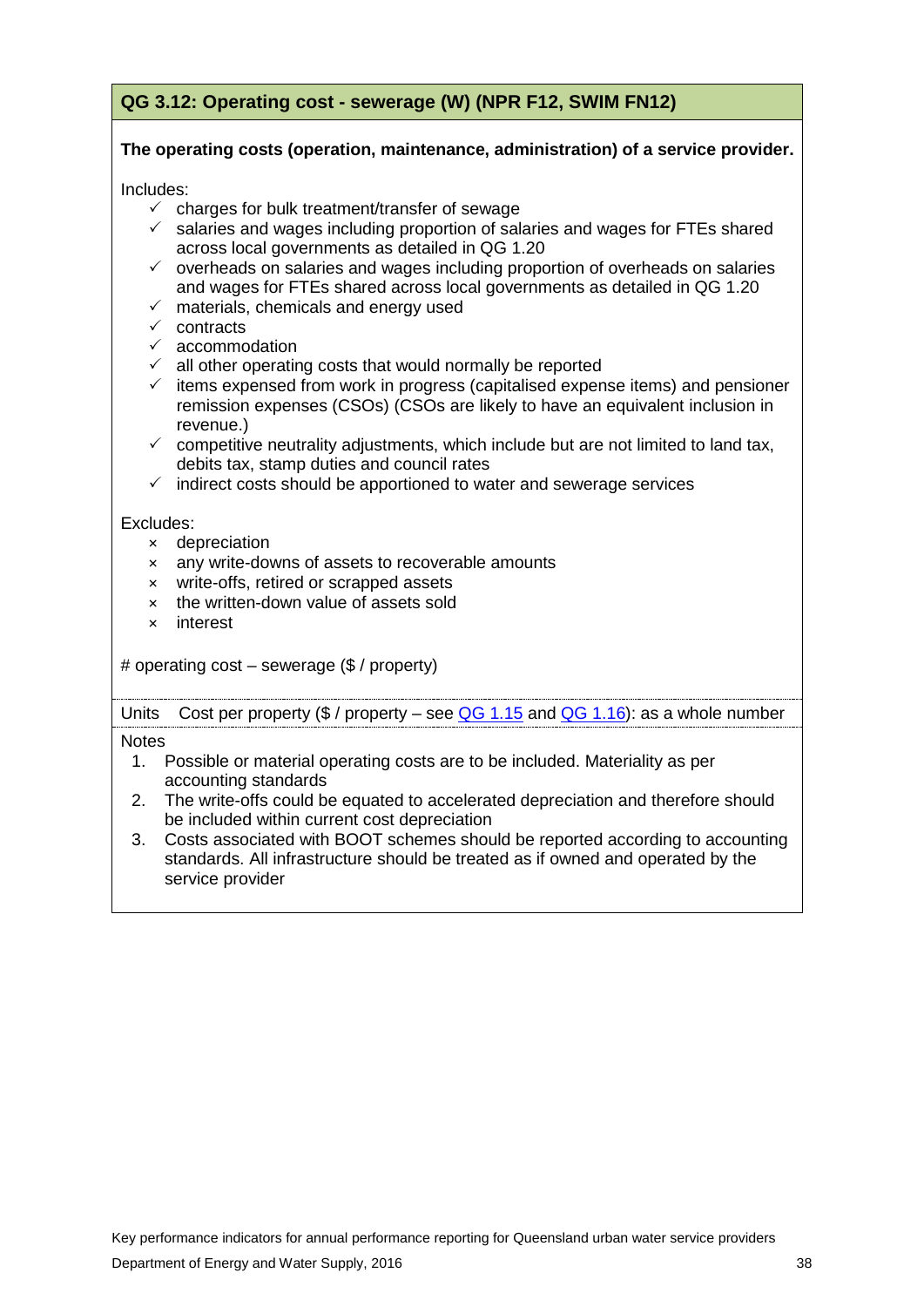**QG 3.13: Annual maintenance costs – water (W) (Component of NPR F11/SWIM FN11)**

**As a component of (**[QG 3.11](#page-38-0)**), report on the maintenance costs only.** 

Includes:

 $\checkmark$  all costs as specified in [QG 3.11](#page-38-0) relating to routine, operational and preventative maintenance

# annual maintenance costs – water (\$'000s)

Units Thousands of dollars (\$'000s): to nearest \$'000

#### **QG 3.14: Annual maintenance costs - sewerage (W) (Component of NPR F12/SWIM FN12)**

**As a component of (**[QG 3.12](#page-39-0)**), report on the maintenance costs only.**

Includes:

 $\checkmark$  all costs as specified in [QG 3.12](#page-39-0) relating to routine, operational and preventative maintenance

# annual maintenance costs – sewerage (\$'000s)

Units Thousands of dollars (\$'000s): to nearest \$'000

### **QG 3.15: Current cost depreciation – water (W)**

**Expenses incurred relating to change in value of the fixed water supply assets, plant and equipment during the reporting period.** 

Current cost depreciation relates to the current value (as opposed to original purchase price) of the fixed assets, plant and equipment during the reporting period

# current cost depreciation – water (\$'000s)

Units Thousands of dollars (\$'000s): to nearest \$'000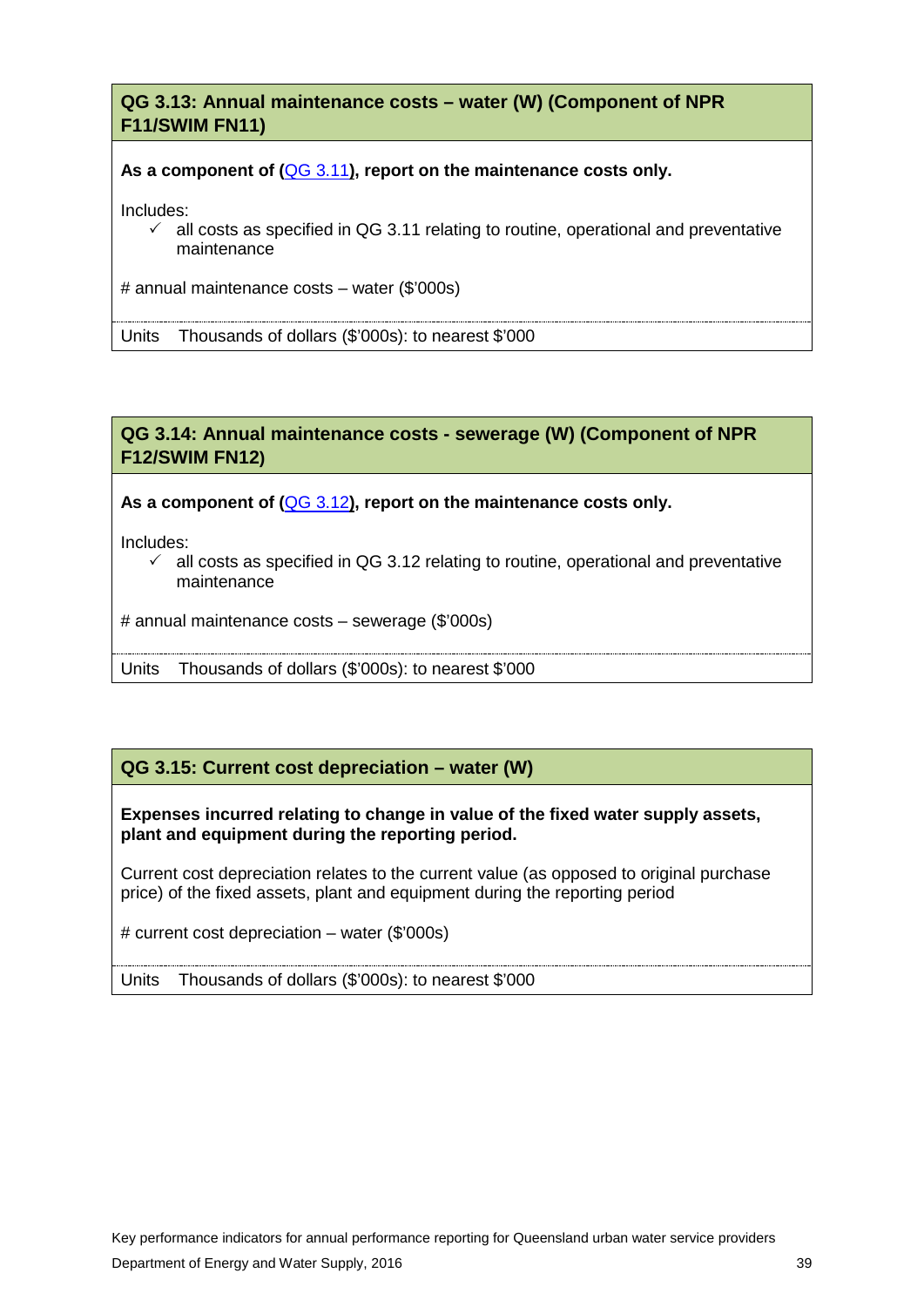**QG 3.16: Current cost depreciation – sewerage (W)**

**Expenses incurred relating to change in value of the fixed sewerage services assets, plant and equipment during the reporting period.** 

Current cost depreciation relates to the current value (as opposed to original purchase price) of the fixed assets, plant and equipment during the reporting period.

# current cost depreciation – sewerage (\$'000s)

Units Thousands of dollars (\$'000s): to nearest \$'000

#### **QG 3.17: Previous 5 year average annual renewals expenditure – water (W)**

#### **The average of the annual renewals expenditures for the last 5 years (i.e. the reporting year and the 4 years previous) in nominal year dollars for water services.**

Renewals expenditure is defined as expenditure on asset replacement, refurbishment or rehabilitation works which returns the asset to its original size, capacity or condition. It does not increase the size or capacity of the asset (as adapted from the AIFMG).

# Previous 5 year average annual renewals expenditure – water (\$'000s)

UnitsThousands of dollars (\$'000s): to nearest \$'000

Example

A service provider's renewals expenditure in the reporting year was \$180,000. In the four years before the reporting year, a service provider's annual renewals expenditure (nominal dollars) was \$160, 000, \$162,000, \$600,000 and \$180,000.

The previous 5 year average annual renewals expenditure was then (\$160,000 +  $$162,000 + $600,000 + $180,000 + $180,000) / 5 = $256,400.$ 

The service provider reports 256.

- 1. Renewals expenditure should be reported irrespective of the source of the funding.
- 2. Where renewals expenditure is irregular, detail in the comments field of the data template
- *3.* Expenditure that increases the size or capacity of the asset should be reported as capital expenditure [\(QG 3.1\)](#page-33-1)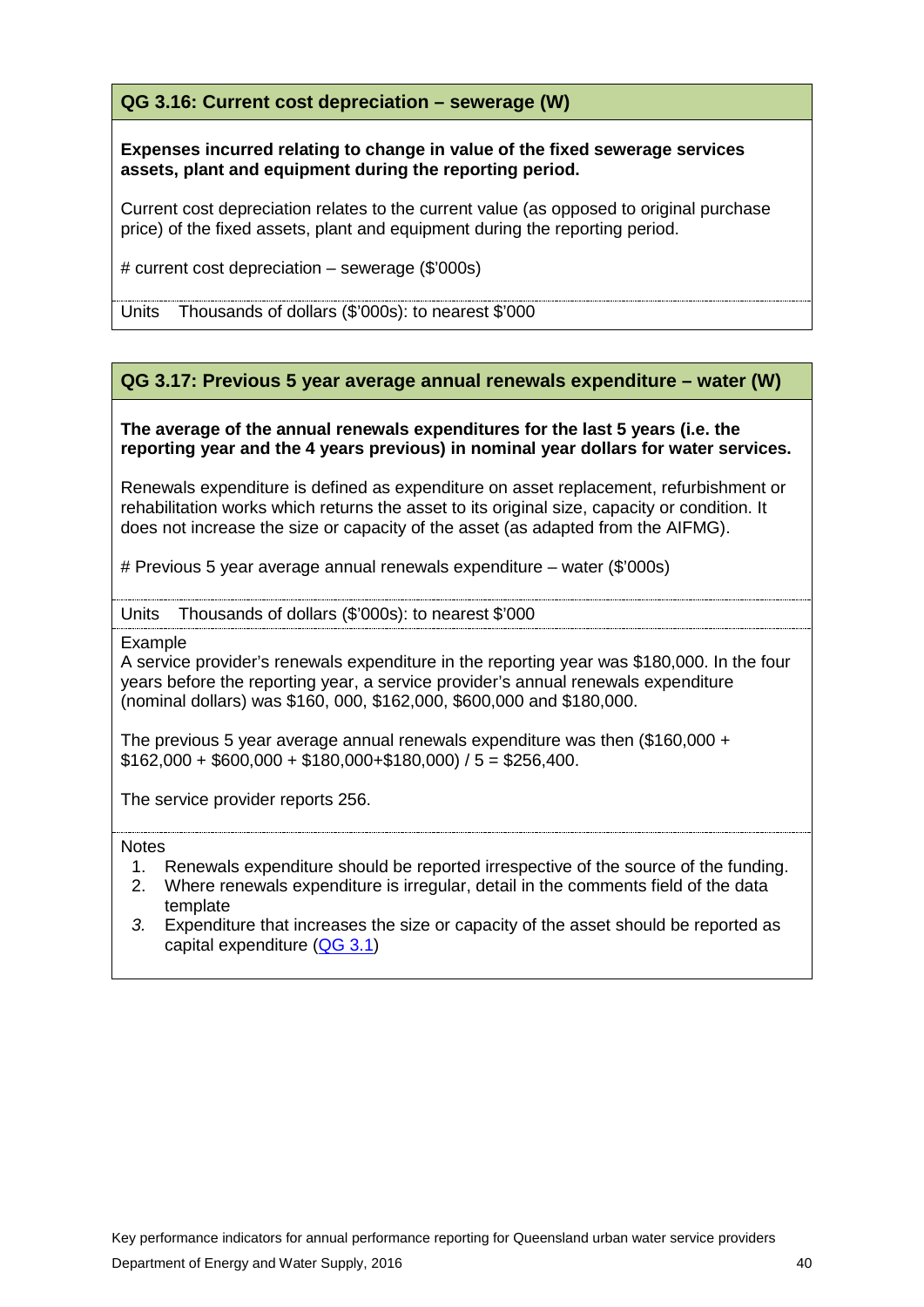**QG 3.18: Previous 5 year average annual renewals expenditure – sewerage (W)**

**The average of the annual renewals expenditures for the last 5 years (i.e. the reporting year and the 4 years previous) in nominal year dollars for sewerage services.** 

Renewals expenditure is defined as expenditure on asset replacement, refurbishment or rehabilitation works which returns the asset to its original size, capacity or condition. It does not increase the size or capacity of the asset (as adapted from the AIFMG)

# previous 5 year average annual renewals expenditure – sewerage (\$'000s)

Units Thousands of dollars (\$'000s): to nearest \$'000

Example

A service provider's renewals expenditure in the reporting year was \$180,000. In the four years before the reporting year, a service provider's annual renewals expenditure (nominal dollars) was \$160, 000, \$162,000, \$600,000 and \$180,000.

The previous 5 year average annual renewals expenditure was then (\$160,000 +  $$162,000 + $600,000 + $180,000 + $180,000) / 5 = $256,400.$ 

The service provider reports 256.

- 1. Renewals expenditure should be reported irrespective of the source of the funding.
- 2. If renewals expenditure is irregular, detail in the comments field of the data template.
- 3. Expenditure that increases the size or capacity of the asset should be reported as capital expenditure [\(QG 3.2\)](#page-33-2)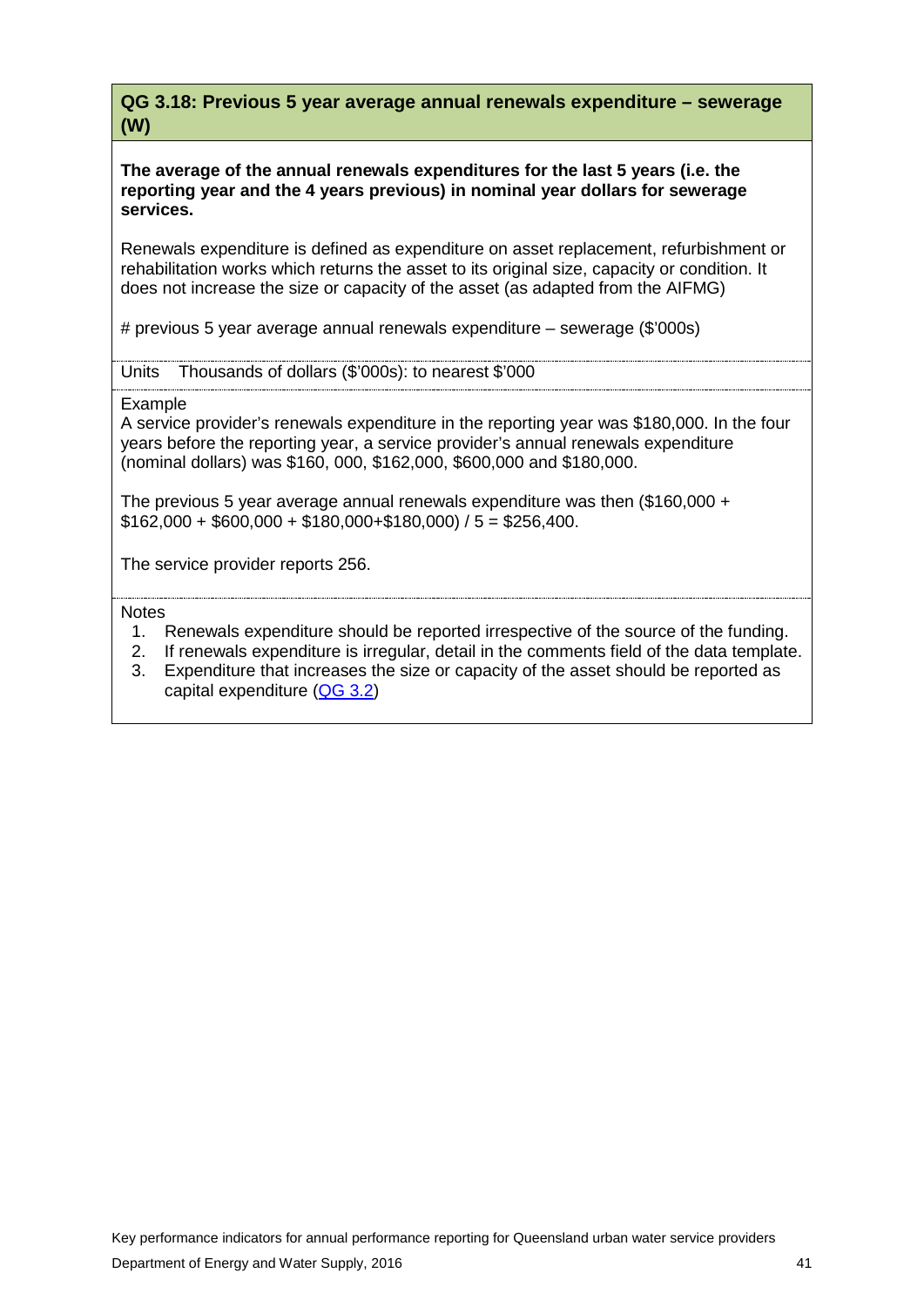### **QG 3.19: Forecast 5 year average annual renewals expenditure – water (W)**

#### **The average annual renewals expenditures planned for 5 years after the reporting year for water services.**

Renewals expenditure is defined as expenditure on asset replacement, refurbishment or rehabilitation works which returns the asset to its original size, capacity or condition. It does not increase the size or capacity of the asset. The expenditure is at current year dollars (as adapted from the AIFMG)

# forecast 5 year average annual renewals expenditure – water (\$'000s)

Units Thousands of dollars (\$'000s): to nearest \$'000

Example

A service provider's planned renewals expenditure for the next 5 years (in current year dollars) is \$140,000, \$160,000, \$380,000, \$60,000 and \$90,000.

The forecast 5 year average annual renewals expenditure is: (\$140,000 + \$160,000 +  $$380,000 + $60,000 + $90,000$  / 5 = \$166,000.

The service provider reports 166

- 1. Renewals expenditure should be reported irrespective of the source of the funding.
- 2. If renewals expenditure is irregular, detail in the comments field of the data template.
- 3. Expenditure that increases the size or capacity of the asset should be reported as capital expenditure [\(QG 3.1\)](#page-33-1).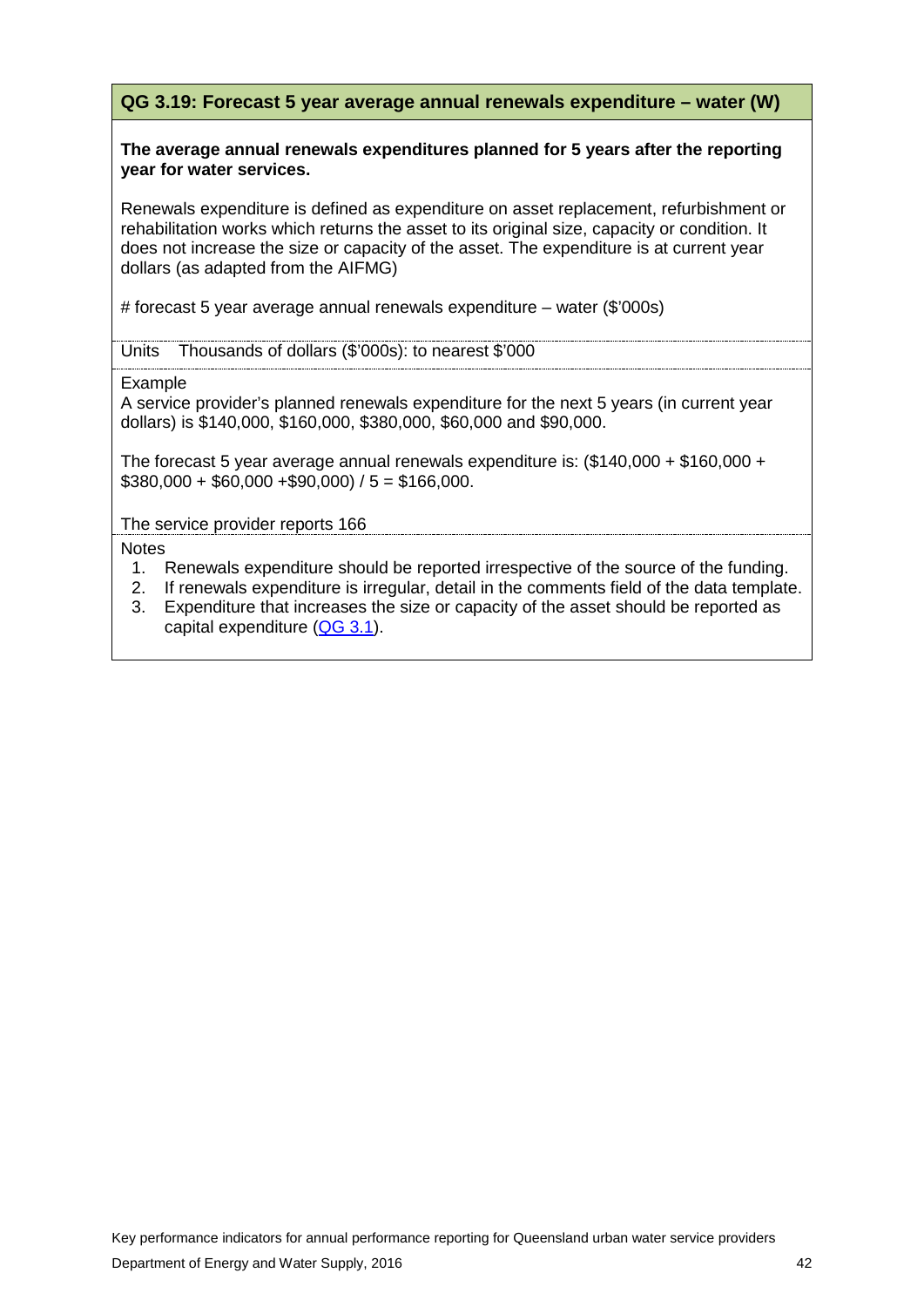**QG 3.20: Forecast 5 year average annual renewals expenditure – sewerage (W)**

#### **The average annual renewals expenditures planned for 5 years after the reporting year for sewerage services.**

Renewals expenditure is defined as expenditure on asset replacement, refurbishment or rehabilitation works which returns the asset to its original size, capacity or condition. It does not increase the size or capacity of the asset. The expenditure is at current year dollars (as adapted from the AIFMG).

# forecast 5 year average annual renewals expenditure – sewerage (\$'000s)

Units Thousands of dollars (\$'000s): to nearest \$'000

Example

A service provider's planned renewals expenditure for the next 5 years (in current year dollars) is \$140,000, \$160,000, \$380,000, \$60,000 and \$90,000.

The forecast 5 year average annual renewals expenditure is: (\$140,000 + \$160,000 +  $$380,000 + $60,000 + $90,000$  / 5 = \$166,000.

The service provider reports 166

- 1. Renewals expenditure should be reported irrespective of the source of the funding.
- 2. If renewals expenditure is irregular, detail in the comments field of the data template.
- 3. Expenditure that increases the size or capacity of the asset should be reported as capital expenditure [\(QG 3.2\)](#page-33-2).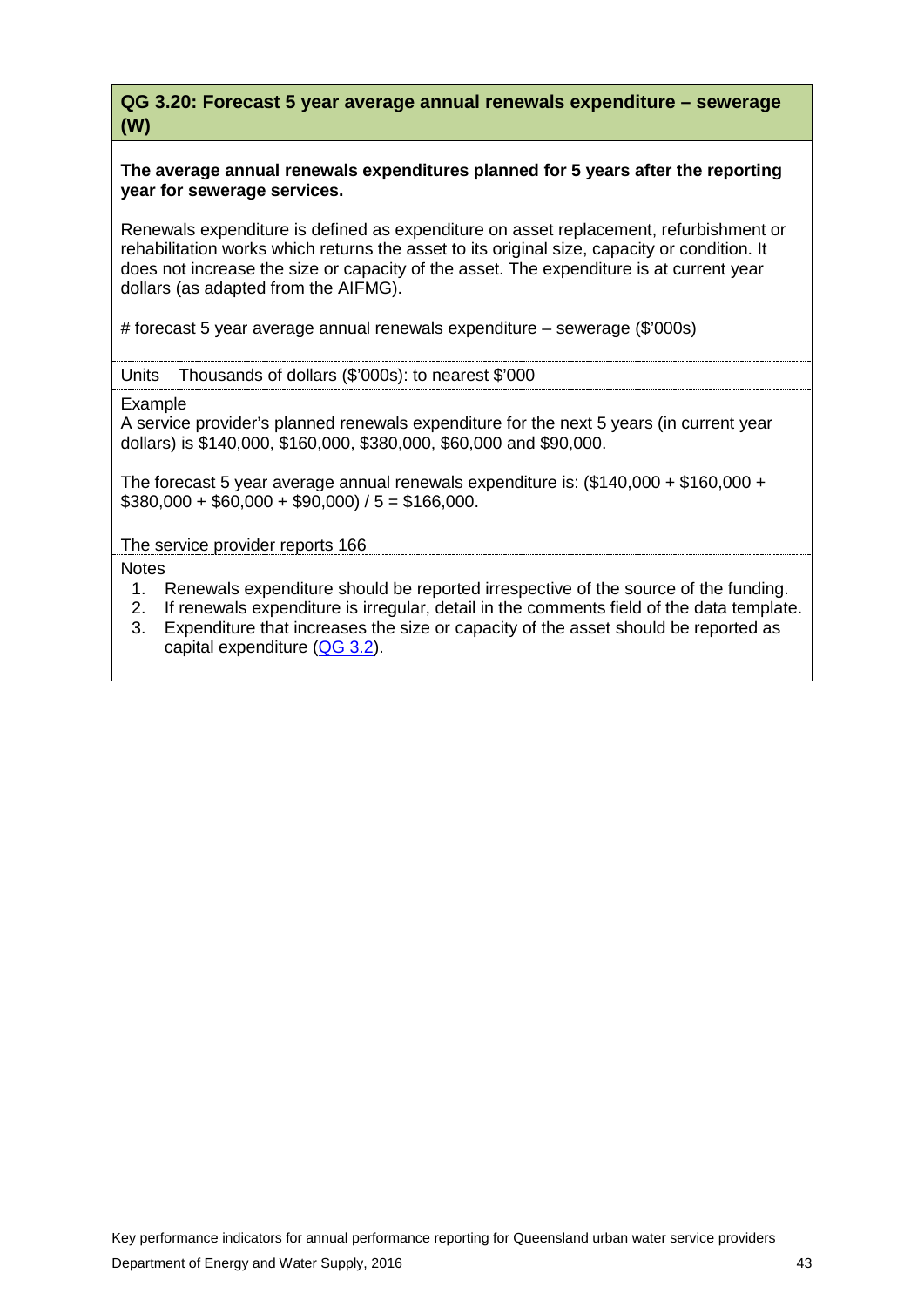# <span id="page-45-0"></span>**'4' series – Customer**

#### **QG 4.1: Fixed charge – water (S) (NPR P1.2, SWIM PR3)**

#### **The fixed amount the business levies on a residential property per year for water services.**

This is the component of each residential property's bill that does not vary with the amount of water used. The basis for the fixed charge is to be provided (e.g. percentage of property value, meter sizes)

Scheme X: # fixed charge – water (\$/residential property/annum). Text response on fixed charge basis

Scheme Y: # fixed charge – water (\$/residential property/annum). Text response on fixed charge basis

Units Cost per residential property per year (\$/residential property/annum): as a whole number

#### **QG 4.2: Fixed charge – sewerage (S) (NPR P4.1, SWIM PR31)**

**The fixed amount the business levies on a residential property per year for sewerage services.** 

This is the component of each residential property's bill that does not vary with the amount of sewage produced. The basis for the fixed charge is to be provided (e.g. percentage of property value, number of pedestals or meter sizes).

Scheme X: # fixed charge – sewerage (\$/residential property/annum). Text response on fixed charge basis

Scheme Y: # fixed charge – sewerage (\$/residential property/annum). Text response on fixed charge basis

Units Cost per residential property per year (\$/residential property/annum): as a whole number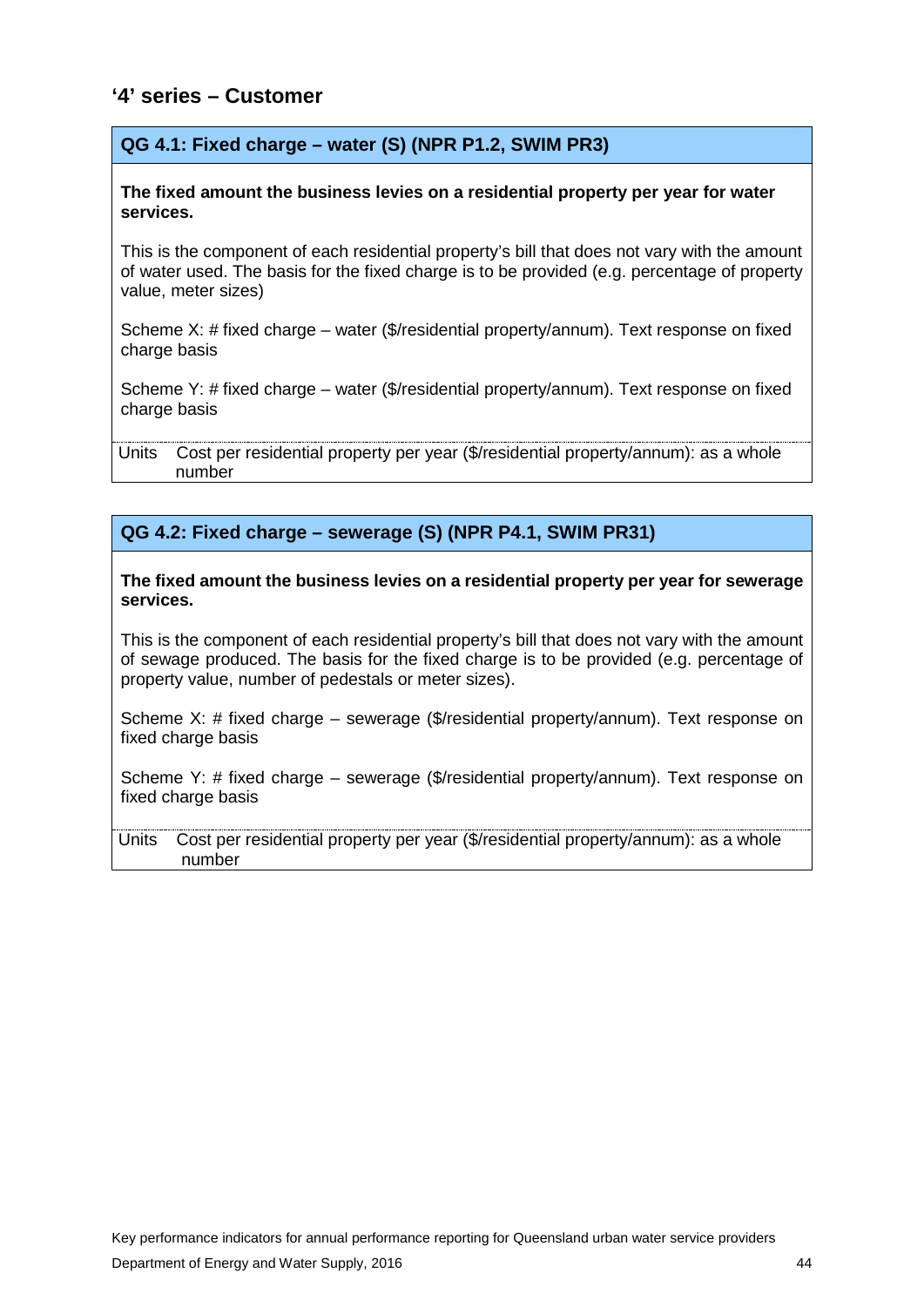# **QG 4.3: Annual bill based on 200 kL/annum (W) (NPR P7, SWIM PR47)**

#### **Average annual residential bill based on 200kL of water per annum.**

\$ # annual bill (based on 200kL/annum water)

Units Annual costs (\$): as a whole number

Formula  $QG 4.3$  = Residential sewerage charge + residential water fixed charge + special levies + residential water usage charge for 200kL consumption

#### **Example**

Annual average residential bill water and sewerage based on 200 kL consumption, where:

- Sewerage fixed charge  $= $100$ /year (no usage charge)
- Water fixed charge = \$50/year
- Special levy =  $$30/year$
- Water pay-for-use charge  $= $1/kL = $1 x 200 kL = $200$

Therefore, the annual residential bill for 200 kL =  $$100 + $50 + $200 + $30 = $380$ 

The service provider reports \$380.

**Note** 

This indicator is to be reported for the service provider's scheme with highest number of connections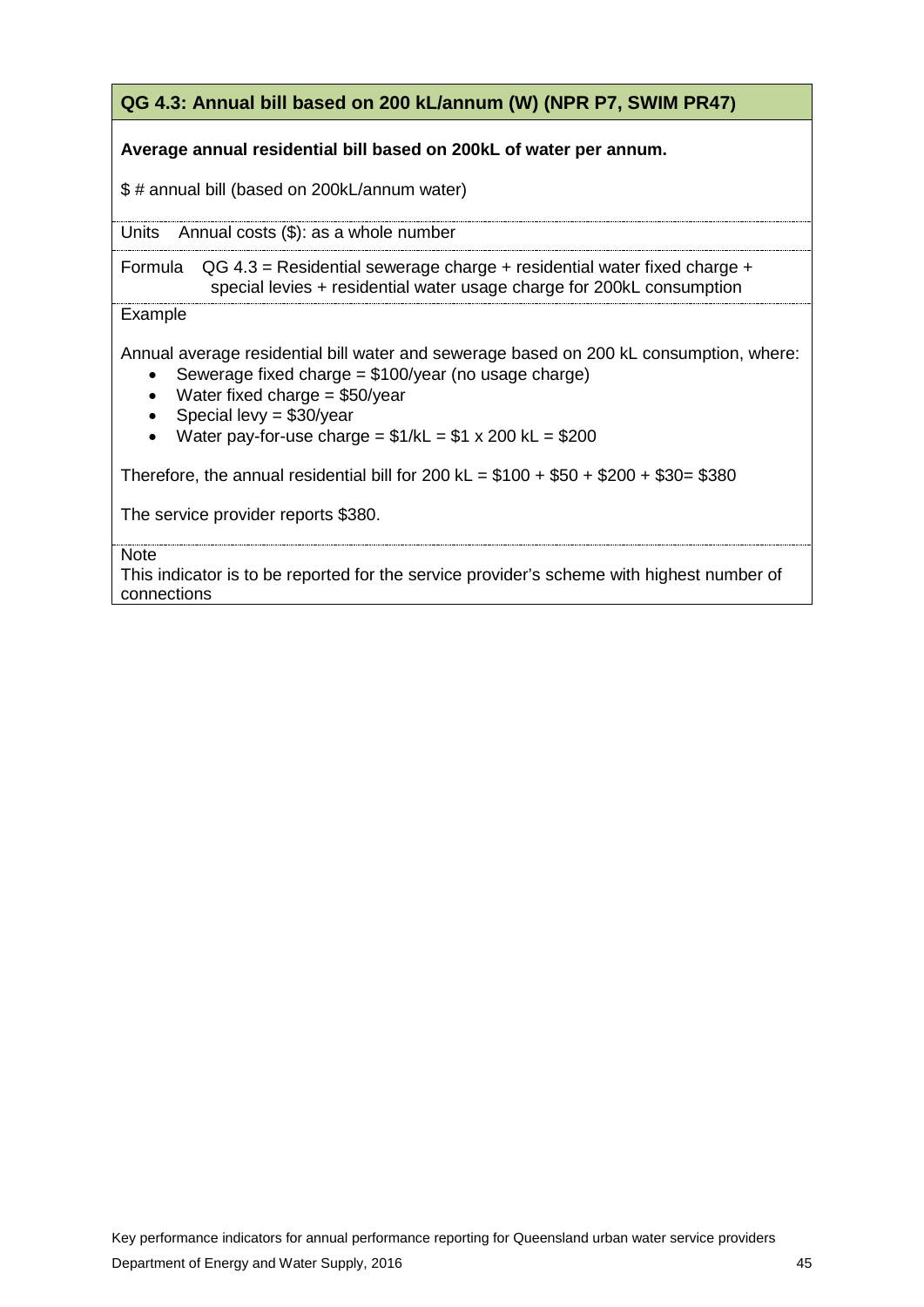# **QG 4.4: Typical residential bill (W) (NPR P8, SWIM PR48)**

**The dollar amount of the typical residential annual water and sewerage bill for the financial year.** 

This information is premised on the average annual residential consumption for a fullpaying customer.

\$ # typical residential bill

Units Annual cost (\$): as a whole number

Formula QG 4.4 = Residential sewerage charge + residential water fixed charge + special levies + residential water usage charge for the average residential consumption

Example

Typical residential bill water and sewerage, where:

- Sewerage fixed charge = \$100/year (no usage charge)
- Water fixed charge = \$50/year
- Special levy = \$30/year
- Average residential water consumption per property = 300 kL (calculated from 'Average annual residential water supplied per property',)
- Water pay-for-use charge  $= $1/kL = $1 \times 300 kL = $300$

Therefore, the typical residential bill water and sewerage =  $$100 + $50 + $300 + $30 =$ \$480

The service provider reports \$480.

**Note** 

This indicator is to be reported for the service provider's scheme with highest number of connections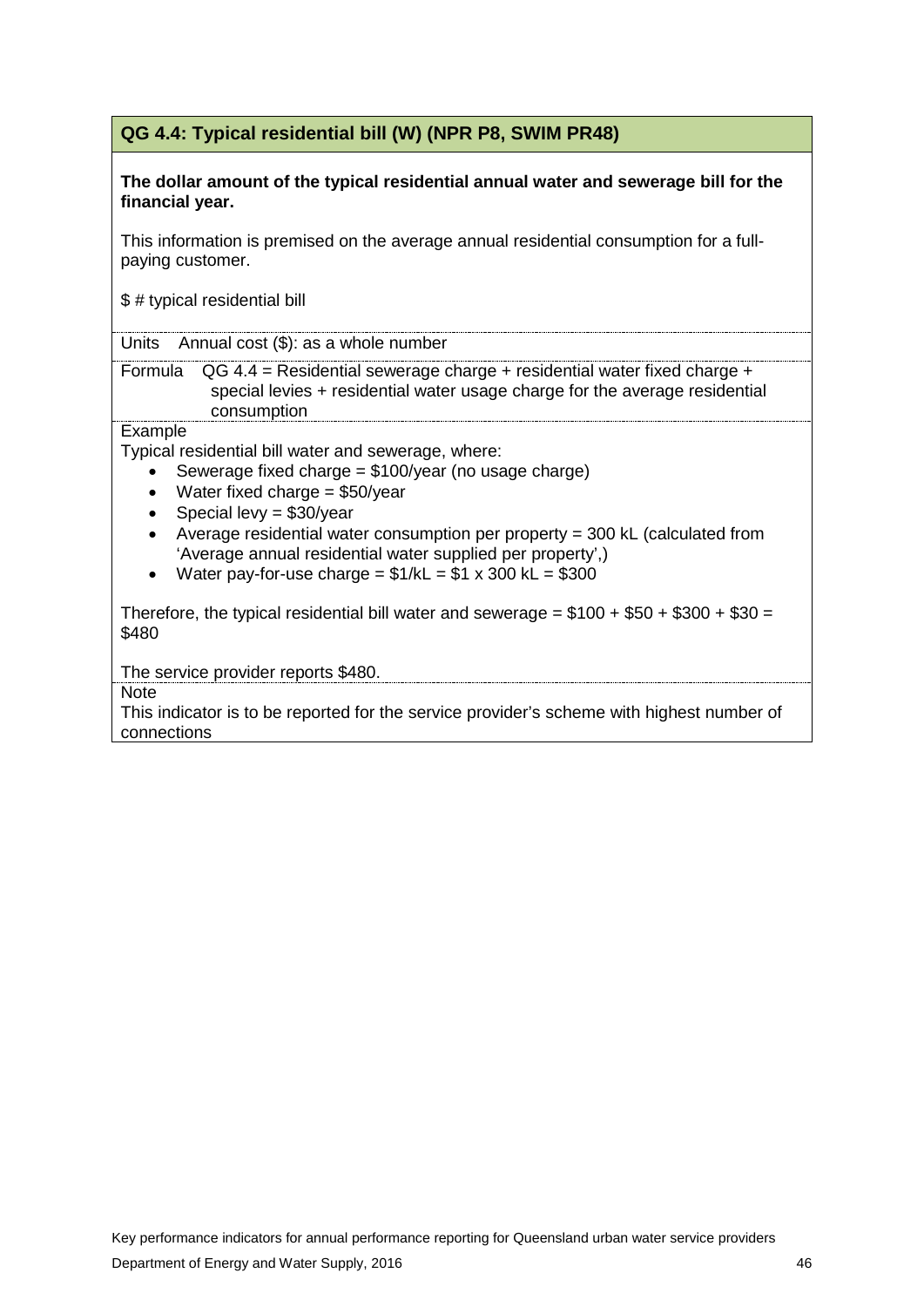# **QG 4.5: Total water main breaks (S) (based on NPR A8, SWIM AS8)**

**The total number of main breaks, bursts and leaks in all diameter water distribution and reticulation mains for potable and non-potable services for the reporting period, irrespective of whether the break, burst or leak resulted in an interruption**

Includes:

 $\checkmark$  breaks caused by third parties

Excludes:

× those in the property service (i.e. mains to meter connection)

Scheme X: # of breaks / 100km of water main Scheme Y: # of breaks / 100km of water main

Units Water main breaks per 100km of water main: one decimal place

Formula (Total number of water main breaks / Total length of water mains [\(QG 1.1\)](#page-9-2) x 100

- 1. This indicator is a measure of both asset condition and customer service, therefore, breaks, bursts or leaks should be reported irrespective of whether there was an interruption to the service
- 2. The 'property service' includes any water infrastructure between the water main and the meter connection or other connection assembly and the internal plumbing of the property. It may be owned by the service provider, and it is often referred to as the 'mains to meter' service or connection. All water plumbing downstream of the meter is usually the property owner's asset
- 3. Where a component of total water main breaks has been caused by third-parties (parties other than those directly employed by or contracted to the service provider), this may be detailed in the comments field of the data template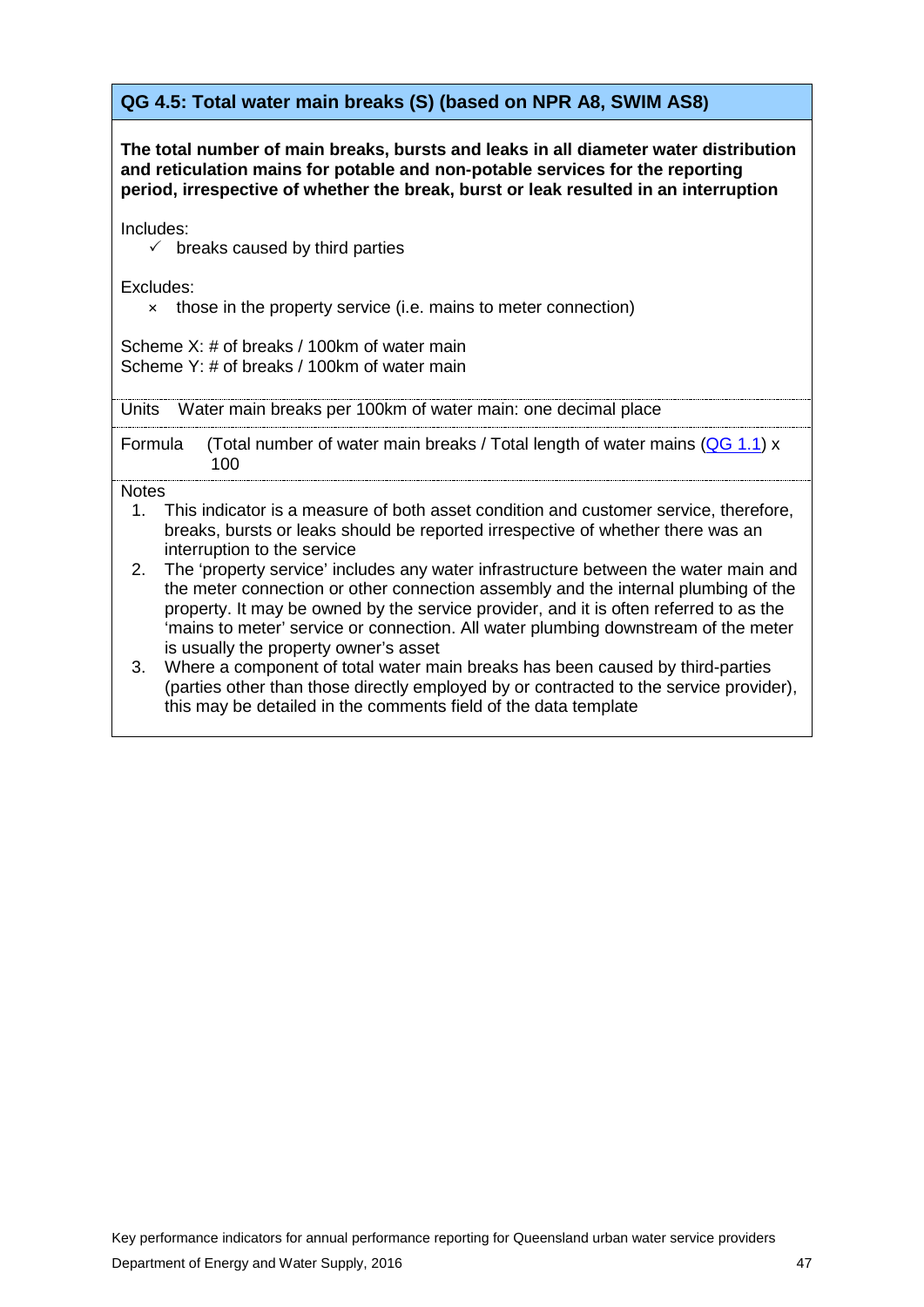### **QG 4.6: Total sewerage main breaks and chokes (S) (based on NPR A14, SWIM AS39)**

**The total number of sewerage mains breaks and chokes, irrespective of whether the break or choke resulted in an interruption to the sewerage service, for the reporting period.** 

Includes:

- $\checkmark$  all gravity sewer mains
- $\checkmark$  all pressure mains (including common effluent pipelines, rising mains, etc.)
- $\checkmark$  all vacuum system mains of any diameter
- $\checkmark$  breaks caused by third parties
- $\checkmark$  chokes in pumps

Excludes:

- × property connection sewers
- × pipelines carrying treated effluent
- × recycled water distribution and reticulation mains delivering water for urban areas; such mains are to be reported as water mains  $(QG 1.1)$

Scheme X: # of breaks and chokes / 100km of sewerage main Scheme Y: # of breaks and chokes / 100km of sewerage main

Units Sewerage main breaks per 100km of sewerage main: one decimal place

Formula (Total number of sewerage main breaks / Total length of sewerage mains [\(QG](#page-10-0)  [1.2\)](#page-10-0) x 100

- 1. Sewerage breaks and chokes are affected by factors including sewer configuration, soil composition, climate, tree planting, age of the infrastructure, sewer depth, materials and diameter. These factors are indicators of the condition of the sewer network and customer service
- 2. Where a component of total sewerage main breaks has been caused by third-parties (parties other than those directly employed by or contracted to the service provider, e.g.: customers), this may be detailed in the comments field of the data template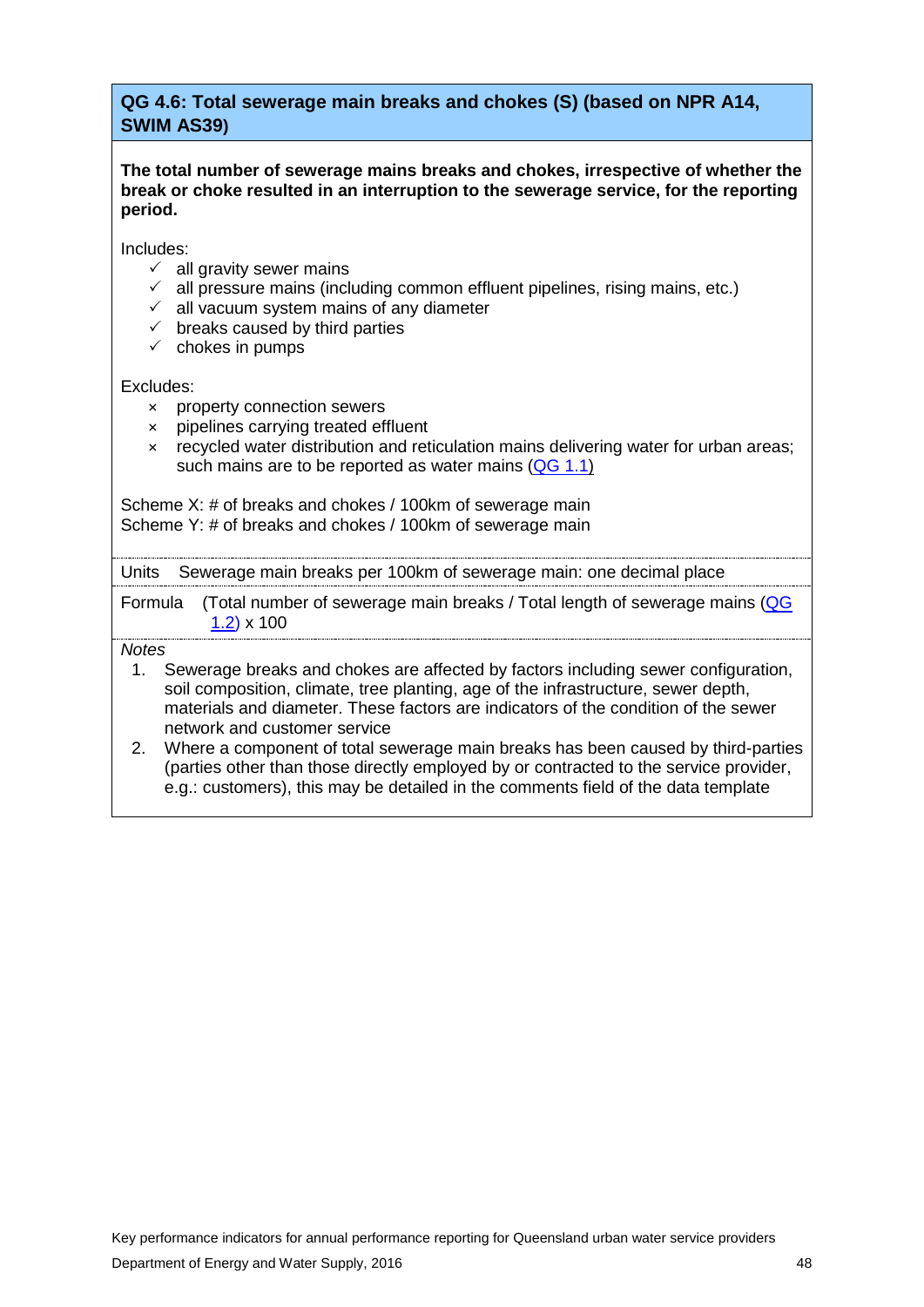# **QG 4.7: Incidence of unplanned interruptions – water (S) (based on NPR C17, SWIM CS17)**

**This is the number of unplanned interruptions (when the customer has total loss of water supply and has NOT received at least 24 hours notification or as otherwise prescribed by regulatory requirements) per 1000 properties** 

Includes:

- $\checkmark$  situations where the duration of a planned interruption exceeds that which was originally notified
- $\checkmark$  all un-notified interruptions caused by third parties (include text response on proportion of third-party caused interruptions if desired)

#### Excludes:

- × property service connection interruptions, unless the burst or leak requires the water main to be shut down for repair and therefore affects multiple customers
- × interruptions that cause some reduction to the level of service but where normal activities (shower, washing machine, toilet flushing etc.) are still possible
- × breaks in house connection branches
- × planned interruptions

Scheme X: # incidence of unplanned interruptions – water (per 1000 properties) Scheme Y: # incidence of unplanned interruptions – water (per 1000 properties)

Units Unplanned interruptions per 1000 properties: as a whole number

- *1.* The terms property, connection and customer can be used interchangeably
- *2.* The duration of an unplanned interruption commences once the water provider is aware that water is no longer available and ceases when normal service is restored
- *3.* Where legislation prescribes a minimum notification time for unplanned interruptions, this timeframe should be used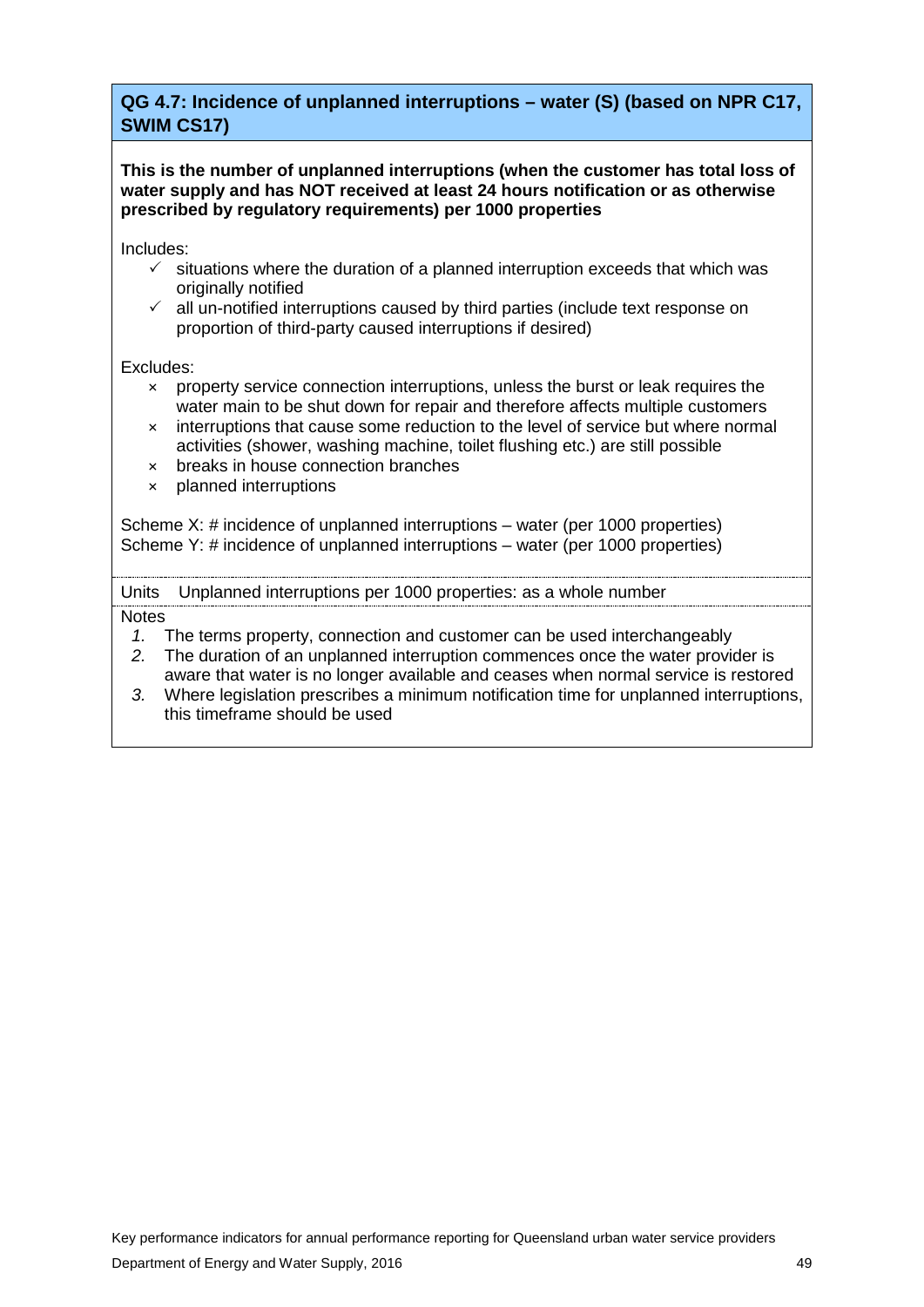**QG 4.8: Average response time for water incidents (bursts and leaks) (S) (SWIM CS37)**

**This indicator will be measured as the percentage of water incidents responded to within the average response time target/s indicated in customer service standard.** 

Scheme X: % of water incidents responded to within customer service target for response time as compared to the total number of water incidents

Scheme Y: % of water incidents responded to within customer service target for response time / total number of water incidents X 100

Units Percentage: 1 decimal place

Formula number of water incidents responded to within customer service target for response time / total number of water incidents X 100

**Note** 

Customer service standards or service performance standards must set targets for response time for water incidents. This indicator aims to demonstrate how well the provider meets those targets

## **QG 4.9 Average response time for sewerage incidents (including mains breaks and chokes) (S) (SWIM CS33)**

This indicator will be measured as the percentage of sewerage incidents responded to within the average response time target/s indicated in customer service standard

Scheme X: % of sewerage incidents responded to within customer service target for response time as compared to the total number of sewerage incidents

Scheme Y: % of sewerage incidents responded to within customer service target for response time as compared to the total number of sewerage incidents

Units Percentage: one decimal place

Formula number of sewerage incidents responded to within customer service target for response time / total number of sewerage incidents X 100

**Note** 

Customer service standards or service performance standards must set targets for response time for sewerage incidents. This indicator aims to demonstrate how well the provider meets those targets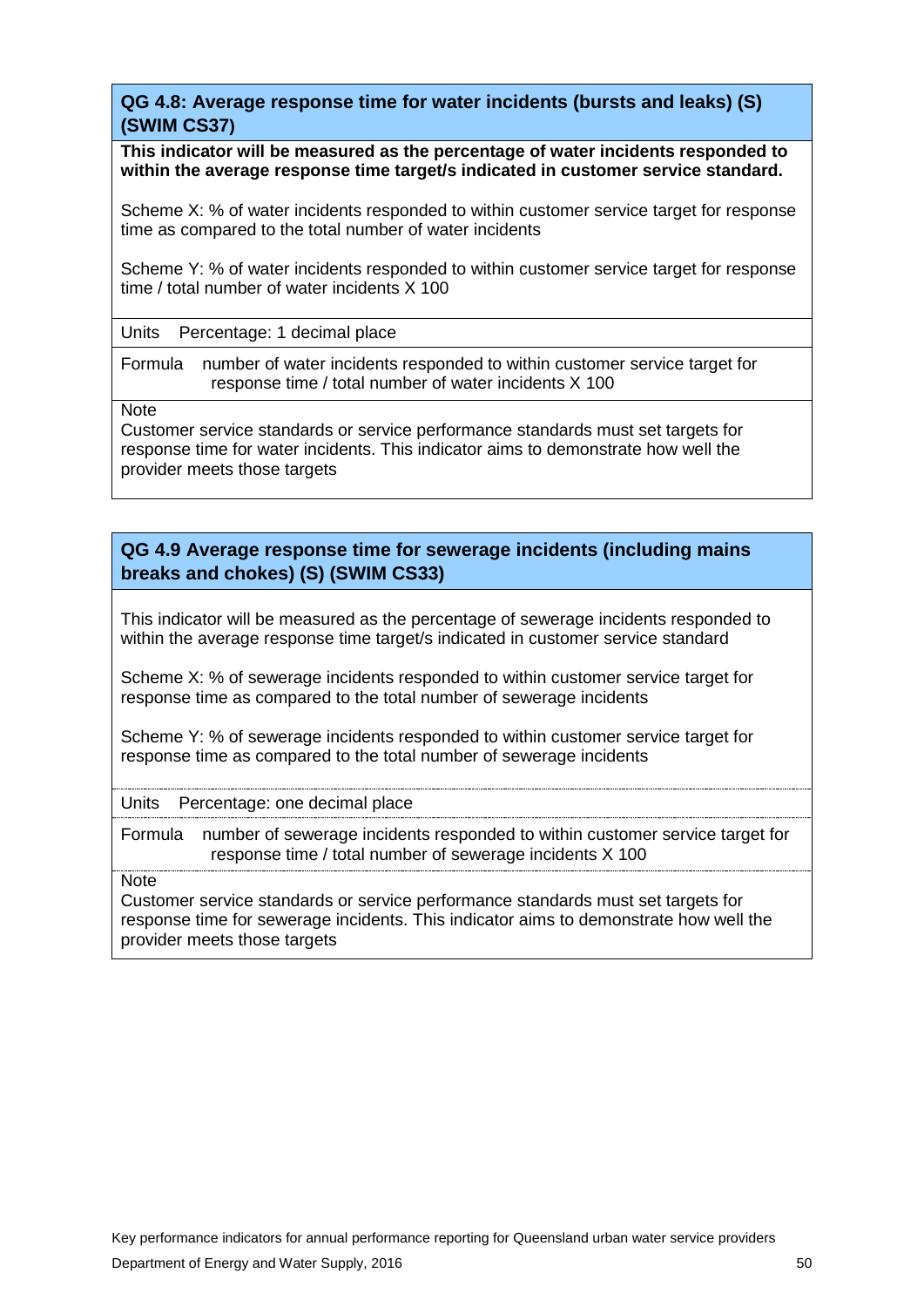# **QG 4.10: Water quality complaints (S) (NPR C9, SWIM CS9)**

**The total number of complaints received by the service provider that relate to water quality from any type of water provided. A complaint can be a written or verbal expression of dissatisfaction about an action, proposed action or failure to act by the water utility, its employees or contractors. Includes complaints received either in person, by mail, fax, phone, email or text messaging.** 

Includes complaints regarding:

- $\checkmark$  discolouration
- $\times$  taste
- $\checkmark$  odour
- $\checkmark$  stained washing
- $\checkmark$  illness
- $\checkmark$  cloudy water (e.g. caused by oxygenation)

Excludes complaints regarding:

- × service interruption
- × adequacy of service
- × restrictions
- × billing and accounts
- × water pressure

Scheme X: # water quality complaints (per 1,000 properties) Scheme Y: # water quality complaints (per 1,000 properties)

Units Water quality complaints (per 1,000 properties): as a whole number

Formula Total number of water quality complaints / Total water connected properties ('000s) [\(QG 1.13](#page-16-0) + [QG 1.14\)](#page-17-0)

#### **Example**

#### **Complaint**

If a customer calls to complain about the government's or service provider's media comments on water quality because they have suffered poor water quality, this is counted as a complaint

#### **Not a complaint**

If a customer calls to ask about the health standards that apply for water quality, this is counted as a query, not a complaint.

- 1. Do not include a customer query
- 2. Include only complaints about third parties where the water utility has control (i.e. contractors)
- 3. Complaints from separate customers regarding the same issue, and multiple complaints from one customer are counted as separate complaints
- 4. Australian Standards define a complaint as an 'expression of dissatisfaction made to an organisation, related to its products or the complaints handling process itself, where a response or resolution is explicitly or implicitly implied' (AS ISO 100002-2006)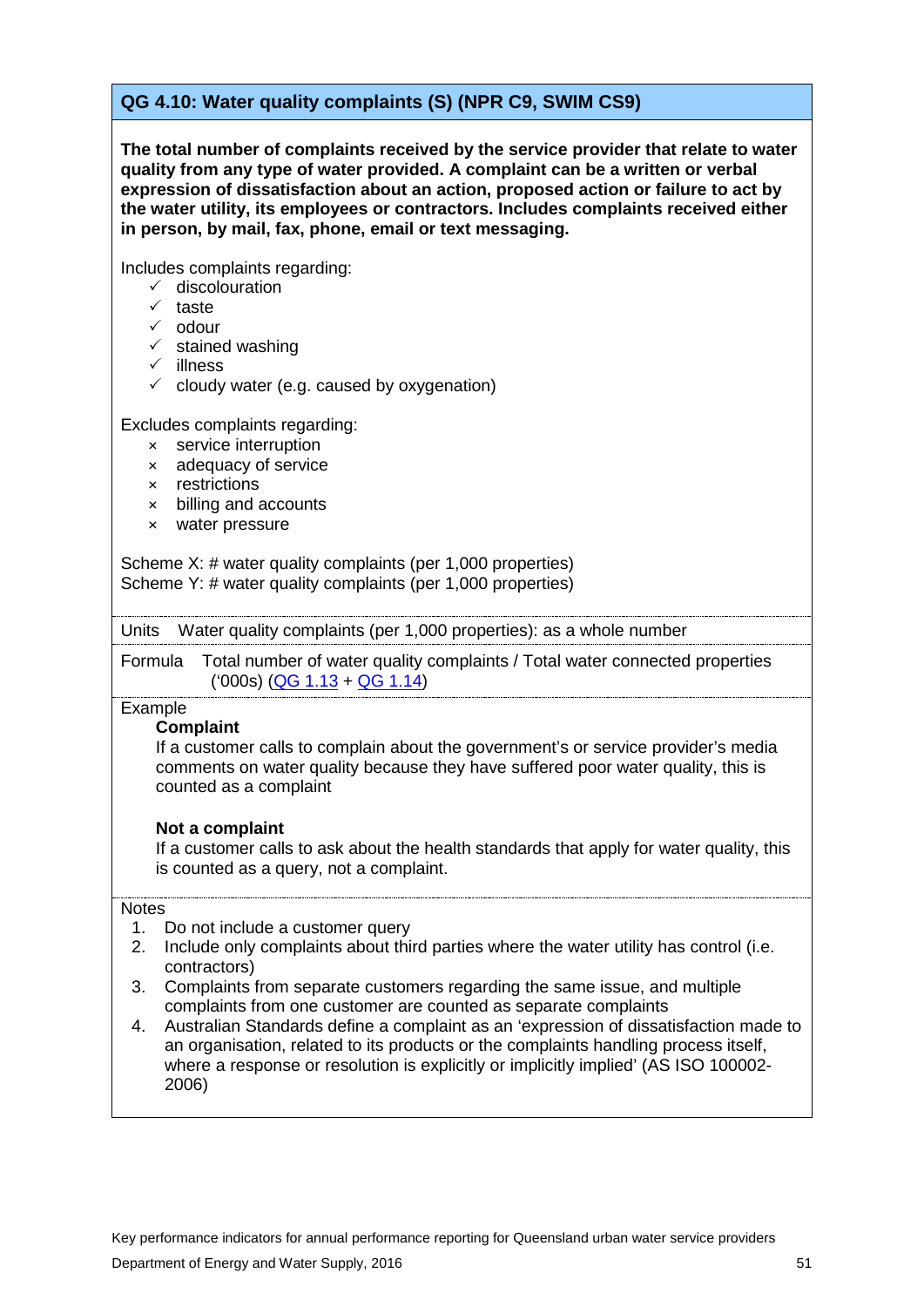### **QG 4.11: Total water and sewerage complaints (S) (NPR C13, SWIM CS13)**

**The total number of complaints received by the water business that relate to water or sewerage services. A complaint can be a written or verbal expression of dissatisfaction about an action, proposed action or failure to act by the water utility, its employees or contractors. Includes complaints received by the water utility in person, by mail, fax, phone, email or text messaging.** 

Includes complaints regarding:

- $\checkmark$  bursts
- $\checkmark$  leaks
- $\checkmark$  service interruptions
- $\checkmark$  adequacy of service
- $\checkmark$  water pressure
- $\checkmark$  water quality or reliability
- $\checkmark$  sewerage service complaints
- $\checkmark$  sewage odours
- $\checkmark$  affordability
- $\checkmark$  billings and accounts
- $\checkmark$  behaviour of staff or agents

Excludes complaints regarding:

- × government pricing policy
- × tariff structures

Scheme X: # water and sewerage complaints (per 1000 properties) Scheme Y: # water and sewerage complaints (per 1000 properties)

Units Complaints (per 1,000 properties): as a whole number

Formula Total number of water and sewerage complaints / Total number of water connected properties ('000s)  $(QG 1.13 + QG 1.14)$  $(QG 1.13 + QG 1.14)$  $(QG 1.13 + QG 1.14)$ 

- 1. Do not include a customer query
- 2. Include only complaints about third parties where the water utility has control (i.e. contractors)
- 3. Complaints from separate customers regarding the same issue, and multiple complaints from one customer are counted as separate complaints
- 4. When a customer reports a service interruption, this is not counted as a complaint unless the customer expresses dissatisfaction about the interruption
- 5. Australian Standards define a complaint as an 'expression of dissatisfaction made to an organisation, related to its products or the complaints handling process itself, where a response or resolution is explicitly or implicitly implied' (AS ISO 100002-2006)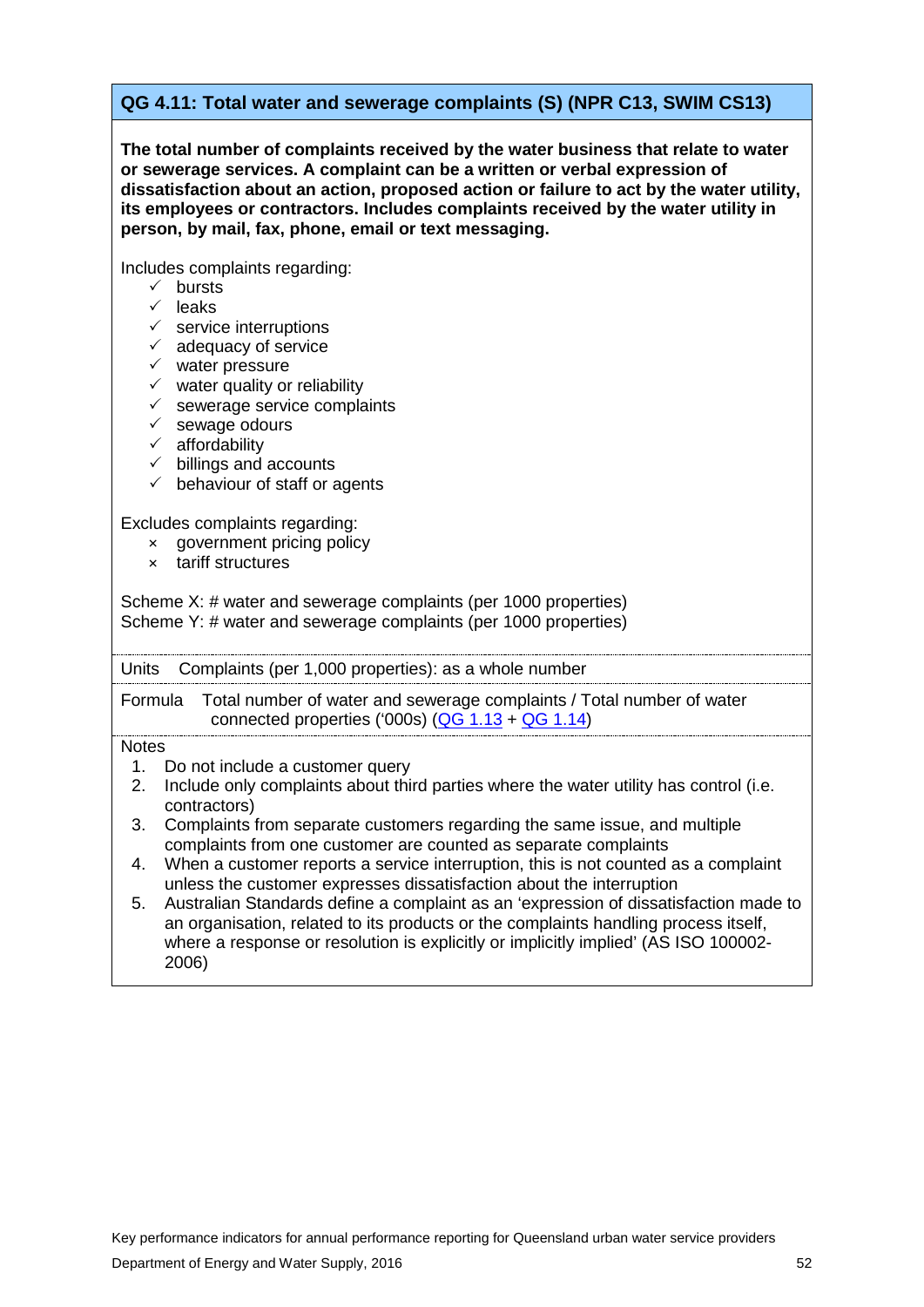# <span id="page-54-0"></span>**'5' series – Distributor retailers**

### **QG 5.1: Operating ratio (W) (NPR F5; F6; F11; F12, SWIM FN5; FN6; FN11; FN12)**

#### **Net operating result before tax divided by total operating revenue**.

# operating ratio (%)

#### Units percentage

Formula net operating ratio (before tax) / total operating revenue

**Note** 

Refer to Queensland Audit Office, [Results of Audit: Water sector entities 2012-13,](https://www.qao.qld.gov.au/reports-parliament/results-audit-water-sector-entities-2012-13) p. 39 for more details

## **QG 5.2: Capital replenishment ratio (W) (new indicator)**

#### **Purchases of non-current assets divided by depreciation expense.**

# capital replenishment ratio

Units expressed as a number

Formula purchases of non-current assets / depreciation expense

**Note** 

Refer to Queensland Audit Office, [Results of Audit: Water sector entities 2012-13'](https://www.qao.qld.gov.au/reports-parliament/results-audit-water-sector-entities-2012-13), p. 39 for more details.

### **QG 5.3: Debt to revenue ratio (W) (NPR F5; F6, SWIM FN5; FN6)**

#### **Total loans and borrowings divided by total operating revenue.**

# debt to revenue ratio (% or number)

Units expressed as a percentage or number

Formula total loans and borrowings / total operating revenue

**Note** 

QAO accepts either percent or number with the footnote that a high debt to revenue number or percentage generally indicates a higher risk. Refer to Queensland Audit Office, [Results of Audit: Water sector entities 2012-13](https://www.qao.qld.gov.au/reports-parliament/results-audit-water-sector-entities-2012-13)[',](https://www.qao.qld.gov.au/files/file/Reports%20and%20publications/Reports%20to%20Parliament%202013-14/RtP7Watersectorentities2012-13.pdf) p. 39 for more details.